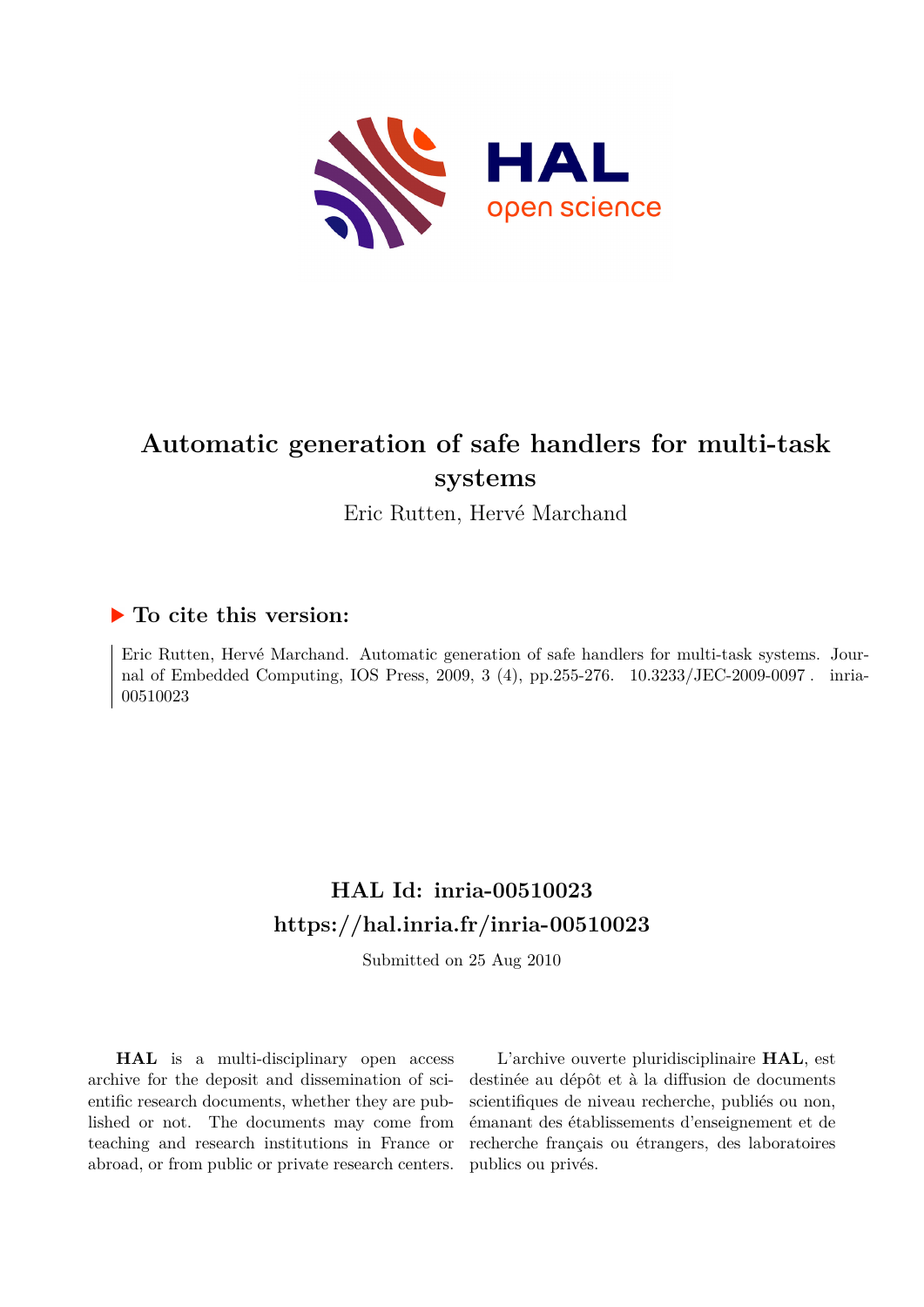# Automatic Generation of Safe Handlers for Multi-Task Systems

Eric Rutten <sup>∗</sup>

INRIA Grenoble - Rhˆone-Alpes

Inovallée, 655 av. de l'Europe, MONTBONNOT, 38334 ST ISMIER Cedex, FRANCE tel:+33 4 76 61 55 50, fax:+33 4 76 61 52 52, Eric.Rutten@inria.fr

Hervé Marchand

INRIA Rennes-Bretagne Atlantique Campus de beaulieu, 35042 RENNES Cedex, FRANCE tel: +33 2 99847509, fax:+33 2 99847171, Herve.Marchand@inria.fr

September 17, 2009

#### Abstract

We are interested in the programming of real-time embedded control systems, such as in robotic, automotive or avionic systems. They are designed with multiple tasks, each with multiple modes. It is complex to design task handlers that control the switching of activities in order to insure safety properties of the global system. We propose a model of tasks in terms of transition systems, designed especially with the purpose of applying existing discrete controller synthesis techniques. This provides us with a systematic methodology, for the automatic generation of safe task handlers, with the support of synchronous languages and associated tools.

Keywords: Real-time systems, safe design, discrete control synthesis, synchronous programming.

<sup>∗</sup> corresponding author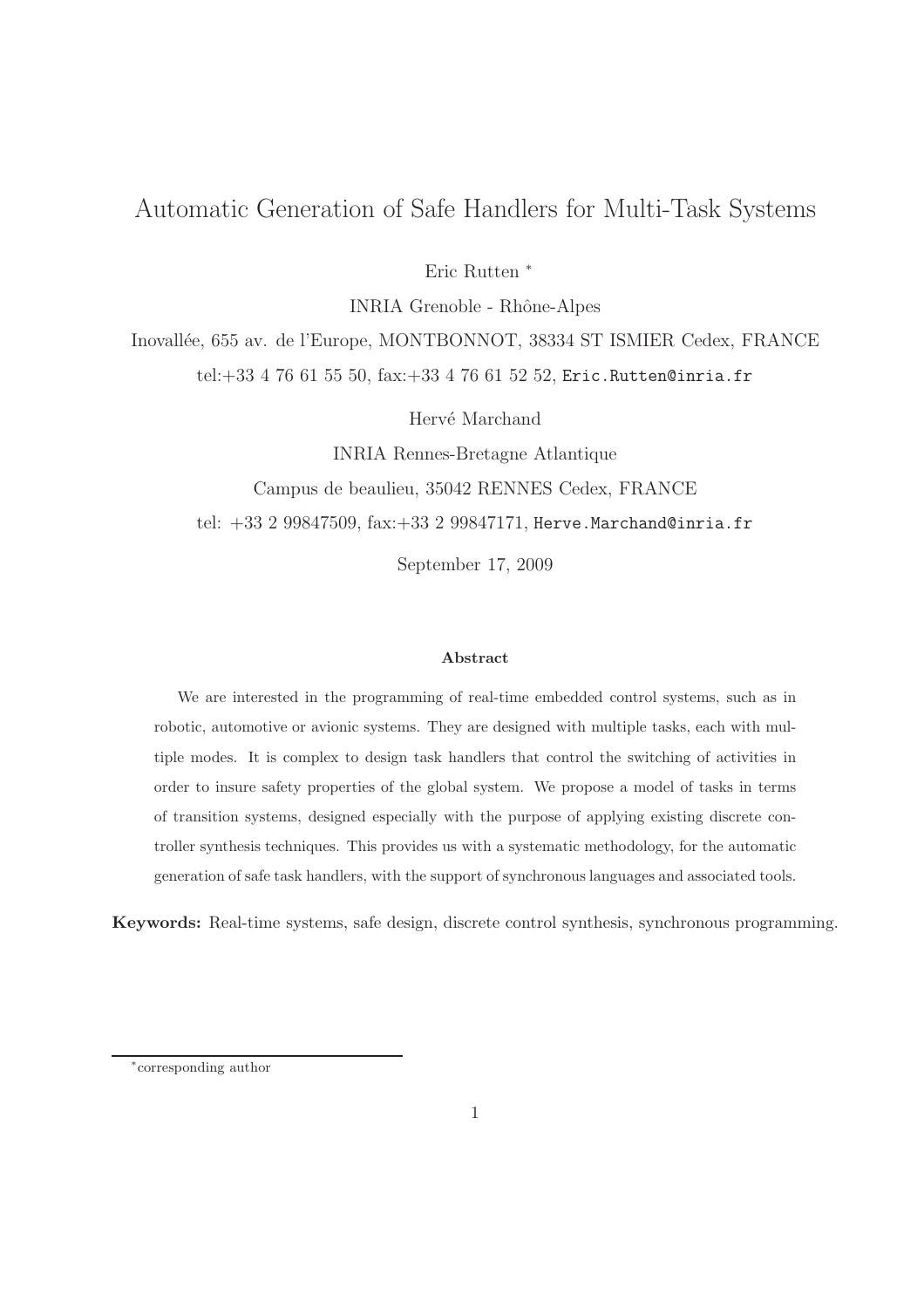## 1 Multi-task systems

## 1.1 Real-time control systems

The design of real-time control systems involves different aspects like e.g., device (sensor and actuator) management, numerical computation, and the discrete, event-based switching between modes of activity. Such systems are designed with a number of tasks, executed in a cyclic way, each computing a closed loop control. An example of such a control system architecture is Orccad [5]. Each task can have different modes, which can be different phases (initialization, nominal, exception handling), or versions implementing the same functionality with different levels of quality (e.g., computation approximation), and cost (e.g., computation time, energy, memory, bandwidth of communication, side-effects on the environment) [21]. Elaborate control systems offer multiple functionalities, managed by a number of such tasks, which can be invoked in sequence or parallel. They may then have to share processors or devices, and to be managed w.r.t. their interactions. Instances of such systems in applications are:

- control systems (e.g. robotics) ; a notion of quality of service in these systems is that the numerical computations involved, e.g., matrix computation for kinematic model update, can be performed with different levels of accuracy, by making approximations e.g., by limiting the development of series, or avoiding the computation of terms that have a negligible value under some conditions. The control laws can also differ by the way energy is consumed by actuators or side-effects on the environment.
- telecommunication and portable devices like cellular telephones present many functionalities; e.g., signal processing as in voice recognition or encodings for transmission, can have different implementations according to energy spending, volume of data, use of bandwidth.
- automobile embedded equipments, in every of their activation configurations, have a given energy consumption: this latter has to be bounded, because of the battery, so that the autonomy of the car is not jeopardized. At the same time, priority tasks (e.g., related to safety) have to be respected.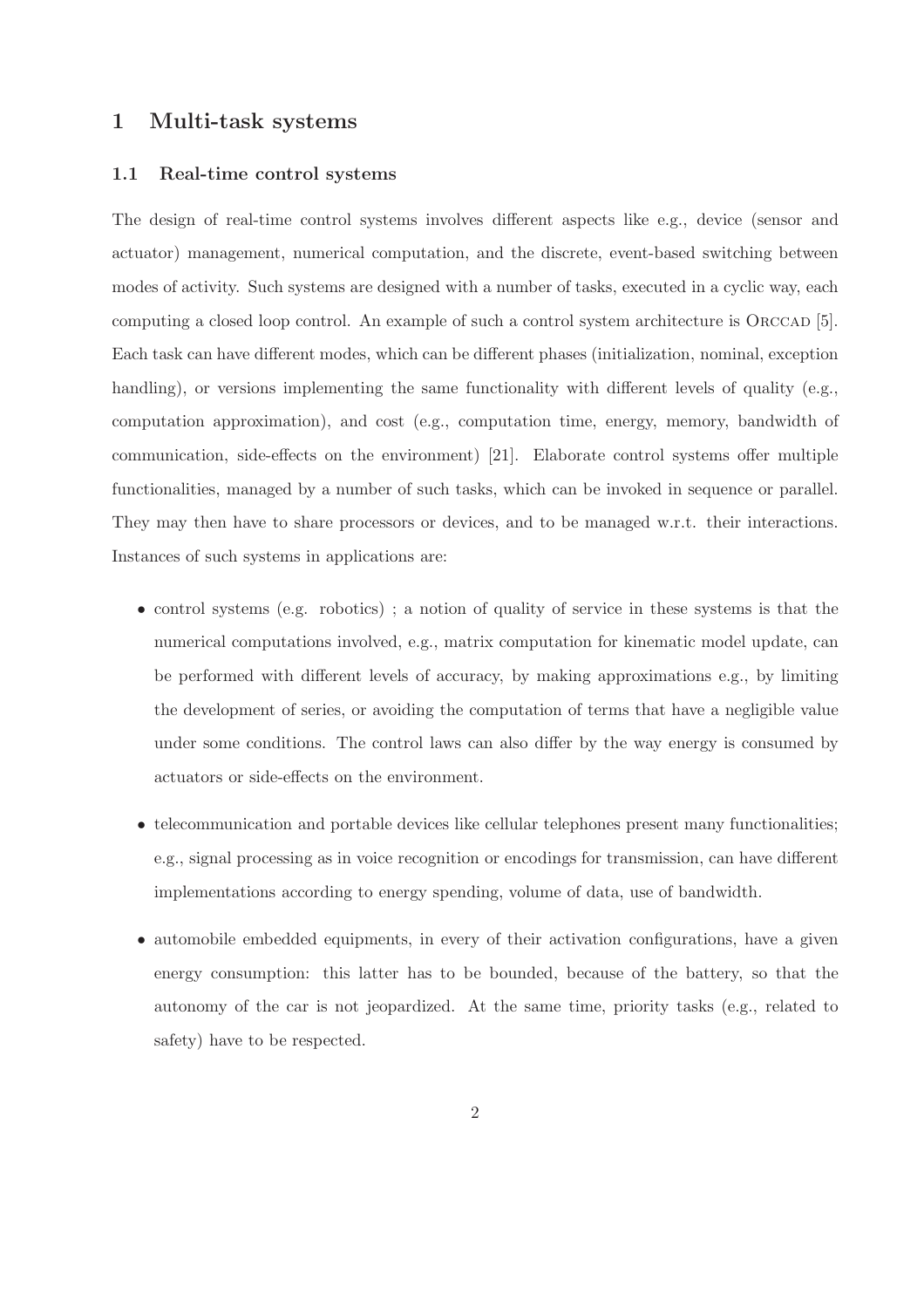It is complex to handle tasks and to control the switching of modes in order to insure properties characterizing the safety of the control systems. This safety is often critical in the framework of transportation systems, energy production and, in general, in all systems with a strong and possibly hazardous interaction with people or the environment. The properties to be ensured can concern the safe access to resources, according to particular constraints of sequencing or exclusions, or managing more quantitative aspects, like bounding cost while maximizing quality (i.e., limiting degradation). Fault tolerance in these systems can be seen as switching between configurations, upon the occurrence of failure of e.g., resources, while maintaining a certain level of functionality, possibly in degraded modes.

hence, in a multi-task system, the control of activations and mode switching must restrict the system within allowed combinations, with respect to statical or dynamical conditions.

## 1.2 Task handlers in a layered architecture

Such systems present various aspects and layers: low-level interfaces with the controlled physical system, resources (computation, communication, or controlled physical system), control tasks (with possibly different versions w.r.t. performance), and, on top of all this, applications sequencing such tasks in order to fulfill some functionality. Figure 1 depicts a general architecture of the considered systems [2], which this paper considers in the more particular case of control systems and tasks. In this framework, the library of control tasks is managed by a task handler, that receives requests from the application, and monitors execution in relation with the physical system (in particular, the termination of tasks).

Resources managed by the task handler can be:

• physical resources in the controlled system: actuators (which should typically not be controlled by two different tasks, or should always be under control of some task, or should be used only under conditions concerning their physical interaction with other parts of the system), sensors (which might require to be used with particular parameter settings making them unsharable by several tasks, or which might involve some control themselves w.r.t., e.g., orientation), the way they consume energy, or the performance or quality with which they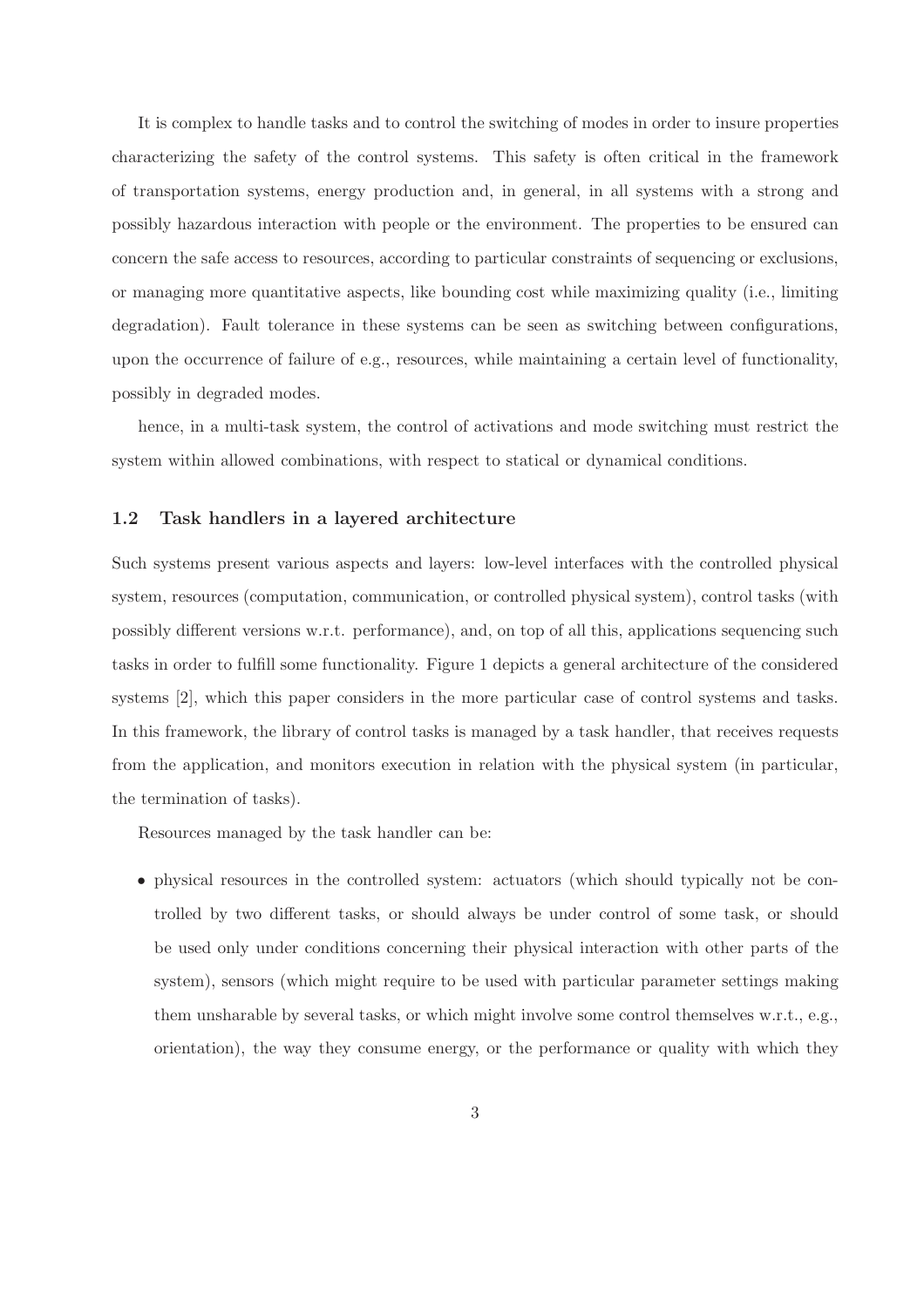can achieve their function, ....

• computing and communication resources for the tasks: processor(s) (which have to perform cyclic computation within a bounded period, which can have different characteristics), memory (which can be bounded too), communications (following some topology), bandwidth, ....

All these aspects involve interactions and constraints to be managed by the task handling controller. The complexity of the resulting system calls for some structuring, and assistance in the design of controllers. We are looking for ways of separating concerns between local, device-dependent aspects of control, and more global, system-level interactions, while keeping the application-independent aspects as re-usable as possible.

## 1.3 Summary of our approach

We want to assist in the design of safe task handlers, by proposing a method automating their generation. Our purpose is practical, and the formalization we give of the problem is to be hidden from users, who manipulate a few particular but meaningful patterns of model and properties [24].

At the level of abstraction of the task handler, we need to model a discrete behavior, characterized by the discrete states of the resources (e.g., occupied or free) and of the task (active or not, in which mode, ...), and also possibly of the environment or of some external user interaction. A notion of global state can be derived from local states. The dynamical behavior of the system, observed from that point of view, proceeds from state to state, following transitions that occur typically upon the occurrence of significant events, like requests from a user or application, sensor events, ... Therefore, we will use a formalization in terms of finite state automata, with labeled transitions, to model the systems under study.

The tasks handler has to handle requests from the application, while caring for properties of the computation and physical resources. Properties generic to control systems are typically:

• for the physical resources (e.g., actuators): mutual exclusion of control w.r.t. actuators, permanent control of an actuator, logical constraints between actions corresponding to physical aspects (e.g., cooling action between two heat-intensive ones).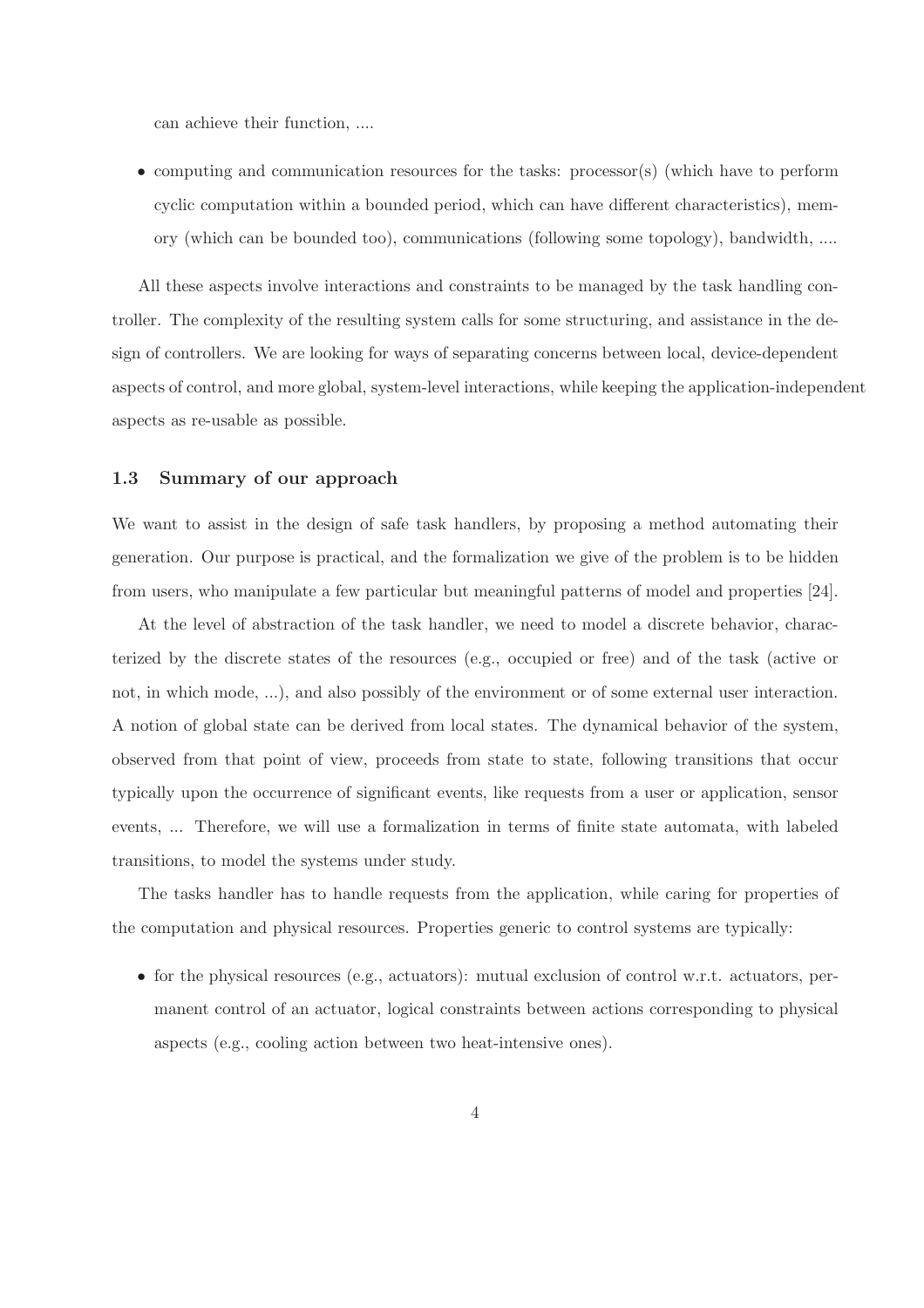• for the computing resources (processor, memory): boundedness of the global cycle time (for a time-sharing execution), switching between versions or modes of the control tasks (with different characteristics of cost in time, energy, memory, quality).

In order to be able to ensure these properties, we have to design the local controllers of the tasks in such a way that they offer the appropriate control states and events to represent the possible behaviors, and to enable the building of a correct global behavior by appropriately synchronizing them.

The control tasks must be structured and equipped so that properties can be enforced. They have a local behavior described as a finite state machine or automaton, representing typically:

- activity state: in reaction to invocation, requests from the application level, and reception of termination signals, a task can be active or not;
- handling of requests, with different responses, whether they can be delayed or not, and if they are, whether several can be memorized and queued, whether they can be forced or not;
- activity modes and commutations: when the same task can be performed according to different versions of an algorithm, or configurations of an execution platform, the automaton describes them, as well as switches between them.

Different patterns for tasks can be imagined, corresponding to different intended behaviors. The global behavior of the system is described by the composition of all such tasks. Controlling these behaviors so that the properties mentioned before are satisfied is our motivation.

Given the context explained above, the problem we address is the safe handling of actions of control systems, for a general architecture characterized by a set of tasks, and a set of properties to ensure, concerning their logical constraints and some more quantitative aspects.

Our approach consists of:

• building an automaton-based model of the possible behaviors of the set of tasks, and distinguishing, in the conditions labeling the transitions, between events that can be controlled by the handler, and the others, uncontrollable ones;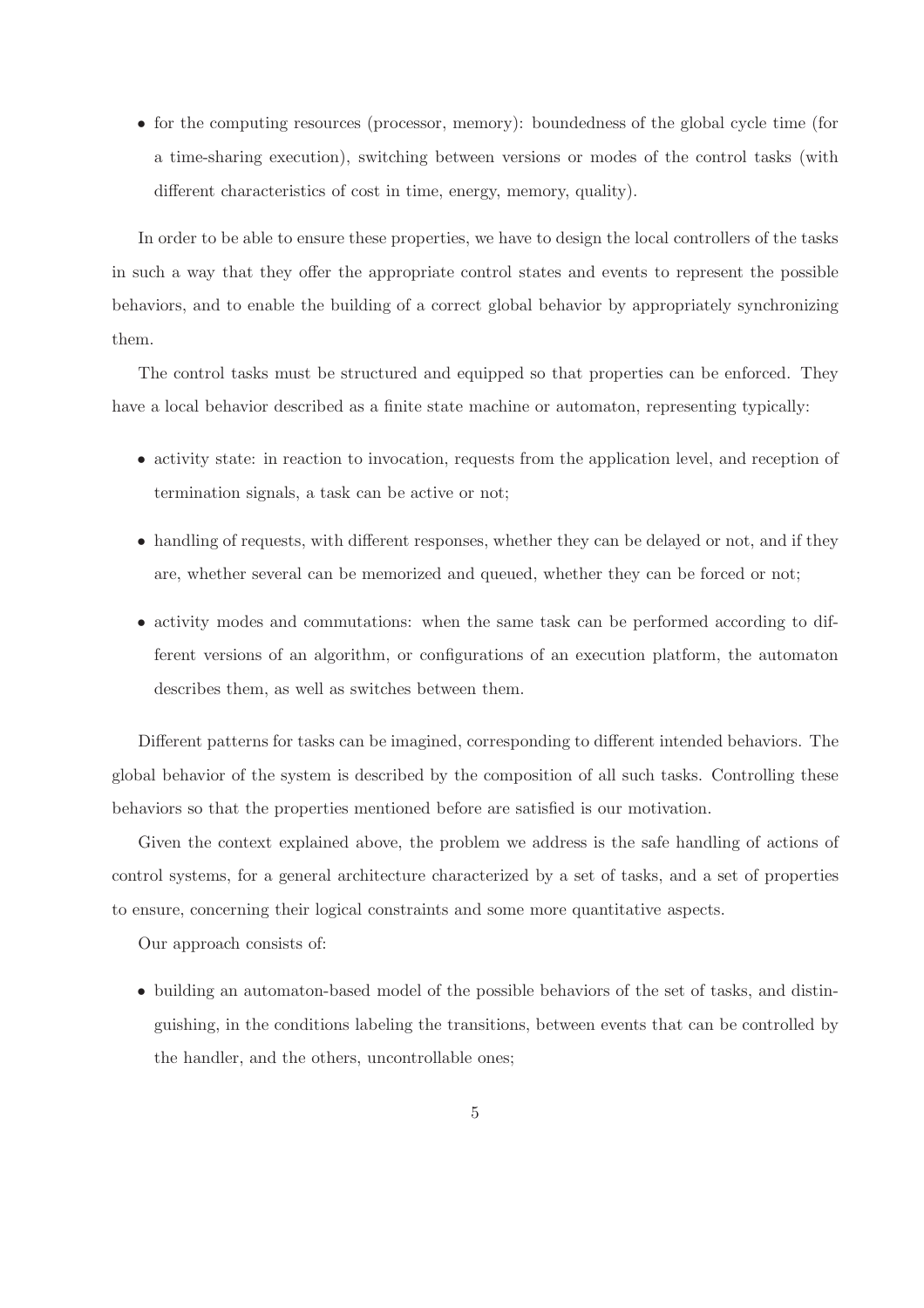- formulating the properties on the basis of this model, in terms of state to be reached or avoided, or of sequences to be imposed or forbidden;
- automating the building of the handler by using discrete controller synthesis; it consists of generating the functions which give, for a current state and uncontrollable events, the set of controllable events such that the properties are satisfied.

## 1.4 Related work

This work unifies first results obtained in more particular contexts. Particularly, the class of tasks constituting the systems takes its inspiration in robot control systems, where a control law, designed following techniques of continuous control theory, is executed cyclically. Such computations can be controlled according to given events and states, control patterns, as proposed in e.g. the ORCCAD robot programming environment [5]. A complete system hosts a number of such tasks, which can be activated in complex sequences. Most formal methods approaches applied on such models concern verification. In our approach we explore the use of discrete controller synthesis, as a more constructive technique.

A first approach inspired by robotic systems was proposed, using a teleoperation application as illustration [23]. Another approach considered tasks with multiple modes or versions, and their characterization by weights associated to states, and used in optimal synthesis [18]. This paper proposes a unified formalization, and complements in the model. Such an automated construction of the task handler can be generalized as a way of compiling a controller from a mixed language [2]. Such a compilation is not classical, in that it makes use not only of a formal model of behaviors of the compiled program, which is already the case in the compilation of synchronous languages concerning invariants [9], but of a model of its dynamics.

Concerning applications of discrete controller synthesis, related approaches working with models of task systems can be found, often using timed models and synthesis techniques [13]. The orientation then is more towards the synthesis of application specific schedulings for real-time tasks [11]. We concentrate on rather logical and discrete aspects (even when considering static weights), where we feel the algorithmic complexity costs are much less, and allow for a greater scalability potential.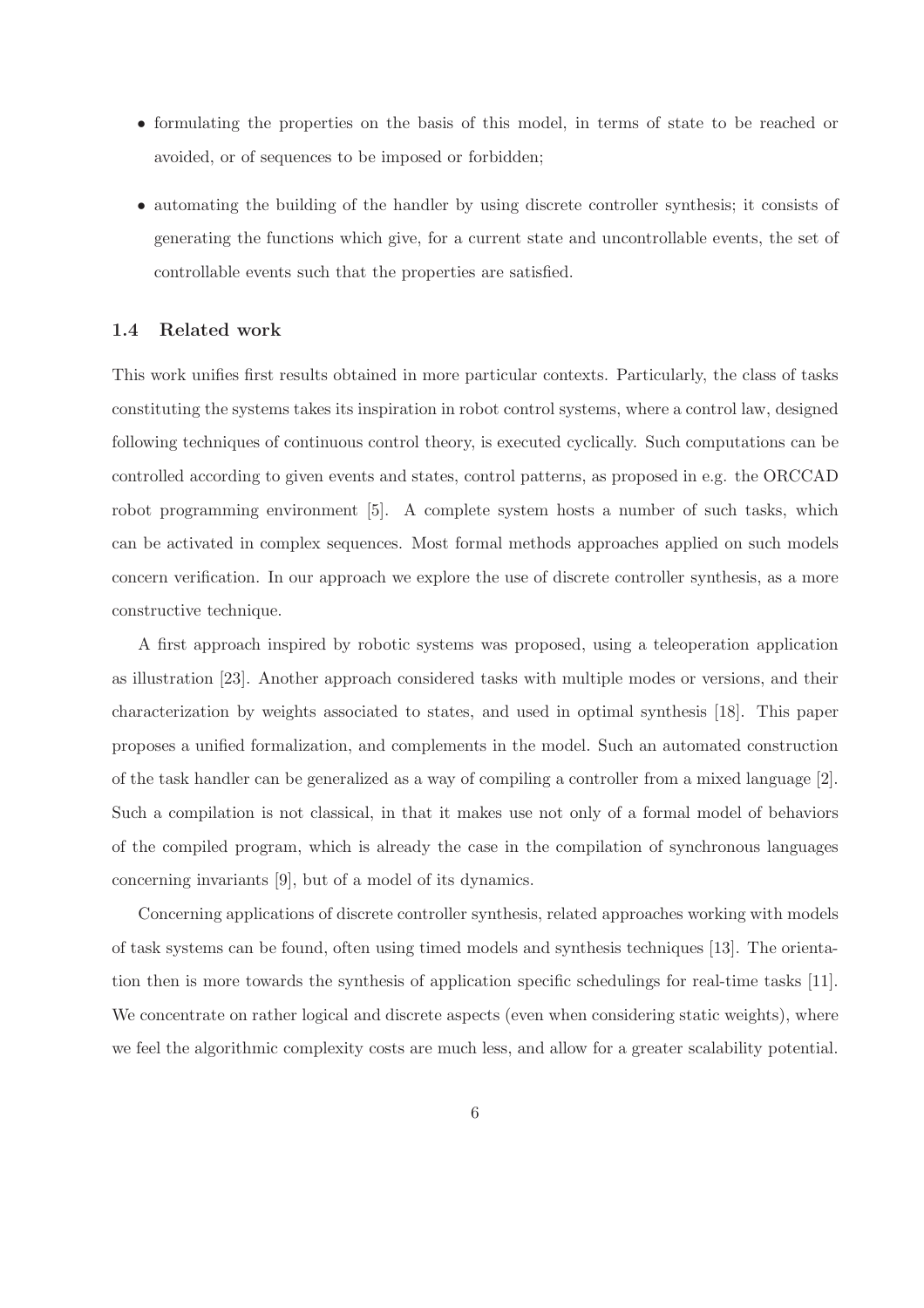In a component-based design setting [3], synthesis can be used to compute the allowed interactions, given constraints and properties to be enforced, of components seen through an interface characterizing their input and output conditions; it produces a form of partial protocol, leaving some non-determinism to be resolved by an on-line scheduler in a fair manner. Also related are works where interfaces of components are determined as an abstraction of internal behaviors, and used in order to compose them while preserving properties of interest [6].

## 2 Automata and Controller Synthesis

The basic models are transition systems, in which events can occur simultaneously (A transition between two consecutive states can be labeled by a vector or conjunction of events). Given a property involving states or events, discrete control synthesis consists of determining the constraints that make the resulting automaton satisfy the property, by inhibiting the transitions leading to its violation. In the following, we give definitions inspired by [12, 19, 2], and introduce graphical notations which will be used for convenience further.

## 2.1 Synchronous Automata

Given a set of boolean variables  $V = \{V_1, \dots, V_n\}$ , we first define a *valuation* of the set of variables V as a function: val :  $V \longrightarrow$  {true, false}. The valuation val assigns to each variable in V a value, either true or false. The set of valuations of V is noted  $Val(V)$ . Given a boolean expression  $B(\mathcal{V})$  and  $v \in Val(\mathcal{V})$ , we denote by  $B(v)$  the predicate B valuated according to the values of  $\mathcal{V}$ . Moreover, we denote by  $B^+$  the set of variables that appear as positive elements in the predicate B, i.e.  $B^+ = \{V_i \in V \mid V_i \wedge B(V) = B(V)\}\.$  Respectively, we denote by  $B^-$  the set of variables that appear as negative elements in the predicate B, i.e.  $B^- = \{V_i \in \mathcal{V} \mid \neg V_i \wedge B(V) = B(V)\}.$ 

Now, the system on which control will be applied is modeled by a *Synchronous automaton*:

**Definition 1** *A synchronous automaton A is the tuple*  $A = (Q, Q_{init}, C_{init}, V, O, T)$  *such that:* 

- *1.*  $Q$  *is a finite set of states;*  $Q_{init} \in Q$  *is a set of initial states;*
- *2.* V *and* O *are the sets of Boolean Input and Output variables.*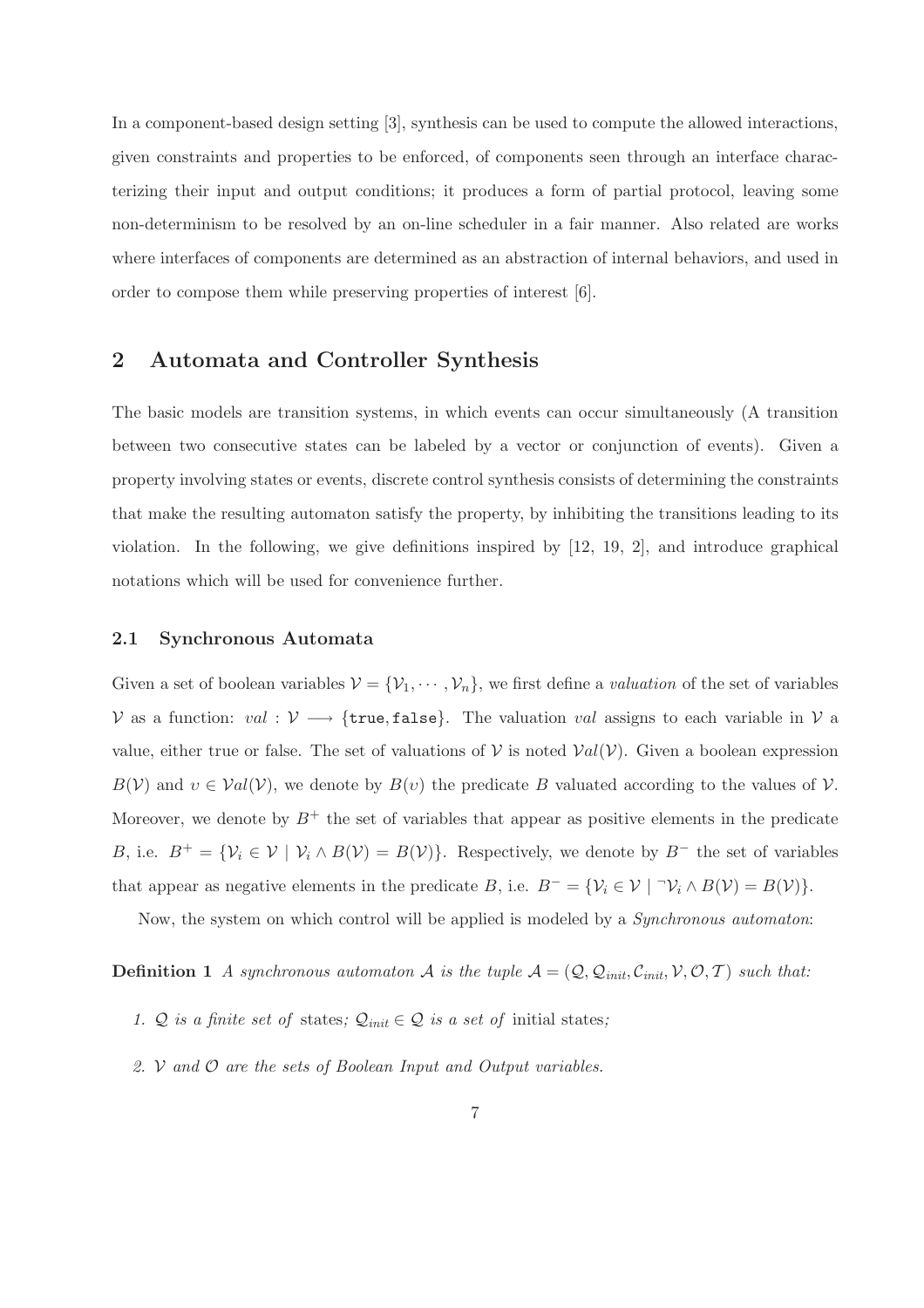- *3.*  $\mathcal{C}_{init}$  :  $\mathcal{Q}_{init}$  →  $\mathcal{B}ool(\mathcal{V})$  *is the initial conditions attached to initial states;*  $\mathcal{B}ool(\mathcal{V})$  *is the set of boolean expressions over the set of variables* V*: it is generated by the grammar:* b ::=  $||x||$  and b||not b, where  $x \in \mathcal{I}$ ;
- 4.  $\mathcal{T} \subseteq \mathcal{Q} \times \mathcal{B}ool(\mathcal{V}) \times 2^{\mathcal{O}} \times \mathcal{Q}$  is the set of transitions. For  $t = (q, B(\mathcal{V}), O, q')$ , q, q' are the *source and the target states,*  $B(\mathcal{V}) \in \mathcal{B}ool(\mathcal{V})$  *is the triggering condition of the transition, and*  $O \subseteq \mathcal{O}$  *is the set of outputs emitted whenever the transition is triggered.*

Now, for a state q and a valuation  $v \in Val(V)$  of the variables, we say that v is *admissible* in q whenever there exists a transition  $(q, B(V), O, q') \in \mathcal{T}$  such that  $B(v) = true$ ; at the same time, the set of variables  $O$  is emitted. The transition is also said to be admissible.

Example 1 Figure 2 illustrates this definition, with a graphical syntax that will be used in the remainder of the paper. We see states  $\{A, B, C\}$ , with initial states  $\{A, B\}$ , the input variables are  $\{a, b, c1\}$  and the set of output variables is reduced to the singleton  $\{c\}$ , initial conditions  $C_{\text{init}}(A) = \text{not cl}$  and  $C_{\text{init}}(B) = \text{cl}$ , and transitions indicated by arrows: each has a source and a sink state, and a label with a Boolean expression on variables giving its triggering condition, and emissions. Implicit transitions, not represented by arrows, are the ones going from each state to itself when no condition labeling an outgoing transition is true.

A synchronous automaton *deterministic* whenever given an initial valuation  $v$  of the variables  $\mathcal{V}$ , there is only one valid initial state and given a state and a valuation of the variables, then only one destination state can be reached and the outputs are identical (see [24] for the formal definition).

The semantics of an automaton.  $A = (Q, Q_{init}, C_{init}, V, O, T)$  is the following. Assume A is initialized in state  $q_{\text{init}} = q_o \in \mathcal{Q}_{\text{init}}$  with valuation  $v_o$  such that  $\mathcal{C}_{\text{init}}(q_{\text{init}})(v_o) = true$ . Further, with the valuation  $v_1$ , A evolves into state  $q_1$  and emits  $O_1$  such that  $(q_0, B_1, O_1, q_1) \in \mathcal{T}$  and  $B_1(v_1) = true$ . Assume now that the system has evolved so far into state  $q_i$  (i.e. after the reception of i variable valuations), then upon the reception  $v_{i+1}$ , the system will evolve into state  $q_{i+1}$  and emit  $O_{i+1}$ , such that  $(q_i, B_{i+1}, O_{i+1}, q_{i+1}) \in \mathcal{T}$  is an admissible transition in the synchronous automaton A and  $B_{i+1}(v_{i+1}) = true$  (i.e.  $B_{i+1}$  valuates to *true* w.r.t. the valuation  $v_{i+1}$ ).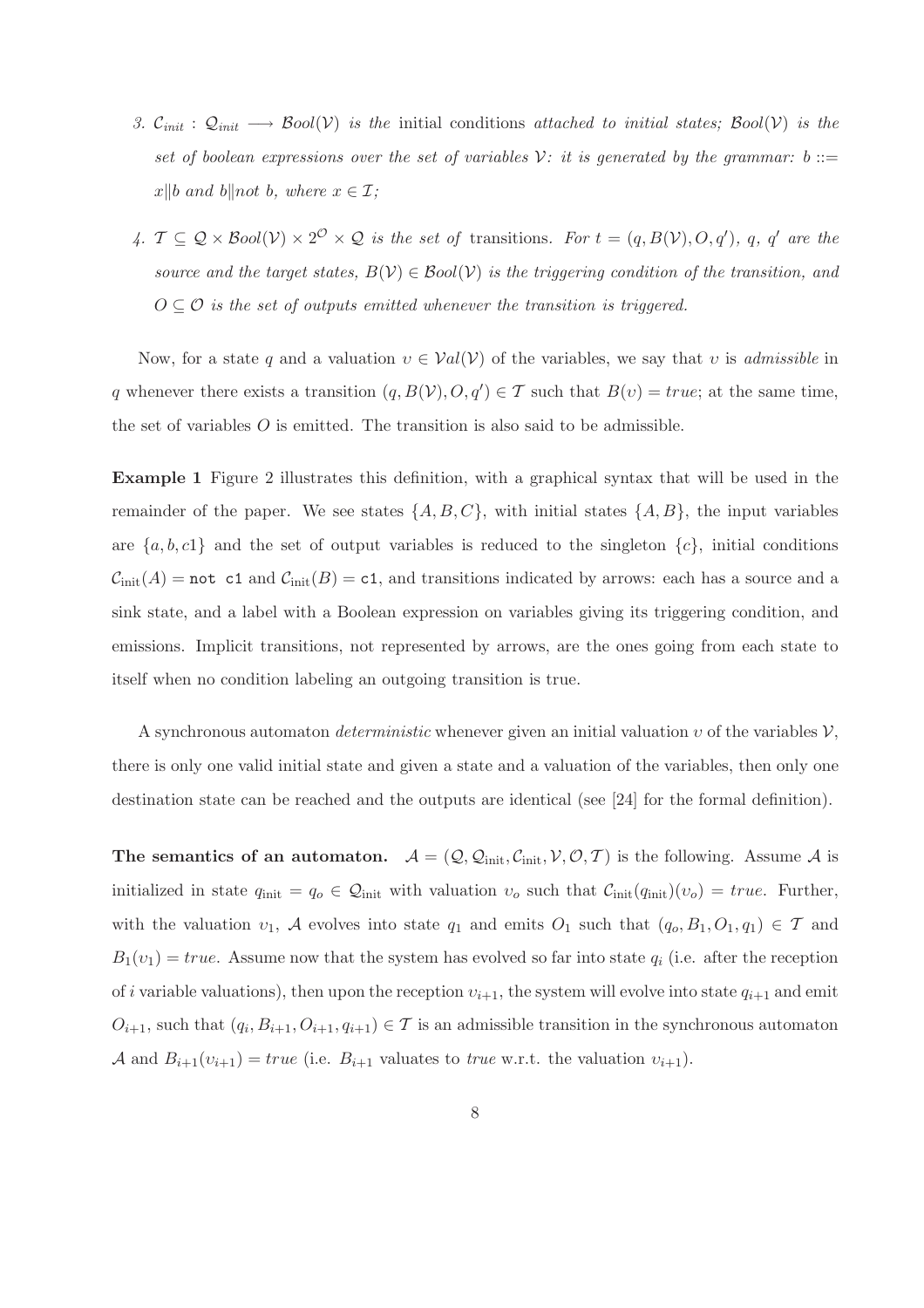Now given a synchronous automaton  $A$ , its behavior is characterized in terms of traces depending on variables. Let  $\mathcal{A} = (Q, Q_{\text{init}}, C_{\text{init}}, \mathcal{V}, \mathcal{O}, \mathcal{T})$  and  $v_0, v_1, v_2, ..., v_n, ... \in \mathcal{V}al(\mathcal{V})$  be an infinite sequence of valuations of the variables  $V$ . A *trace* is a sequence of tuples  $t = \{(v_i, q_i, O_i)\}_{i \geq 0}$  where  $q_i \in \mathcal{Q}$  are states such that

$$
q_o \in \mathcal{Q}_{init} \land \mathcal{C}_{init}(q_o)(v_0) = true \land O_0 = \emptyset \text{ and } \forall i, \exists (q_i, B_{i+1}, O_{i+1}, q_{i+1}) \in \mathcal{T} \land B_{i+1}(v_{i+1}) = true
$$

We note  $Trace(\mathcal{A})$  the set of all traces of  $\mathcal{A}$ . For  $q \in \mathcal{Q}$ , we note

Sub-trace
$$
(A, q)
$$
 = { $t_q$  = { $(v_i, q_i, O_i)$ } <sub>$i \geq o$</sub>  |  $q_o$  =  $q \wedge \forall i \geq 0$ ,  $(q_i, B_{i+1}, O_{i+1}, q_{i+1}) \in T$   
 $\wedge B_{i+1}(v_{i+1}) = true$ }

## 2.1.1 Composition Operators

Let  $\mathcal{A}_i=(\mathcal{Q}_i,\,\mathcal{Q}_{\text{init}} ,\mathcal{C}_{\text{init}},\mathcal{V}_i,\mathcal{O}_i,\mathcal{T}_i),$  for  $i=1,2$  be two automata. We want to define the operation that describes the parallel composition, called the synchronous product. This consists in connecting the output variables of  $A_1$  to the input variables of  $A_2$  whenever they have the same name and vice-versa. Our composition will also perform a form of encapsulation, in the sense that the inputs of each automaton which are outputs of the other will be encapsulated i.e., not considered to be inputs of the composition; however they remain visible as outputs.

Note that we must have  $\mathcal{O}_1 \cap \mathcal{O}_2 = \emptyset$ . The parallel composition will be denoted  $\mathcal{A}_1 \parallel \mathcal{A}_2$ . All the output variables remain visible in the composition, however, the input variables of  $\mathcal{A}_1 \parallel \mathcal{A}_2$  are given by  $(\mathcal{V}_1 \cup \mathcal{V}_2) \setminus (\mathcal{O}_1 \cup \mathcal{O}_2)$  because, given an output of  $\mathcal{A}_2$ , an input of  $\mathcal{A}_1$  can be defined in the composition (same holds for the input of  $A_2$ ). Let us formally define it.

**Definition 2** The synchronous product of two automata  $\mathcal{A}_i = (\mathcal{Q}_i, \, \mathcal{Q}_{initi}, \mathcal{C}_{initi}, \mathcal{V}_i, \mathcal{O}_i, \mathcal{T}_i)$ , for  $i = 1, 2$  *is the automaton*  $\mathcal{A}_1 \parallel \mathcal{A}_2 = (\mathcal{Q}, \mathcal{Q}_{init}, \mathcal{C}_{init}, \mathcal{V}, \mathcal{O}, \mathcal{T})$  *defined by:* 

- $Q = Q_1 \times Q_2$  (Cartesian product on sets);  $Q_{init} = Q_{init1} \times Q_{init2}$ ;
- $\mathcal{O} = \mathcal{O}_1 \cup \mathcal{O}_2$  *and*  $\mathcal{V} = (\mathcal{V}_1 \cup \mathcal{V}_2) \setminus \mathcal{O}$  *and we denote by*  $\Gamma = (\mathcal{O}_1 \cup \mathcal{O}_2) \cap (\mathcal{V}_1 \cup \mathcal{V}_2)$  *the set of variables that were both input and output variables;*
- $C_{init}(\langle q_1, q_2 \rangle) = C_{init1}(q_1) \wedge C_{init2}(q_2) \; \forall q_i \in \mathcal{Q}_{initi}, \; i = 1, 2;$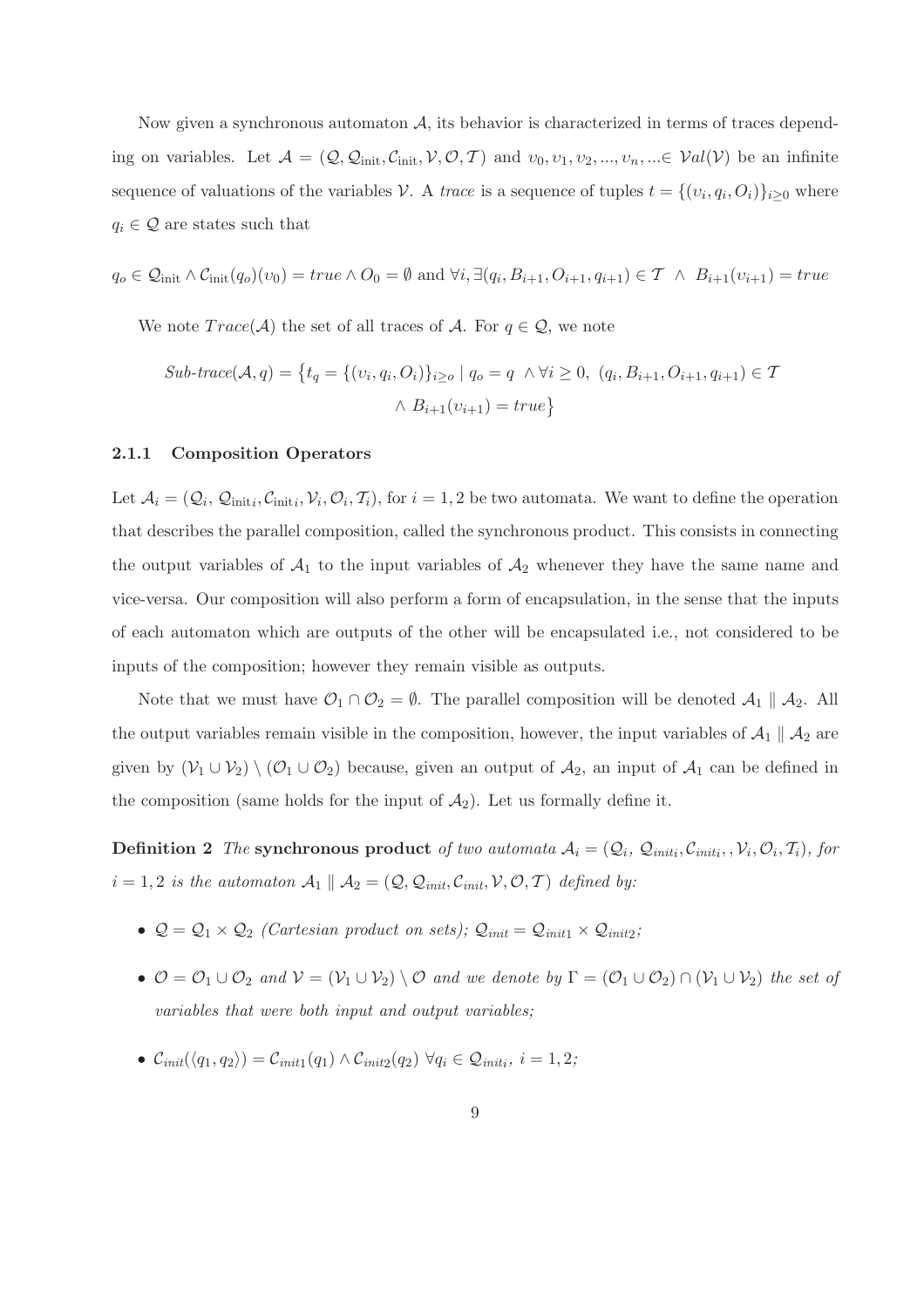• *T* is defined by\n
$$
\begin{cases}\n(q_i, B_i(\mathcal{V}_i), O_i, q'_i) \in \mathcal{T}_i, \ \forall i = 1, 2 \\
(B_1 \wedge B_2)^+ \cap \Gamma \subseteq \mathcal{O} \\
(B_1 \wedge B_2)^- \cap \Gamma \cap \mathcal{O} = \emptyset\n\end{cases}
$$
\n
$$
\Leftrightarrow (\langle q_1, q_2 \rangle, \exists \Gamma(B_1(\mathcal{V}_1) \wedge B_2(\mathcal{V}_2)), O_1 \cup O_2, \langle q'_1, q'_2 \rangle) \in \mathcal{T} \ t = (\langle q_1, q_2 \rangle, B_1(\mathcal{V}_1) \wedge B_2(\mathcal{V}_2), \langle q'_1, q'_2 \rangle) \in \mathcal{T} \ iff \ \forall i = 1, 2 \ . \ (q_i, B_i(\mathcal{V}_i), q'_i) \in \mathcal{T}_i \ .
$$

The conditions on transitions stipulate that shared positive elements should be outputs, while shared negative elements should not be outputs i.e., both parties agree on the presence of shared elements. The synchronous product is both associative and commutative.

Example 2 *Figure 3 illustrates the synchronous composition. The left part shows the graphical syntax : inclusion of two automata in a round-cornered box, with separation by a dashed line. The right part shows the resulting automaton, with notably the fact that synchronous composition makes for transitions simultaneously in both automata.* ⋄

Next we define the Hierarchical Composition. Given a synchronous automaton  $A_b$  and a state of  $\mathcal{A}_b$ ,  $q_r$  the idea is to refine the behavior of  $q_r$  by means of another synchronous automaton  $\mathcal{A}_r$ . To simplify the definition, we assume that the top-level and the low level do not share variables (i.e.  $(\mathcal{V}_b \cup \mathcal{O}_b) \cap (\mathcal{V}_r \cup \mathcal{O}_r) = \emptyset.$ 

**Definition 3 (Hierarchical Composition)** Let  $\mathcal{A}_b = (\mathcal{Q}_b, \mathcal{Q}_{initb}, \mathcal{C}_{initb}, \mathcal{V}_b, \mathcal{O}_b, \mathcal{T}_b)$  be a basis au*tomaton, let*  $q_r \in \mathcal{Q}_b$  *be one of its states to be refined, and let*  $\mathcal{A}_r = (\mathcal{Q}_r, \mathcal{Q}_{initr}, \mathcal{C}_{initr}, \mathcal{V}_r, \mathcal{O}_r, \mathcal{T}_r)$ *be the* refinement *automaton used to refine* qr*. The result of this refinement is the automaton*  $\mathcal{A}_b \triangleright (q_r, \mathcal{A}_r) = (\mathcal{Q}, \mathcal{Q}_{init}, \mathcal{C}_{init}, \mathcal{T}, \mathcal{V})$  where

 $\bullet$   $\mathcal{Q} = \mathcal{Q}_b \setminus \{q_r\} \bigcup \{q_r.q \mid q \in \mathcal{Q}_r\};$ 

 $\overline{\phantom{a}}$ 

- If  $q_r \in \mathcal{Q}_{initb}$ , then  $\forall q_{initr} \in \mathcal{Q}_{initr}$ ,  $q_r.q_{initr} \in \mathcal{Q}_{init}$ , else  $\mathcal{Q}_{initb} = \mathcal{Q}_{initi}$ ;
- $V = V_b \cup V_r$  *and*  $\mathcal{O} = \mathcal{O}_b \cup \mathcal{O}_r$ ;
- $t = (q_1, B, O, q_2) \in T$  *iff (1)*  $(q_1, q_2 \in \mathcal{Q}_b \setminus \{q_r\} \land t \in \mathcal{T}_b)$   $\bigvee$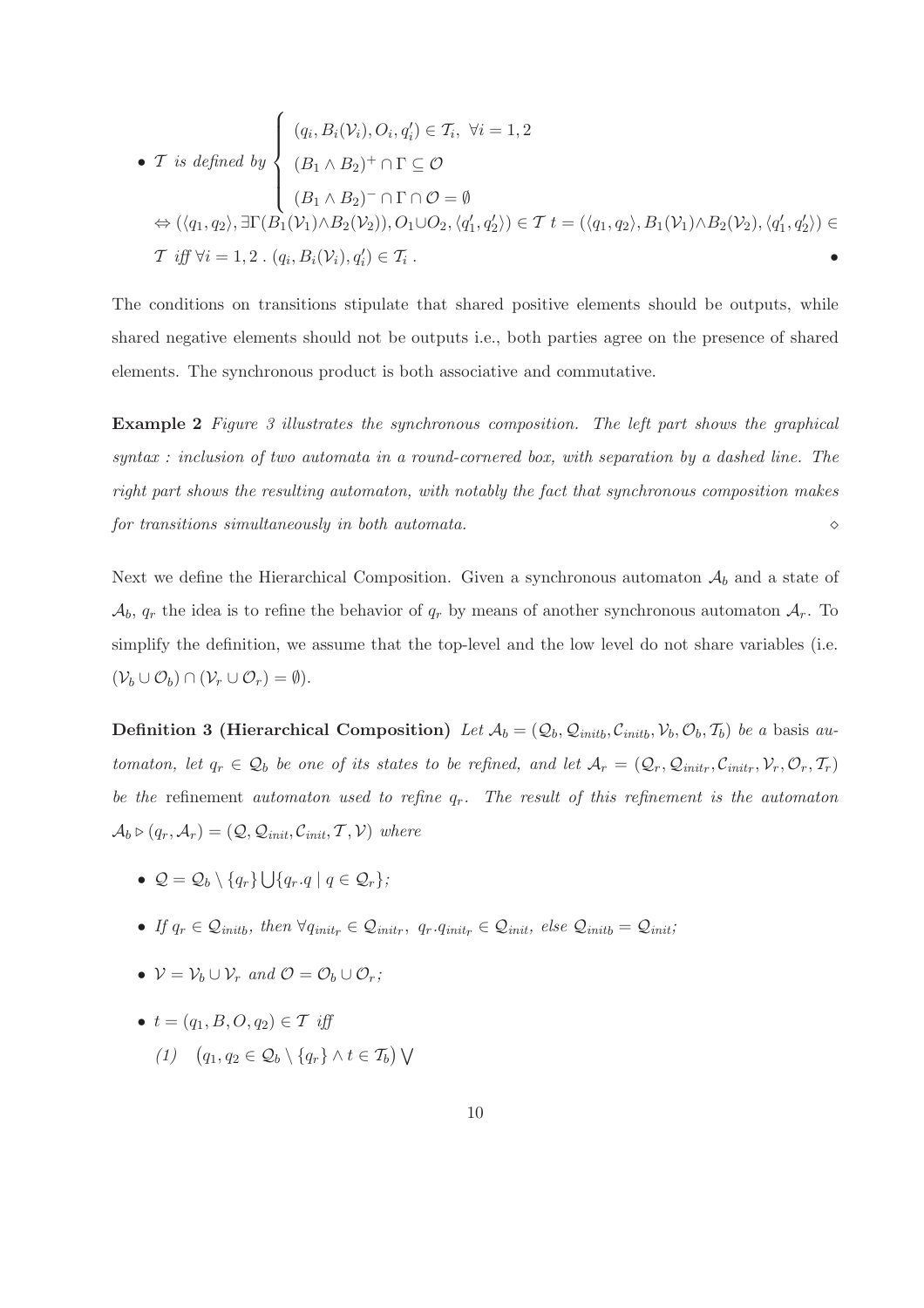$$
(2) \quad (q_1 \in Q_b \land q_2 = q_r.q_{initr} \land (q_1, B', O, q_r) \in T_b \quad \land B = B' \land C_{initr}(q_{initr})) \lor
$$
  
\n
$$
(3) \quad (\exists q, q' \in Q_r \text{ s.t. } q_1 = q_r.q \land q_2 \in Q_b \setminus \{q_r\} \land
$$
  
\n
$$
(q_r, B', O', q_2) \in T_b \land (q, B'', O'', q') \in T_r \land B = B' \land B'' \land O = O' \cup O'') \lor
$$
  
\n
$$
(4) \quad (\exists q \in Q_r \text{ s.t. } q_1 = q_r.q \land \exists q' \in Q_r \text{ s.t. } q_2 = q_r.q' \land
$$
  
\n
$$
\exists (q, B', O, q') \in T_r \land B = B' \land \neg \lor_{(q_r, B'', q'') \in T_b} B'').
$$

The last bullet depicts when a transition exists in the composed automaton: (1) describes the transitions outside of the refined state  $q_r$ , (2) considers the transitions entering  $q_r$  whereas (3) deals with the transitions leaving  $q_r$ . (4) describes the transitions inside  $q_r$ : such a transition exists only if no transition leaving  $q_r$  in the basis automaton is allowed at the same time.

Applying this to each state gives the whole hierarchical operator: from the basis automaton  $A_b$ , each state  $q_i \in \mathcal{Q}_b$  is refined into the automaton  $\mathcal{A}_i$ . The result is the synchronous automaton noted  $\mathcal{A}_b \triangleright (\mathcal{A}_1, \mathcal{A}_2, ..., \mathcal{A}_{|\mathcal{Q}_b|})$  and computed by  $( ... ((\mathcal{A}_b \triangleright (q_1, \mathcal{A}_1)) \triangleright (q_2, \mathcal{A}_2)) ... \triangleright (q_{|\mathcal{Q}_b|}, \mathcal{A}_{|\mathcal{Q}_b|}).$ 

Example 3 *Figure 4 illustrates the hierarchical composition. The left part shows the graphical syntax : inclusion of the refinement automaton in the round-cornered box of the refined state. The right part shows the resulting automaton.*  $\Diamond$ 

#### 2.1.2 Temporal Properties on Automata

Such transitions systems can have properties related to the reachability of some subset of the state space, or to the existence of paths along which a certain sequence of events exists. They can concern invariants on the states themselves (i.e., the variables of which the valuation defines a state), or the paths that can be taken in the transition system from state to state, etc.

Let  $\mathcal{A} = (\mathcal{Q}, \mathcal{Q}_{init}, \mathcal{C}_{init}, \mathcal{V}, \mathcal{O}, \mathcal{T})$  be an automaton, let  $E \subseteq \mathcal{Q}$  be a set of states and let  $q \in \mathcal{Q}$ be a state a A. We now define some temporal properties, useful in the next section, to express the control objectives that will have to ensured on a system modeled as a synchronous automaton. We say that a state q is *reachable* for A whenever there exists a trace  $t = \{(v_i, q_i, O_i)\}_{i \geq 0} \in Trace(\mathcal{A})$ that traverses q, i.e.  $\exists i \geq 0, q_i = q$ .

**Definition 4** Let  $A = (Q, Q_{init}, C_{init}, V, O, T)$  *be a synchronous automaton and*  $E \subseteq Q$ *, then*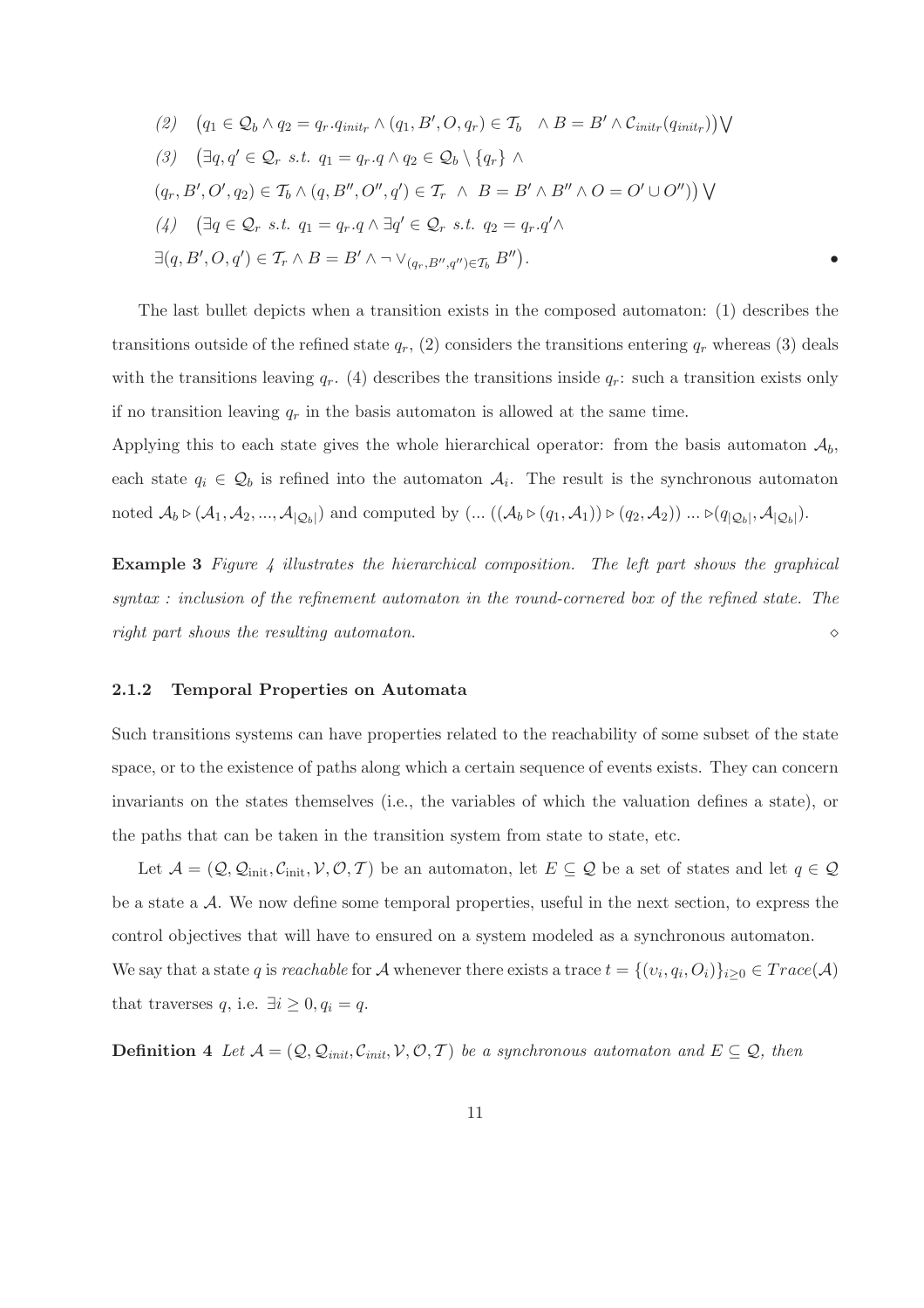- A *satisfies the* Reachability of E *whenever there exists* q ∈ E *that is reachable for* A*.*
- A *satisfies the* Strong Reachability of E*, whenever for all reachable states* q*, there exists a trajectory initialized in* q *that reaches* E*.*
- A *satisfies the* Invariance of E whenever  $\forall t \in Trace(\mathcal{A}), \text{ s.t. } t = \{(v_i, q_i, O_i)\}_{i \geq 0}, \text{ q}_i \in$ E,  $\forall i \geq 0$ , *i.e.*  $\forall q_{init} \in Q_{init}$ , whatever the behavior of A initialized in  $q_{init}$ , all the traversed *states belong to* E*.*
- A *satisfies the* Potential Invariance of E, whenever for all reachable states  $q \in E$ ,  $\forall t \in$  $Sub\text{-}trace(\mathcal{A},q), \text{ s.t. } t = \{(v_i,q_i,O_i)\}_{i\geq 0}, \text{ } q_i \in E, \forall i \geq 0 \text{ .} \}$  i.e. once  $\mathcal{A}$  reached one of the *states of* E*, then it will remain inside forever.*
- A *satisfies the* Persistence *of* E*, whenever* A *satisfies both the Strong Reachability of* E *and the* Potential Invariance of E

One can also consider more intricate safety properties that can be modeled by means of particular synchronous automata, called *Observer*

**Definition 5** An observer for a synchronous automaton A is a deterministic and reactive<sup>1</sup> syn*chronous automaton*  $\omega = (Q_\omega, Q_{init\omega}, C_{init\omega}, \mathcal{V}_\omega, \mathcal{O}_\omega, \mathcal{T}_\omega)$ *, such that* 

- $\mathcal{V}_{\omega} = \mathcal{V}_{A} \cup \mathcal{O}_{A}, \mathcal{O}_{\omega} = \emptyset$
- Error  $\in \mathcal{Q}_{\omega}$  is a trap state such that  $(\text{Error}, \text{true}, \text{Error}) \in \mathcal{T}_{\omega}$ .

An observer expresses the negation of a safety property of a system, hence the state Error can be seen as a "bad" location which is entered when the system violates the property. The verification consists in checking whether the composition of the two automata (the plant and the observer) reaches the state Error on the observer's side.

<sup>&</sup>lt;sup>1</sup>A synchronous automaton is reactive whenever for all states, whatever the valuation of the variables, a transition can be triggered.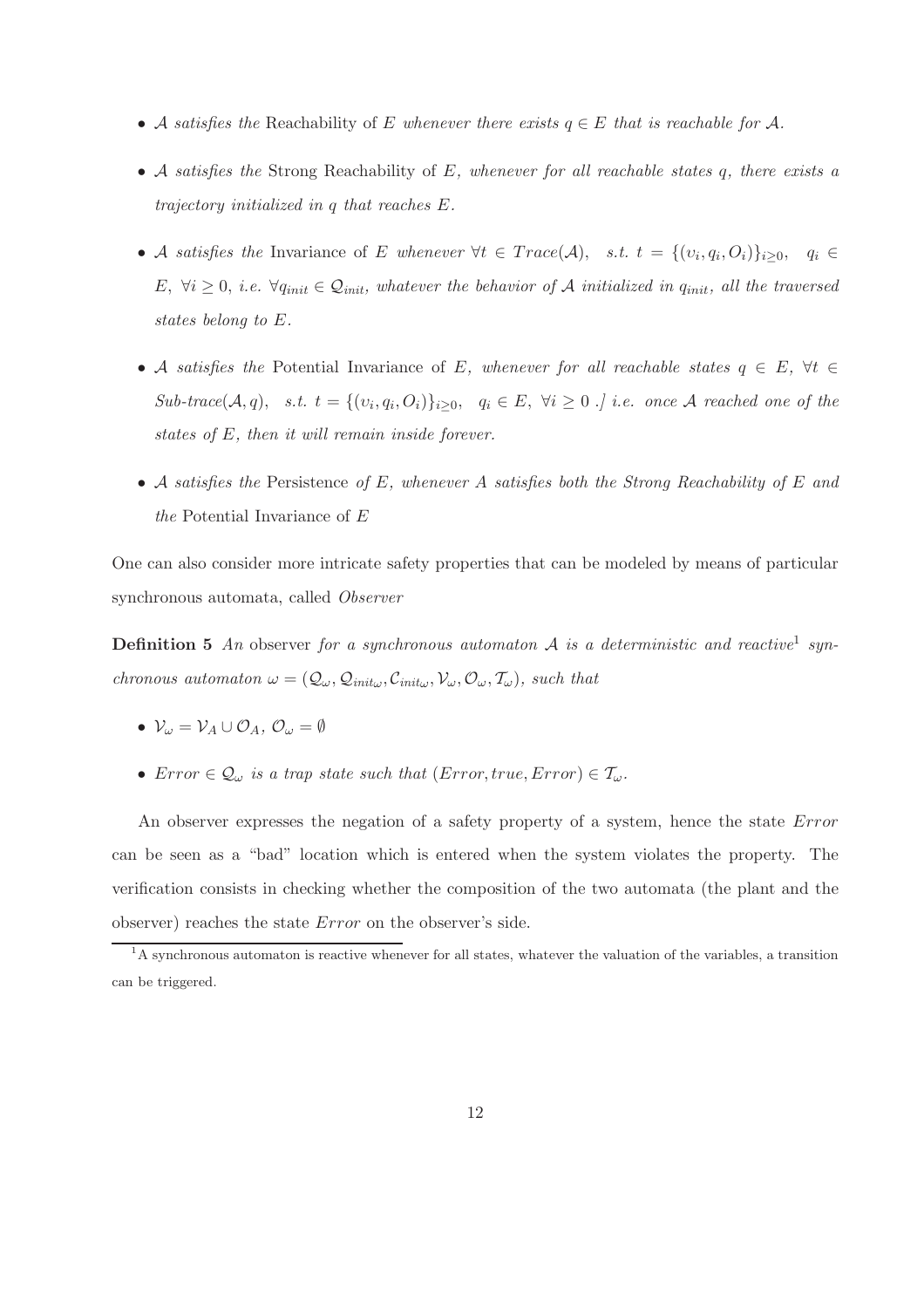### 2.2 Controller Synthesis

As usual in the controller synthesis setting, the events labeling the transitions can be partitioned into those that can not be controlled (e.g. inputs received from sensors, failures) and those of which the value can be determined or constrained, typically by a discrete controller (typically the starting of some task). The former are called *uncontrollable*, and the latter *controllable*. Note that, in the reactive automaton framework, events can occur simultaneously. Hence a transition between two consecutive states can be labeled by a vector or conjunction of events (some controllable, some others uncontrollable). This constitutes one of the main differences with [20]. In our case, transitions are partially controllable, whereas in the Ramadge & Wonham formulation, the events and transitions are either controllable or uncontrollable. See also [1, 22, 26] for works related to the control of synchronous automata.

#### 2.2.1 Controllers

Let  $\mathcal{A} = (Q, Q_{\text{init}}, C_{\text{init}}, \mathcal{V}, \mathcal{O}, \mathcal{T})$  be an automaton. We partition the set V of variables into the set of *uncontrollable* variables  $V_U$  and the set of *controllable* variables,  $V_C$ . We note the set of valuations on controllable (resp. uncontrollable) variables  $Val(V_C)$  (resp.  $Val(V_U)$ ). Each valuation of the variables  $(v^u, v^c)$  contains an uncontrollable component  $v^u$  and a controllable one  $v^c$ . We have no direct influence on the  $v^u$  part which depends only on the state q, but we can observe it. On the other hand, we have full control over  $v^c$  and we can choose any value of  $v^c$  provided it is admissible. Various strategies can be chosen to determine the value of the controls  $v_i^c$ 's. We will here consider control policies where the value of the controllable variables  $v^c$  is statically computed from the current state and the valuation of the uncontrollable variables. Such a controller is called a *static controller*. It is given by:

**Definition 6** *A* controller  $C_A$  *of A is given by a pair*  $(C_i, C)$ *, where*  $C_i \subseteq Q_{init}$  *is the restricted set of initial states and*  $C$  *is a function*  $C : Q \times Val(V_U) \longrightarrow Bool(V_C)$ .

For a given state  $q \in \mathcal{Q}$  and a given valuation of the uncontrollable variables  $v_u \in \mathcal{V}al(\mathcal{V}_U)$ ,  $\mathcal{C}(s, v_u)$  is a boolean predicate over the variables  $\mathcal{V}_C$ , such that  $\mathcal{C}(q, v_u)(v_c) = true$  means that the controller allows the controllable variables to valuate to  $v_c$ .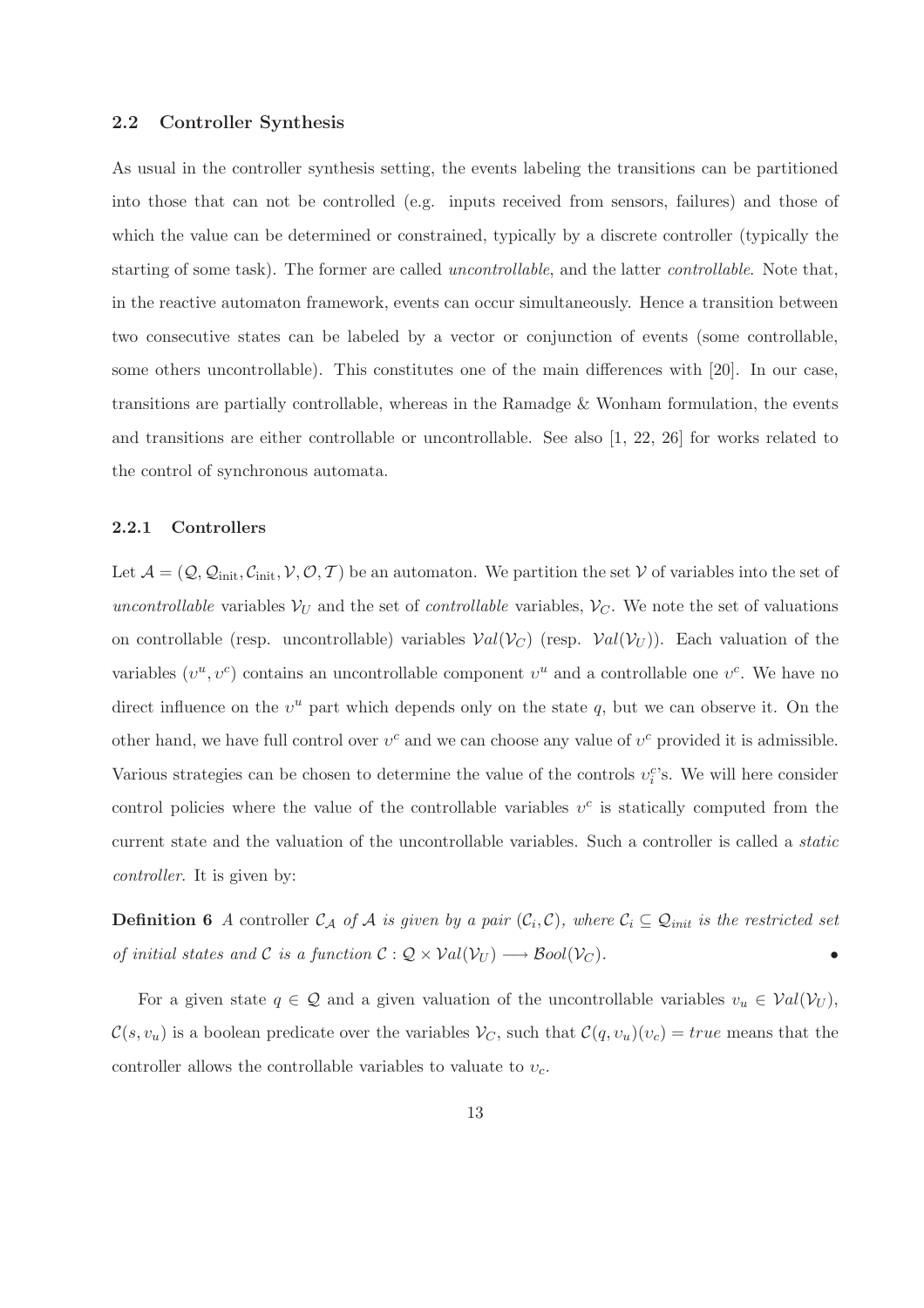In the framework of Figure 5, the control strategy is the following: given a state  $q$  and a set of uncontrollable events that occurs, the set of controllable events is given by the controller according to the restrictions on transitions computed during the synthesis phase.

The automaton A controlled by the controller  $\mathcal{C}_{\mathcal{A}}$  is another automaton  $(\mathcal{Q}^{\mathcal{C}}, \mathcal{Q}_{\text{init}}^{\mathcal{C}}, \mathcal{V}, \text{calO}, \mathcal{T}^{\mathcal{C}})$ , noted  $(A, C_A)$ , such that  $Q^C = Q$ ,  $Q_{init}^C = C_i$ , and  $T^C \subseteq Q \times Bool(v) \times Q$  is such that

$$
t = (q, B(\mathcal{V}), O, q') \in \mathcal{T} \Leftrightarrow \tag{1}
$$

$$
(q, B(\mathcal{V}) \wedge C(q, \mathcal{V}_u)(\mathcal{V}_c), O, q') \in \mathcal{T}^{\mathcal{C}}
$$
\n
$$
(2)
$$

And no other transitions are allowed.

There can be several controllers satisfying the control objectives; actually, sometimes forbidding any move is a control which avoids the states not satisfying the property, but this is less than satisfactory w.r.t. the activity of the control system. The notion of maximally permissive controller is the controller which insures the properties satisfaction while keeping the greatest subset of behaviors of the original, uncontrolled, system.

Using symbolic methods [15] (based on BDD techniques, avoiding state space enumeration), we can compute controllers  $C_A$  which ensure either the *(Potential) invariance* of a set of states, or the *(Strong) reachability* of a set of states from the initial states of the system, or the *persistence* of a set of states [15], etc. For more details on the way controllers are synthesized, the reader is referred to [17]. Note that if the property is expressed by means of an observer  $\omega$ , with a sink state  $Error$ , then it is sufficient to perform the synchronous product between the automaton  $A$  modeling the plant and the observer and to compute a controller that avoids states of the form  $(q, Error)$  to be reachable in  $\mathcal{A} \parallel \omega$ .

## 2.3 Optimal Controller Synthesis

On the bases of the notions introduced in Section 2.2, we now introduce the optimal discrete control synthesis problem that is based on the notion of cost function.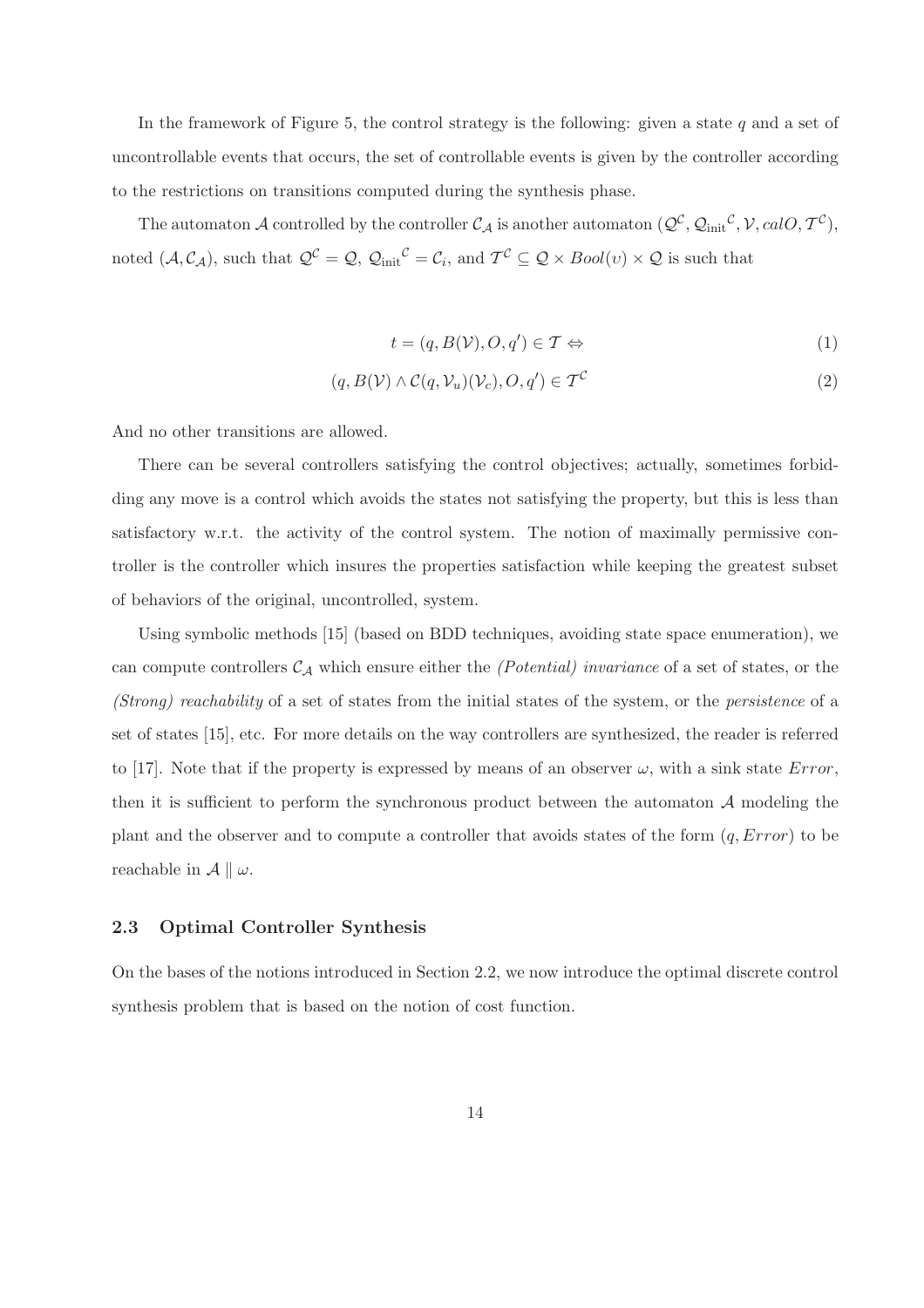#### 2.3.1 Automata Extension

In order to take into account the notion of levels of e.g., quality, time or energy consumption, in the control objectives, let us first extend the synchronous automata definition. Formally, an automaton with costs  $(A, Costs)$  consists of an automaton  $A = (Q, Q_{init}, C_{init}, V, T)$  and of a *state cost function Costs*, defined as follows: *Costs* :  $Q \rightarrow N$ , where the set N represents the set of naturals. Figure 6 illustrates an automaton with costs.

Composition Operators The operators of composition are naturally extended to automata with costs. The extensions need to define how costs are composed on states: the operators composing costs on state do not require any hypothesis *a priori*, except that their result domain has to be IN. The most common operators are among +, ∗, max... Let (A, *Costs*) be a cost automaton We note *OP* the composition operator on the state cost.

*Synchronous Product.* Let  $(A_1, Cost_{1})$  and  $(A_2, Cost_{2})$  be two cost automata. Then, the *synchronous product of*  $(A_1, Costs_1)$  *and*  $(A_2, Costs_2)$  is the cost automaton  $(A_1, Costs_1)$   $\|$   $(A_2, Costs_2) =$  $(\mathcal{A} \parallel \mathcal{A}', \mathit{Costs})$ , where  $\forall \langle q_1, q_2 \rangle \in Q_{\mathcal{A} \parallel \mathcal{A}'}, \mathit{Costs}(\langle q_1, q_2 \rangle) = \mathit{Costs}_1(q_1) \mathit{OP} \mathit{Costs}_2(q_2).$ 

*Hierarchical composition.* Let  $(A_b, Cost_{b})$  and  $(A_r, Cost_{s})$  be two cost automata. Let  $q_r \in$  $\mathcal{Q}_b$  be a state of  $\mathcal{A}_b$ , to be refined by  $\mathcal{A}_r$ . The result of this refinement is the cost automaton  $(\mathcal{A}_b, \mathit{Costs}_b) \triangleright (q_r, (\mathcal{A}_r, \mathit{Costs}_r)) = (\mathcal{A}_b \triangleright (q_r, \mathcal{A}_r), \mathit{Costs})$ , where we have  $\forall q, \mathit{Costs}(q) = \mathit{Costs}_b(q)$  and  $\forall q_r \, . \, q, \ \mathit{Costs}(q_r \, . \, q) = \mathit{Costs}_b(q_r) \mathit{OP}_r \mathit{Costs}_r(q),$  where  $\mathit{OP}_r$  is a state cost function making the link between the high and low level of the automaton.

Bounding Properties Let us now go through some properties that may be checked on a cost automaton. They will be used as the basis to express control objectives in the next section.

*Local Bounding Property* This property ensures that every reachable state (from the initial ones) has bounded costs. Let  $(A, Costs)$  be a cost automaton, let *Low*,  $Up \in \mathbb{N}$ . The cost automaton  $(A, \text{Costs})$  is locally bounded iff  $\forall t = \{(v_i, q_i)\}_i \in \text{Trace}(\mathcal{A}), \forall i > 0, \text{ Low } \leq \text{Costs}(q_i) \leq \text{ Up. This}$ property can be easily extended to finite traces as follows:

*Bounding Property on Traces* The cost of a trace  $t = \{(v_i, q_i)\}_i \in Sub\text{-}trace(\mathcal{A}, q)$  within  $K \geq 0$ steps is defined by  $Costs(t, K, q) = \sum_{i=1..K} Costs(q_i)$ . Let  $Low, Up$  be integers. The cost bound on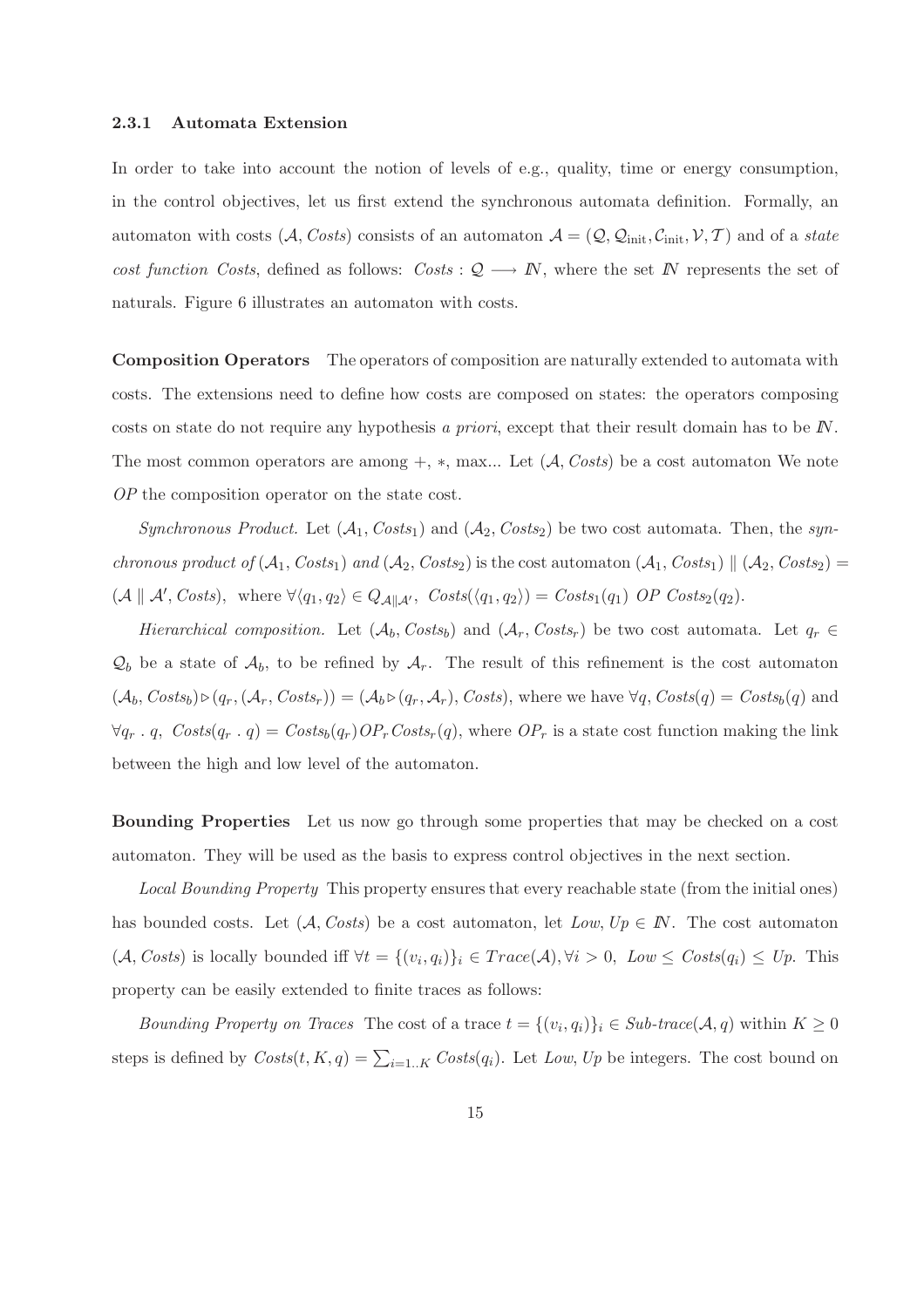traces within K steps is verified iff  $\forall q, \forall t \in Sub\text{-}trace(\mathcal{A}), \text{ Low } \leq \text{Costs}(t, K, q) \leq Up.$ 

#### 2.3.2 Optimal Controller Synthesis Problem

**Ensuring bounding properties** Let  $(A, \text{Costs})$  be a cost automaton and let  $V = V_U \cup V_C$  be the partition of variables of A into uncontrollable and controllable. Let *Low*,  $Up \in I\!N$  be integers. The controller synthesis problem for local bounding (resp. bounding on traces) consists in finding a controller C of A such that the controlled system of A by C is locally bounded (resp. bounded on traces) by *Low*, *Up*. The above properties are still logical properties expressed on costs. Indeed, to ensure this property it is sufficient to first compute the set of states  $E = \{q \in \mathcal{Q} \mid Low \leq Costs(q) \leq \}$ *Up*} and to make it invariant (See Section 2.2.1).

Optimization properties are also defined using costs. The idea is to make the system evolve into state with the highest (resp. lowest) cost w.r.t. its current position and the valuation of the uncontrollable variables  $V_U$ . Intuitively speaking, the cost function is used to express priority between the different states that a system can reach in one transition.

Formally, if it is maximization under consideration, let (A, *Costs*) be a cost automaton, given a state q and an admissible uncontrollable valuation  $v^u$ , then the valuation  $v_1^c$  is said to be better compared to the valuation  $v_2^c$  whenever, the states  $q_1$  and  $q_2$  s.t.  $(q, B, O, q_1) \in \mathcal{T} \land B((v^u, v_1^c)) =$ true (resp. for  $q_2$ ) are such that  $Costs(q_1) \geq Costs(q_2)$ . The controller has thus to choose, for a pair  $(q, v^u)$ , a control compatible with  $v^u$  in q that allows the system to evolve into one of the states that has a maximal cost. Hence, if the system is in state q and the valuation of  $\mathcal{V}_u$  is received, the set of suitable valuations of  $V_c$  is

$$
\mathcal{I}_{max}(q, v^u) = \{v^c \in val(\mathcal{V}_C) \mid \exists (q, B, O, q') \in \mathcal{T}, \text{ s.t. } B((v^u, v^c)) = true \land
$$
  

$$
\forall v^{c'} \text{ s.t. } (q, B', O', q'') \in \mathcal{T}, \text{ s.t. } B'((v^u, v^{c'})) = true, \text{ Costs}(q') \ge \text{ Costs}(q'')\}
$$

Based on this policy, one can easily derive a controller  $\mathcal{C} = (\mathcal{C}_{init}, \mathcal{C}_{\mathcal{A}})$ , such that  $\mathcal{C}_{init} = \mathcal{Q}_{init}$ and  $\mathcal{C}_{\mathcal{A}}$  is such that  $\forall q \in \mathcal{Q}, \ \forall v^u$  admissible in  $q \ \mathcal{C}_{\mathcal{A}}(q, v^u)(v^c) = true \Leftrightarrow v^c \in \mathcal{I}_{max}(q, v^u)$ . The minimization may be similarly defined by replacing "max" with "min" in the above equations.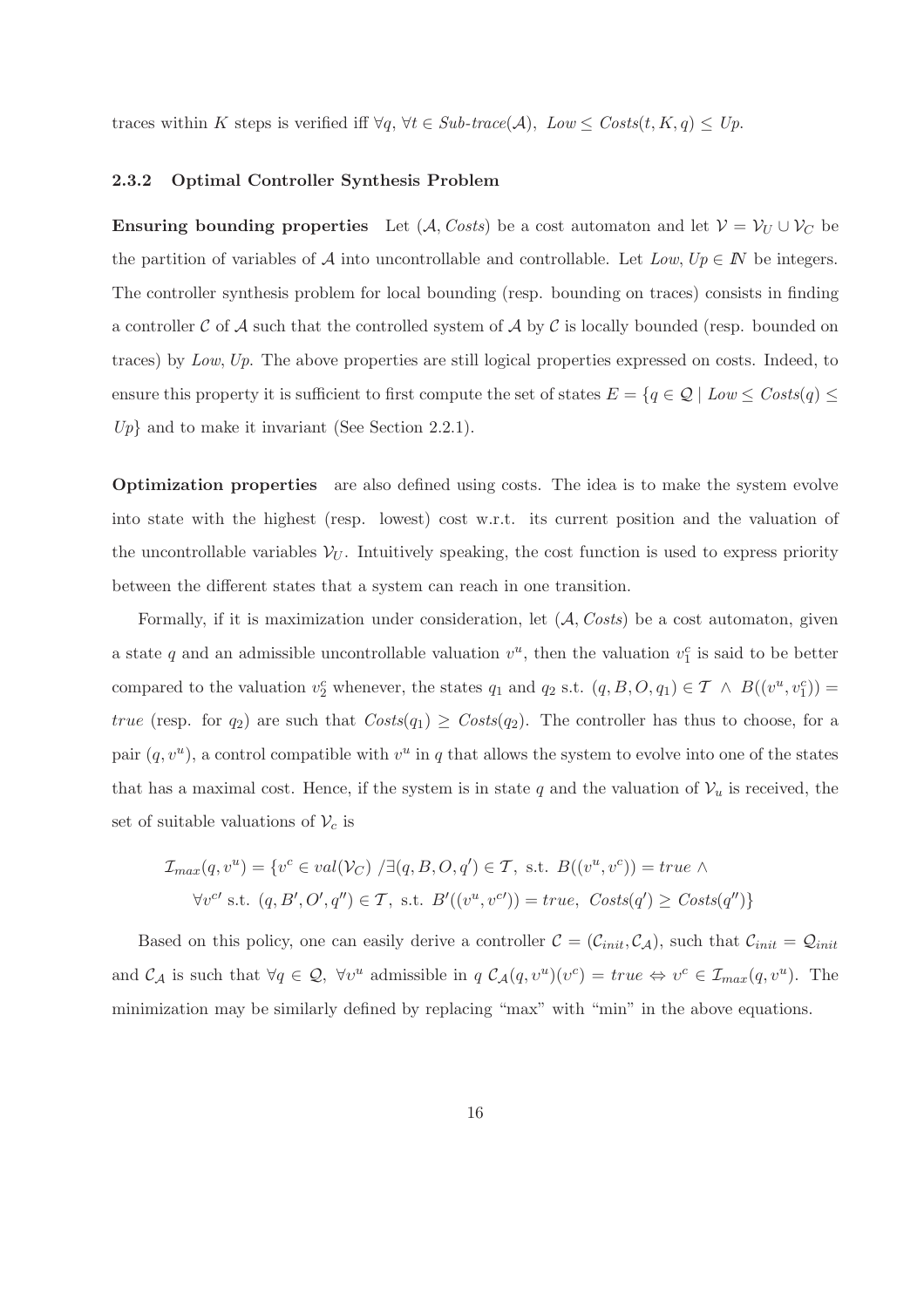Cost function composition. When considering two criteria, e.g., quality and energy, you may want to first maximize quality w.r.t. the cost function  $C_1$ , and then minimize energy w.r.t.  $C_2$ . Given a current state q and a valuation of the uncontrollable variables  $v^u$ , for the first objective, you follow the previous methodology, and obtain a set  $\mathcal{I}_{max}(q, v^u)$  that are solutions of  $\mathcal{C}^1_{\mathcal{A}}(q, v^u)(\mathcal{V}_c)$ . Then, the set of suitable valuations for the controllable variables are given by:

$$
\mathcal{I} = \{v^c \in \mathcal{I}_{max}(q, v^u) \mid \exists (q, B, O, q') \in \mathcal{T}, \text{ s.t. } B((v^u, v^c)) = true \land \forall v^{c'} \in \mathcal{I}_{max}(q, v^u) \text{ s.t.}
$$

$$
(q, B', O', q'') \in \mathcal{T}, \text{ with } B'((v^u, v^{c'})) = true, C_2(q') \le C_1(q'')\}
$$

i.e. among the remaining valuations of the controllable variables, we only keep the ones that minimize  $C_2$ . The same kind of techniques can be used if one wants to mix event and state costs. These optimal synthesis functionalities are also implemented efficiently in SIGALI, and can be used for experiment, as outlined in the next section.

## 2.4 Tools implementing the models and synthesis

The current implementation of the method, which has been used for the example, relies on the chain of Figure 7. Centrally, we use  $SIGALI$  [15], which is a tool that performs model-checking, controller synthesis for logical goals, and optimal controller synthesis. The components behaviors, task activations schemes and properties observers, can be describes using a synchronous formalism. The equational language SIGNAL is the synchronous language originally connected with the synthesis tool Sigali [15]. Another such formalism is Mode Automata [14], for which the tool MATOU provides for compilation and has been adapted to generate the z3z format, the input format of *Sigali*. The global properties and the weights are expressed into **z**3**z** by the means of SIGALI macros. The result of the synthesis in SIGALI is a controller, in the form of a logical relation, which can be interpreted by a resolver module: for a given state and uncontrollable input, the constraints on controllable signals are solved, for example in an incremental, interactive way following the manual valuation of signals. The resolver can be coupled with the original specification of the uncontrolled system, using either SIGNAL, or the tool *SigalSimu* in the case of Mode Automata.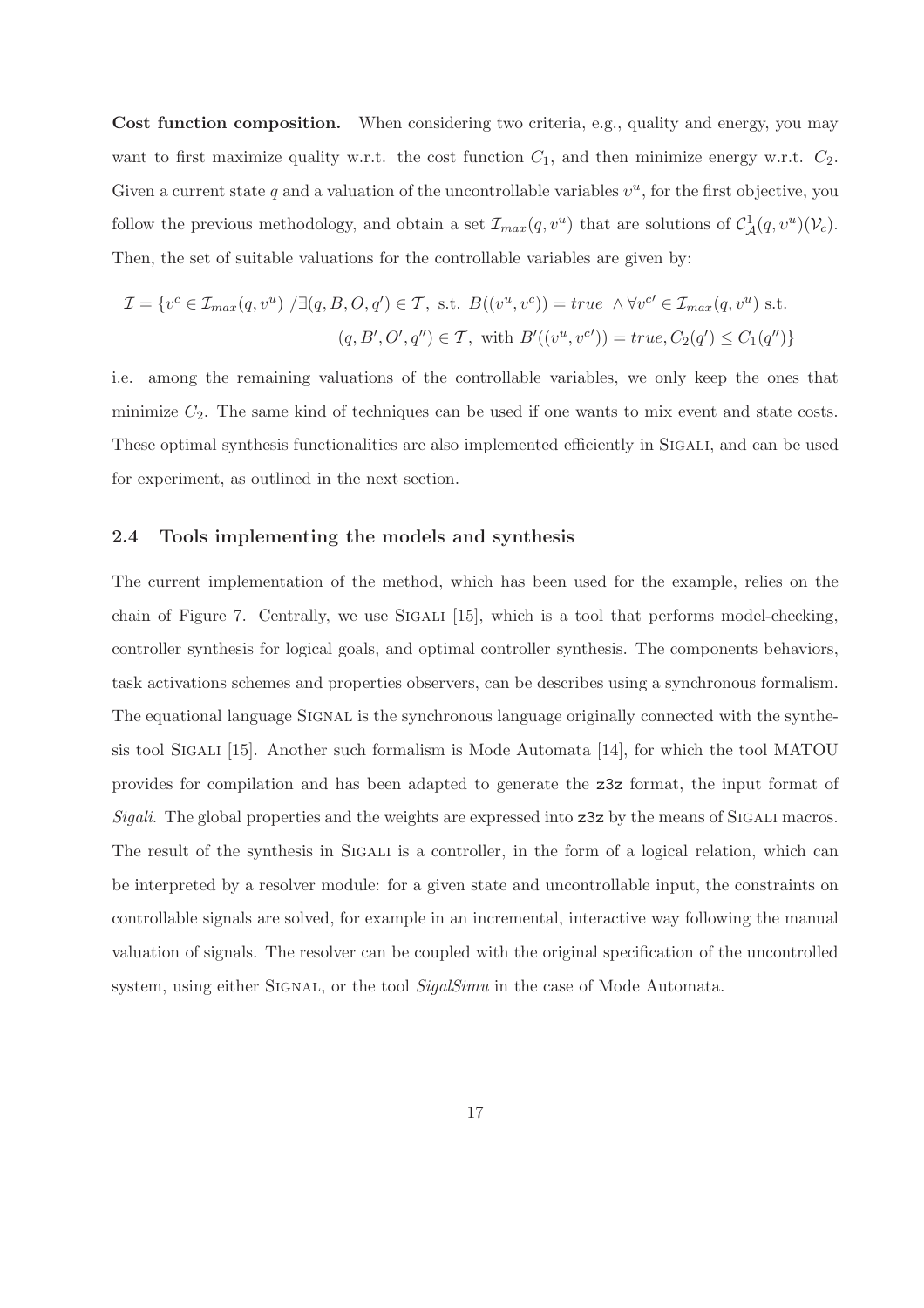## 3 Modeling tasks for a safe handling

## 3.1 Informal motivation of the model

We consider reactive systems with the classical global cyclic scheme, as in StateCharts [10], or in the synchronous approach [9, 4]. For a set of tasks in parallel, each global reaction or cycle will see the performance of the computations associated with each of the active tasks. If one considers tasks with a variety of possible active modes, such as proposed in the Mode Automata [14], then one can consider that these modes are differentiated by some characteristics, such as e.g., time cost, quality, the use of communication bandwidth, energy consumption. Switching between them provides for degrees of freedom in the control of configuration e.g., bounding consumption, while maximizing quality. We want to obtain this control automatically, through discrete control synthesis.

### 3.2 Task Activation Schemes

## 3.2.1 Simple task activation schemes

As shown in Fig. 8(a), a *standard task*, with application request, is initially Idle. It goes from Idle to Act when there is a request (through the uncontrollable event  $r$ ) and the controller accepts it (through the controllable event go), i.e. the control constraints allow it. With the intention of "installing" controllability in the model, a Wait state has been incorporated to enable the recording of a request when the activity of another task prevents the controller from starting it. The controller may choose to make it active once the conditions are favorable. Termination of a task is signaled by the event stop. Under this model, only the event go is assumed to be *controllable*; the others are *uncontrollable*. This model features emitted events, signaling actual start and end of the activity, which will be used by the observers as described in Section 3.3.

Robots or control systems often require to be always under control, even for rest configurations, because of gravity or other external forces. This motivates the introduction of a pattern for *default tasks*, fully controllable, shown in Fig. 8(b). It is similar to the standard task except that it is not necessary to have a request in order for a default task to become active.

Another interesting pattern is that of *sustainable* tasks illustrated in Figure 8(c), where the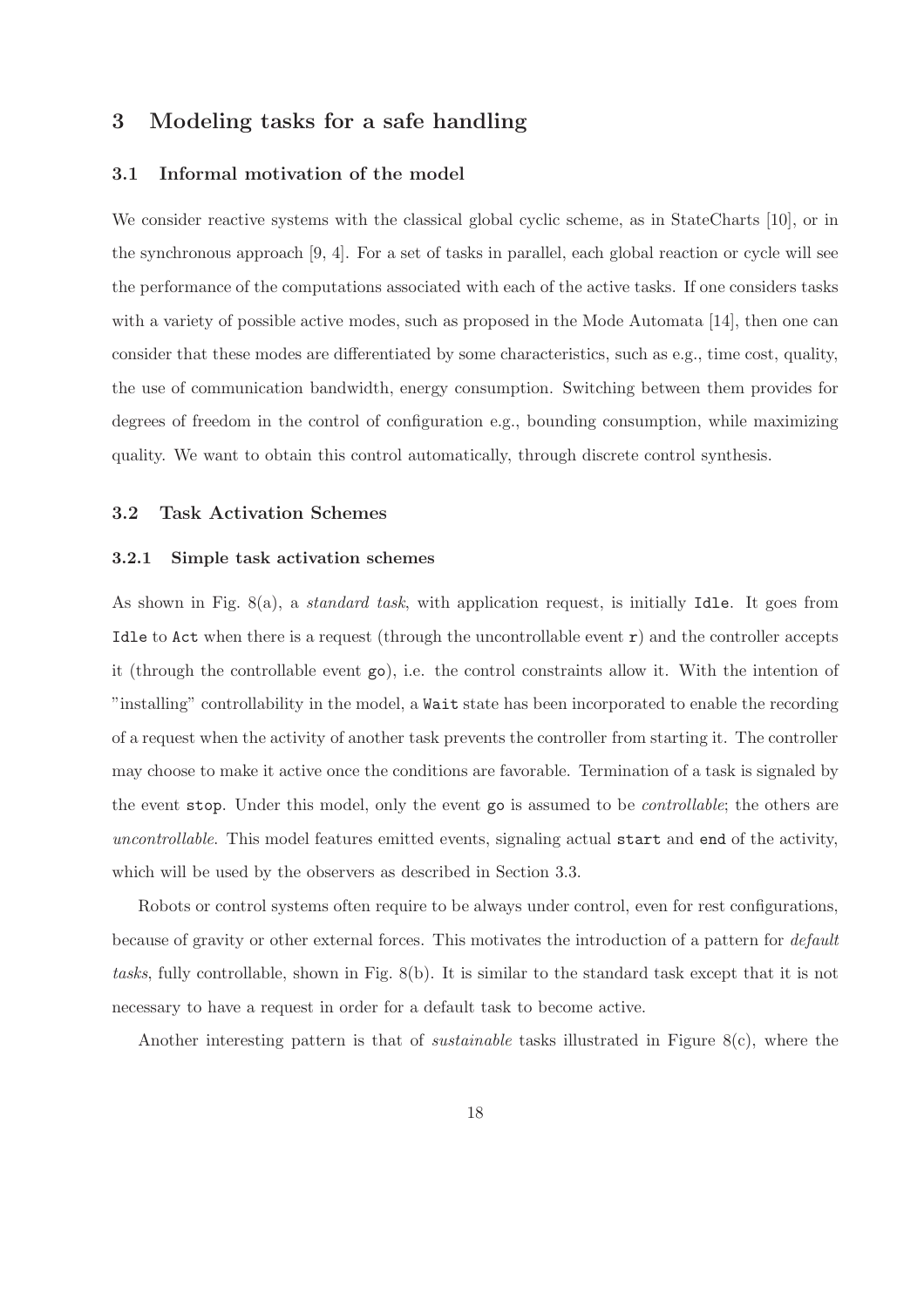possible stopping of the activity (signaled by the event stop) can be memorized, but the activity sustained. The behavior is quite symmetrical to the memorization and control of requests seen above. An example is the class of tasks in control systems where a control loop has met its objective (e.g., reaching a position), but no other control task has been scheduled in sequence. Sustaining the current task makes that the control objective is regulated further (e.g., the device is kept at the position reached), and the corresponding actuators a still under control.

The preceding patterns are simple particular cases. Others (see Figure 9) would be e.g.,

- to allow the controller to reject requests (i.e., no wait/memorization), with emission of a rejection warning (such a pattern imposes quite strong constraints on a multi-task system);
- the possibility for the environment or application to cancel a request (e.g., in case of abortion or preemption on the requesting process),
- an initialization phase, to be fulfilled before control can be taken over by the task;

## 3.2.2 Multi-mode task schemes

A particularly interesting case of hierarchical structure is that of tasks that can be executed according to different modes or versions. The notion of modes and their switching is approached in various ways, some related to operating system mechanisms, or language constructs [21]. We adopt the notion of modes as in Mode Automata [14].

Once a set of tasks with modes is defined, one has to consider the switching between them. Within a multi-task environment, starting a new task can occur in several ways: when enough computing resource is available, it can be started right away; when some computing resource has to be made available, it can be achieved by lowering quality (hence time cost) of other already active tasks, through mode switching, while keeping global quality maximal; when no sufficient resource can be released, then we have to go to a waiting state. This kind of control, managing mode switches according to criteria of time cost and quality level, is what we want to obtain automatically, through discrete control synthesis.

Fig. 10 gives the hierarchical automaton for a task, say  $T_i$ , for the case with three modes. The pattern formalizes the aspects described above. We have a first level with states, naturally similar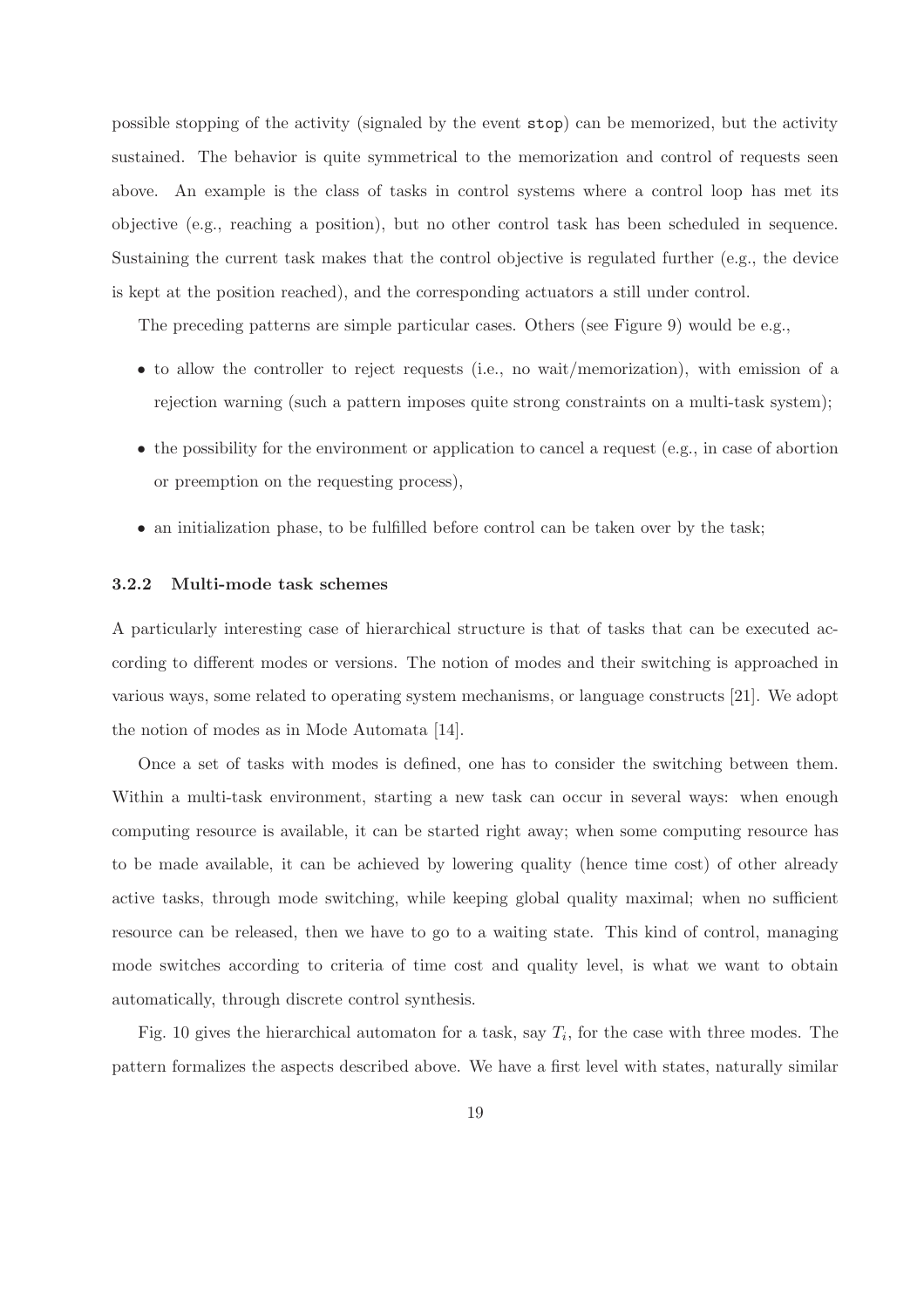to the previous ones:  $Idle_i$  (or  $I_i$ ), where the task is deactivated; Wait<sub>i</sub> (or W<sub>i</sub>), where it has been requested, by an event  $\texttt{req}_i$ , but is not launched yet, because of lack of authorization  $\texttt{Go}_i$  by the controller (due to constraints with the environment or other tasks);  $Act_i$  (or  $A_i$ ), where it has been requested, and authorized through  $Go_i$ , and hence is active.

Within the active state  $Act_i$ , several modes can be defined. Each task  $T_i$  has  $m_i$  modes  $M_{ij}$ ,  $1 \leq$  $j \leq m_i$ . For each task  $T_i$ , transitions between modes are labeled by conditions  $c_{k_i}$ , managed by the controller in order to authorize the switch or not. The mode which becomes active when entering  $Act_i$  is chosen according to the one of these conditions which is true. The choice of the mode when starting is determined by the control values.

In the case of three modes, illustrated in Figure 10, we can think of applications such that we have:  $H_i$  (highest-quality and time);  $M_i$  (medium);  $L_i$  (low). These three modes can be switched between according to the transitions and their conditions  $c_{k_i}$ . In particular, you have to go through the  $M_i$  mode between  $H_i$  and  $L_i$ .

## 3.2.3 Multi-task systems

The tasks that were modeled previously can be assembled into multi-task systems. Their individual interface basically consists of the inputs and outputs illustrated in Figure  $11(a)$ .

Tasks server. In order to model a multi-task system, we consider just the parallel composition of the n tasks, as in synchronous languages [9, 14], in accordance with the definition in section 2.1.1. Hence, a global state or configuration  $S$  is described by a vector of state values, one for each task, giving the current active mode. Figure 11(b) illustrates such a parallel composition of 4 tasks, the first and third from the left without modes. Each receives its requests and stop events, as well as the controls go and possibly Ci, from the controller which has access to all state and event information. Each task also sends out its starts and ends to the environment, as control instructions on the side of the tasks computation processes, or as informations towards an upper level.

For an example with two instances  $T_1$  and  $T_2$  of the three-mode pattern of Figure 10, we can be in a mode where  $T_1$  is in state  $Idle_1$  while  $T_2$  is in state  $Act_2$ , in mode  $H_2$ : the configuration can be noted in short  $S_1 = (I_1, H_2)$ . It will be useful in the following to define the number m of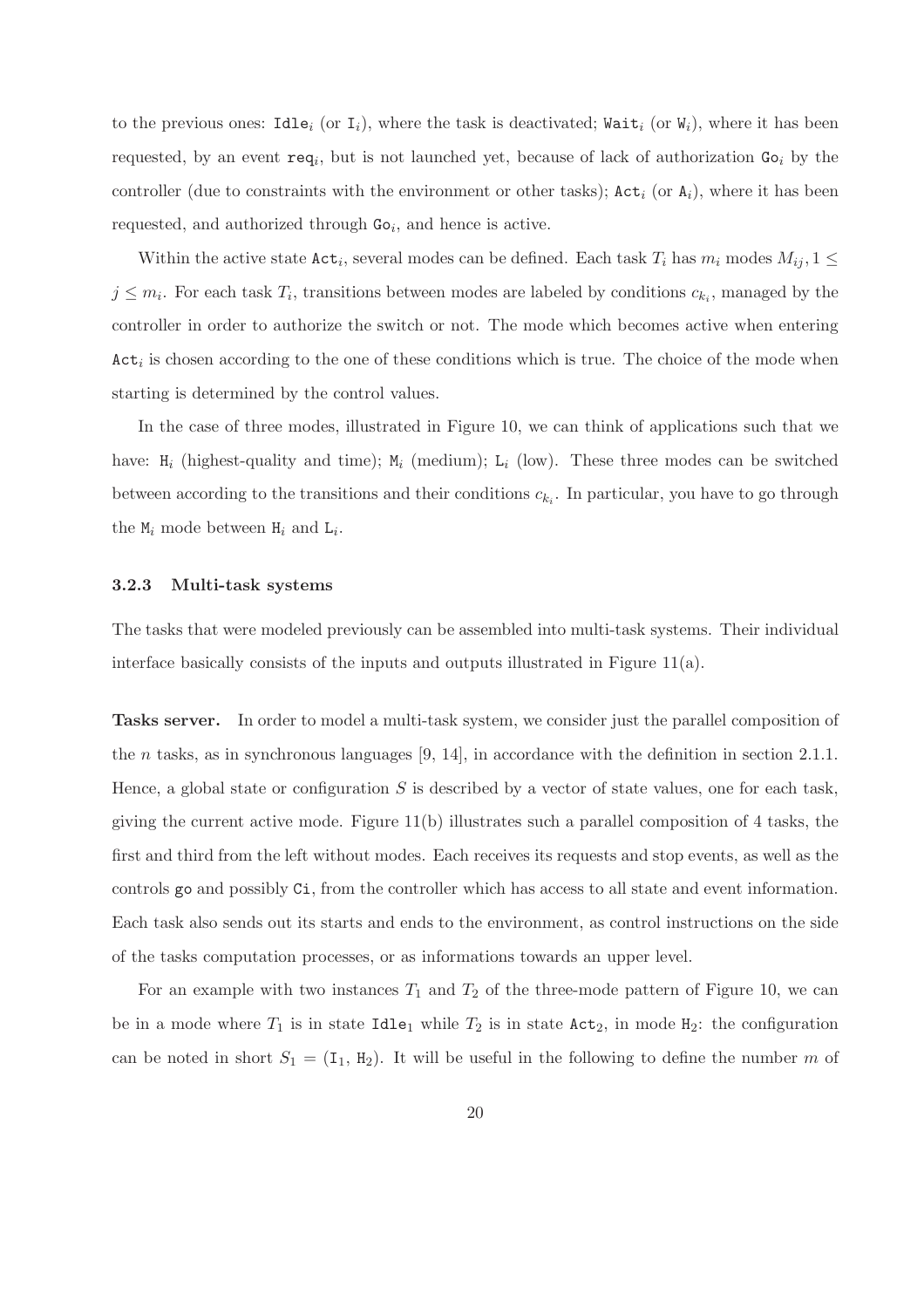active modes in a configuration S. One can observe that  $m \leq n$ , as at most one mode is active per task. As illustrated in Figure 12, a global step is taken when one or several mode changes or a task start and/or stop event occurs, going from one global configuration to the next. Such a transition is labeled with a vector of conditions/events of the local transitions, or  $\epsilon$  on the side where no transition is taken. In the example, when in the configuration  $S_1$ , upon the occurrence of (Req<sub>1</sub> and Go<sub>1</sub>) and in the absence of  $\text{Stop}_2$ , the configurations shown in Figure 12 can be reached in one step. They are reached through transitions which are labeled by, for  $T_1$ : either one of  $c0_1$ , c1<sub>1</sub>, c2<sub>1</sub>, and for  $T_2$ : either c1<sub>2</sub> or  $\epsilon$  (empty label, no movement of  $T_2$ ). E.g., going from  $S_1$  to  $S_2 = (H_1, M_2)$  would be through a transition labeled with a combination of the two involved local transitions: ((Req<sub>1</sub> and Go<sub>1</sub> and c0<sub>1</sub>), c1<sub>2</sub>).

Synchronizations and applications. Complete systems with multiple tasks can have an application program on top of the tasks server. One way of combining tasks is to have a language of "loose" synchronizations, where part of the scheduling is expressed by the user, in the form of a script or a scenario, and controller synthesis serves as a completion, computing the part relevant for constraints management. A task-level language can be used to describe sequence, parallelism, reaction to events, resulting in a sequence of requests, themselves controlled by the automatically synthesized controller, ensuring satisfaction of the appropriate properties. Automata for the sequence and parallel of two tasks are illustrated in Figure 13 where, upon reception, respectively, of req-seq and req-par, requests are emitted accordingly towards the tasks, the ends of which then being awaited for. Requests to tasks are the local events, and not inputs any more.

The resulting system is illustrated in Figure 11, where, on top of the server, an application component, when receiving a request from its own environment, emits requests towards the tasks, and reacts on their ends, until reaching its own end. The controller can rely on the states and events from the application, in addition to that of the tasks.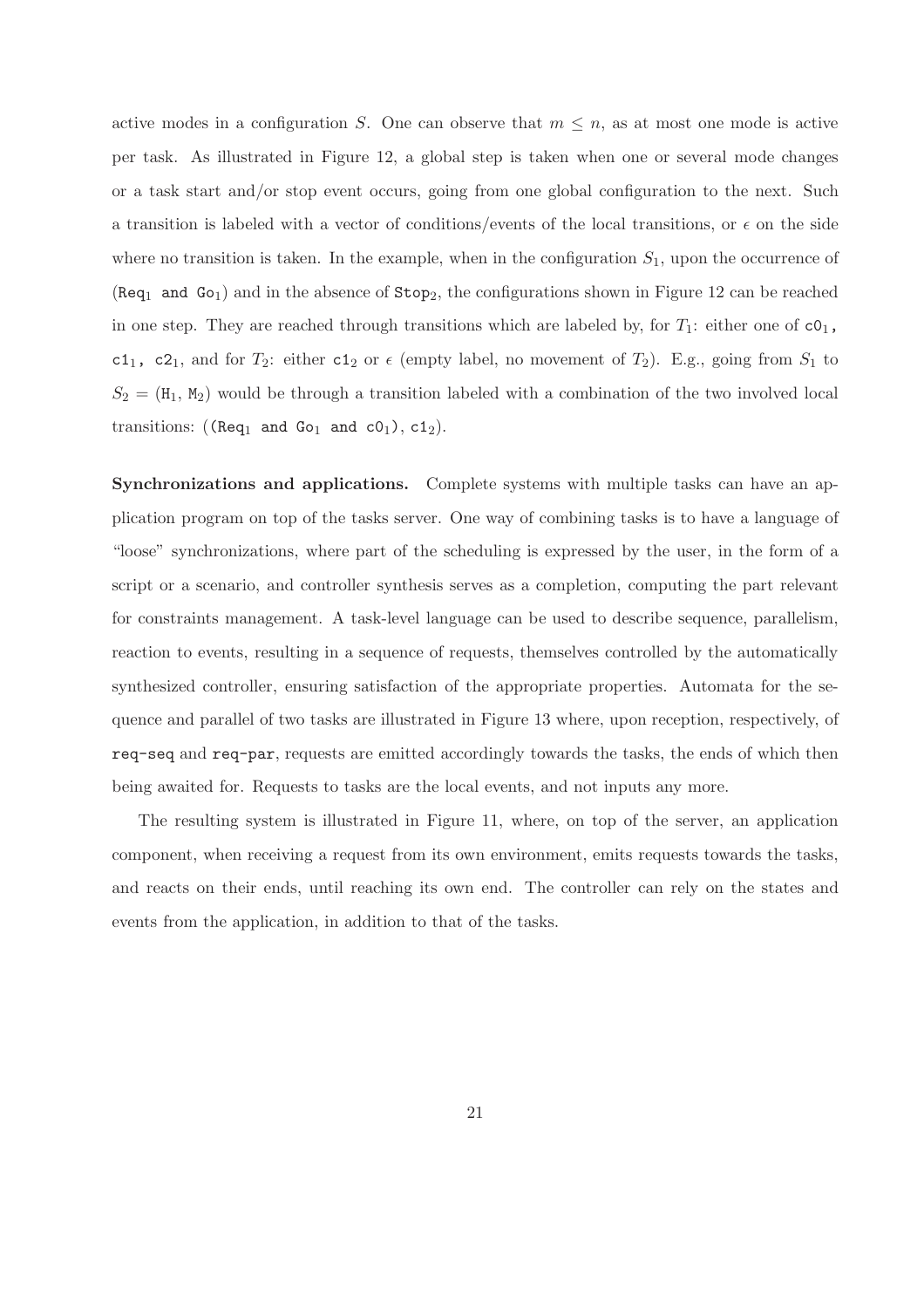## 3.3 Associated logical properties

#### 3.3.1 How to specify properties

Formulation Properties can concern configurations of the system, defining states that are defined to be consistent or dangerous. They can also concern sequences of events, states or tasks, that can be either forbidden, or required. The objectives for which controllers will be synthesized will consist of making a set of states verifying a property e.g., invariant, or reachable.

Their formulation can involve writing logic formulæ which can be quite technical, especially in the case of temporal logics. There are works contributing to making such specifications more accessible, on the basis of domain-specific knowledge and notion, e.g., in robotics (e.g. proposals for a specialized language of properties in ORCCAD).

Observers can be used as an alternative. Instead of a predicate on state variables, or a temporal logic formula, they are defined by an automaton, recognizing the sequence, with a terminal state. The global system is the parallel composition of the observer and the pre-existing system. It can be submitted to a control objective of safety, keeping out of the terminal error state. This method has the advantage of making it possible to use the same specification language as for behaviors. As an example, to ensure that the system avoids a certain sequence of task activations, one can define a transition system recognizing that sequence, with a final state designating the error. The reachability of this state is then a simple property that can be used for verification or synthesis.

Generic, architecture-specific, and application-specific properties In a way similar to the proposal of typical task control schemes, we propose property schemes typical to the class of systems under consideration. The fact that we consider a specific domain favors the identification of such schemes, which can be encoded once and for all, and used by engineers without the need to re-formulate them, hence avoiding a risk of misinterpretation and discrepancy with the intended specification. Of course, the possibility remains to encounter the need for more particular properties, specific either to the considered architecture (resources, sensors and actuators, communication network, ...), or even to the application executed on this platform.

We see a gradation beginning, at the most general level, with generic, architecture-independent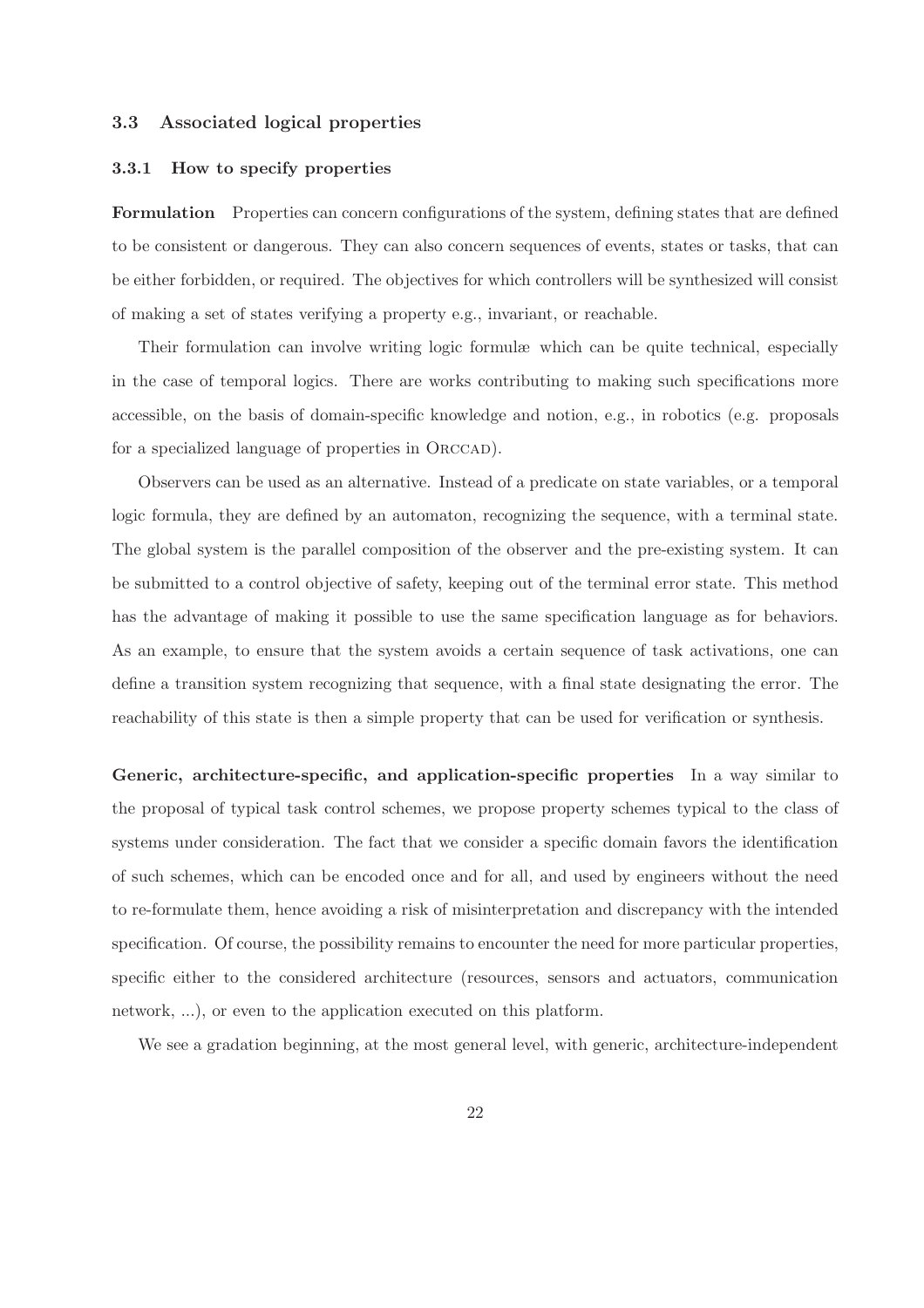properties. These properties should be verified, or controlled for, for any particular set of tasks and resources. An example for control systems is that every actuator should always be under control, and that all tasks controlling an actuator should be exclusive. Another example is that access to other exclusive (single-user) resources should be controlled appropriately.

At a more particular level, we see architecture-specific, application-independent properties. They concern aspects that have to be satisfied for all uses of an architecture, i.e., whatever the application executed on the platform, and the sequence of requests and inputs. At this level, one can state constraints holding between particular tasks, whatever the application. An example is tasks of a chemical plant, not using the same pipes or tanks, but required to be exclusive because of potential reaction through fumes. Another example is the interdiction of combinations of tasks involving manual interaction, because of safety regulations w.r.t. to the level of attention required.

Finally, application-specific constraints can always be part of a design. These properties, having to be determined for each application, might involve all the expressiveness of a temporal logic.

## 3.3.2 Properties on states

Generic objectives on any set of tasks We identified a few properties and objectives that can be defined on the task patterns proposed above. They are domain-specific in that they concern a particular abstraction of control tasks, and the constraints are related to requirements of control systems. At the same time, they are generic w.r.t. that domain, meaning that they are relevant to a wide range of applications, and that they can be significantly used for any instantiation of the given patterns. They can also be systematically derived for robotic missions built from task-level components as we introduced. In that sense, we have a framework where models as well as objectives can be automatically compiled from high-level specifications in a domain-specific language.

They are based on the notion that the system to be controlled is composed of a set of devices or resources (e.g. actuators of a robot)  $d \in \mathcal{D}$ . The system has a set of tasks  $t \in \mathcal{T}$ . These tasks are instantiations of the patterns described previously, i.e., for each of them we have the states  $idle_t$ ,  $wait_t$ ,  $act_t$ , and we have a predicate active(t) telling us whether or not a task is active, i.e., for a standard or default task, in state Act, or for a sustainable task, in either state Act or Sust. Their composition, together with observer automata in a set  $\mathcal{O}$ , defines a global automaton. A function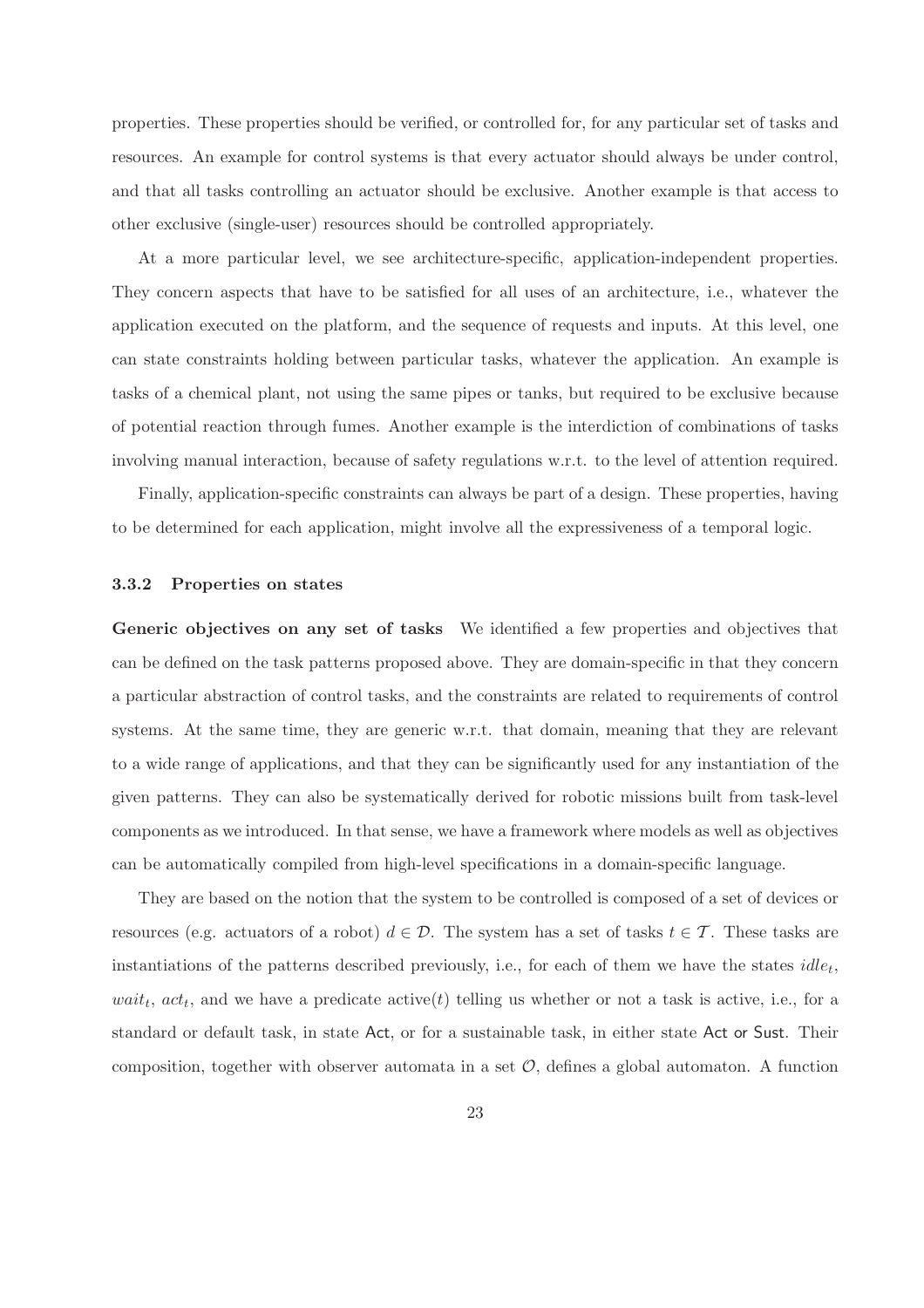u defines, for a task t, the set  $u(t)$  of devices (or resources) used by t:  $u: \mathcal{T} \longrightarrow 2^{\mathcal{D}}$ . Reciprocally, another function a defines, for a device d, the set of tasks that can make access to d:  $a: \mathcal{D} \longrightarrow 2^{\mathcal{T}}$ .

Unicity of control for an actuator. A basic property of such a system is that there always is, for each actuator, at least one control law controlling a given actuator (otherwise the actuator is not under control, and may e.g., fall down), and at most one (otherwise the actuator receives possibly contradictory commands). This can be written as an invariant to be satisfied by all behaviors:  $\forall d \in \mathcal{D}, \exists ! t \in \mathcal{T} \; . \; d \in u(t) \land \text{active}(t).$  In order to distinguish between resources requiring to be under control, and others accepting at most one user, we will decompose this property.

For synthesis purposes, invariance objectives can be expressed on the state information of the control. For this, we define a Boolean condition in terms of the model state variables (i.e., an observer of the situation), and then define the objective as a simple expression, like: achieving invariance of the truth of the value of that Boolean.

*Existence at all instants* of a control law can be described as:  $\bigwedge_{d \in \mathcal{D}} (\bigvee_{t \in a(d)} \text{active}(t))$ . The objective is to *make this invariantly true*.

*Exclusivity of resource access*, more specifically of control laws on the same actuator, is another basic property to be maintained in a control system, i.e., at most one control law at a time can be controlling a given actuator. It can be achieved in a way quite close to the previous one: it is a property on states, where the situation *to be avoided* is that for any actuator there is more than one active task, in other words:  $\bigwedge_{d \in \mathcal{D}} (\bigvee_{(t,t') \in a(d)^2, t \neq t'} (\text{active}(t) \land \text{active}(t'))).$  The objective is to *make it invariantly false*.

#### Architecture-specific properties.

Exclusivity between two tasks or modes can be related to a common resource as seen above, or to more external issues, specific to the system under consideration. For example, sideeffects of different tasks (in terms of temperature, or dispersion of chemicals in the ambient, ...), or safety-related considerations (the fact that it can be possible but dangerous to perform two particular tasks at the same time) can be known to make them incompatible. This can be captured by a simple expression on the corresponding states; for an exclusivity between task  $t_i$  and mode  $m_{ik}$ : active $(t_i) \wedge$  active $(m_{ik})$ . The objective is to *make it invariantly false*.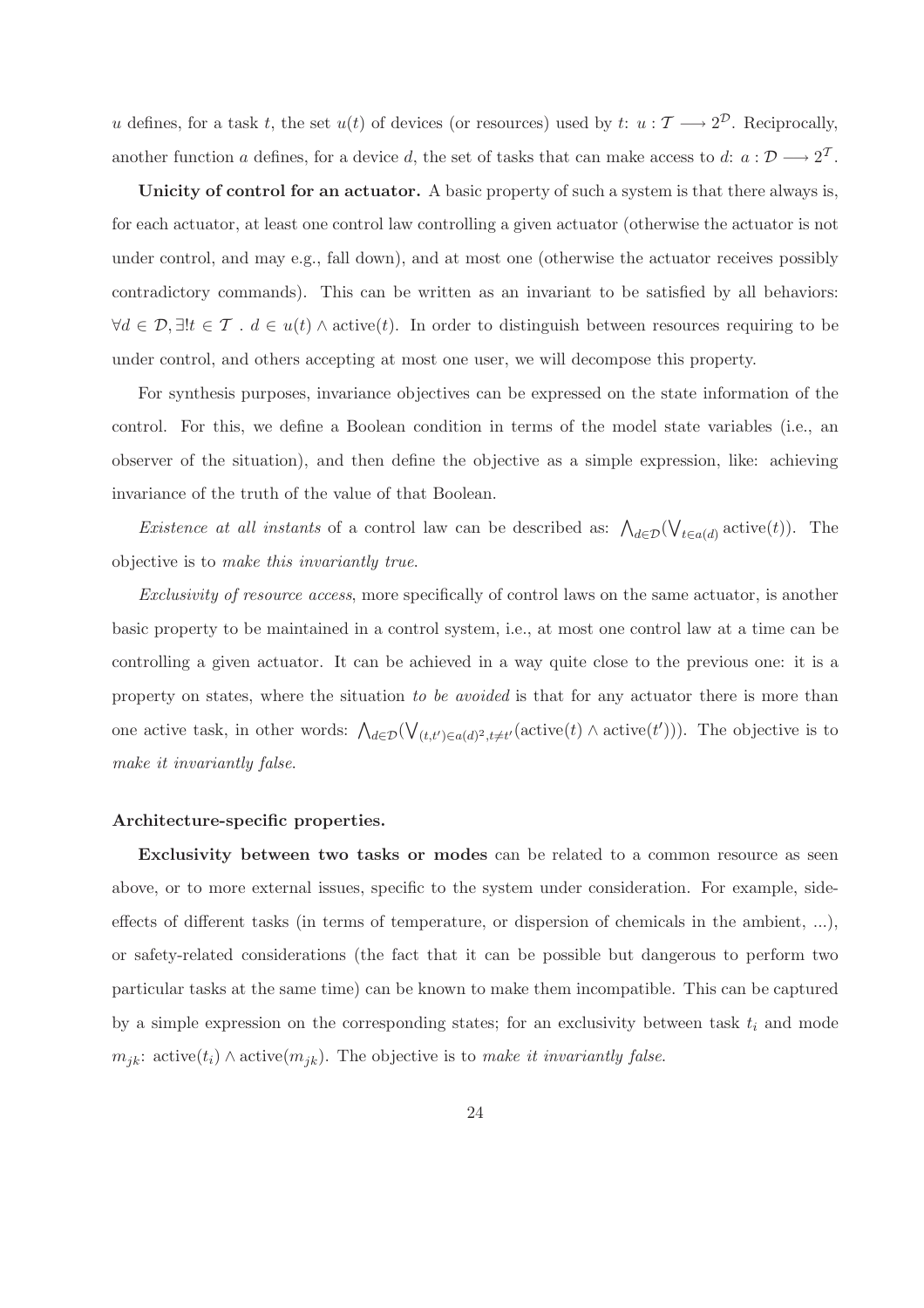Reachability of a rest configuration. Some systems may require a procedure to be stopped, more elaborate than simply switching them off. Or similarly, they can have a defined rest position or configuration, into which they are considered safe, and that configuration should always be reachable. Such a configuration can be defined w.r.t. some of the resources and devices in presence; some of them may have to be under the control of a task, which should then be active, the others being idle.

For such a rest configuration defined by an expression on state variables, hence defining a subset of states, the objective is to *make it reachable from all the reachable state space*.

Another use of reachability is to verify that, if a controller was found w.r.t. invariance constraints, it is not so conservative that all tasks are accepting requests only to be blocked in a waiting state. This can be excluded by defining a set of states where the functionality is fulfilled (e.g., a terminal state), and requiring it to be always reachable. An example is in fault-tolerant systems, where for all faults (within the fault model considered), the functionality can still be fulfilled [8].

## 3.3.3 Task sequences and transitory modes.

Until now properties considered are static in the sense that they concern situations rather than series of transitions. More dynamical properties are related to allowed task sequences and requested transitory modes. As was said before, this can involve defining observers recognizing these sequences, and distinguishing the terminal state (or set of them), in order for it to be used in objectives of reachability or invariance.

Avoiding  $t_3$  between  $t_1$  and  $t_2$  is an example of property. More precisely, we want to have, between the ending of  $t_1$  and the next activation of  $t_2$ , no activation of  $t_3$ . Cases with simultaneity are acceptable. For this, an observer can be proposed as in Figure 14.

This automaton, initially in state Clear, observes the start and end events emitted by the tasks. An occurrence of the starting of task  $t_1$  causes a transition to state InT1.

There, in case  $t_3$  is started, a transition goes to Error. Otherwise, upon the task deactivation endT1: in the absence of startT2 the transition goes to afterT1; in the simultaneous presence of startT2 the transition goes directly to InT2.

From after T1, if  $t_3$  starts, we go to Error, otherwise, when  $t_2$  starts, we go to InT2.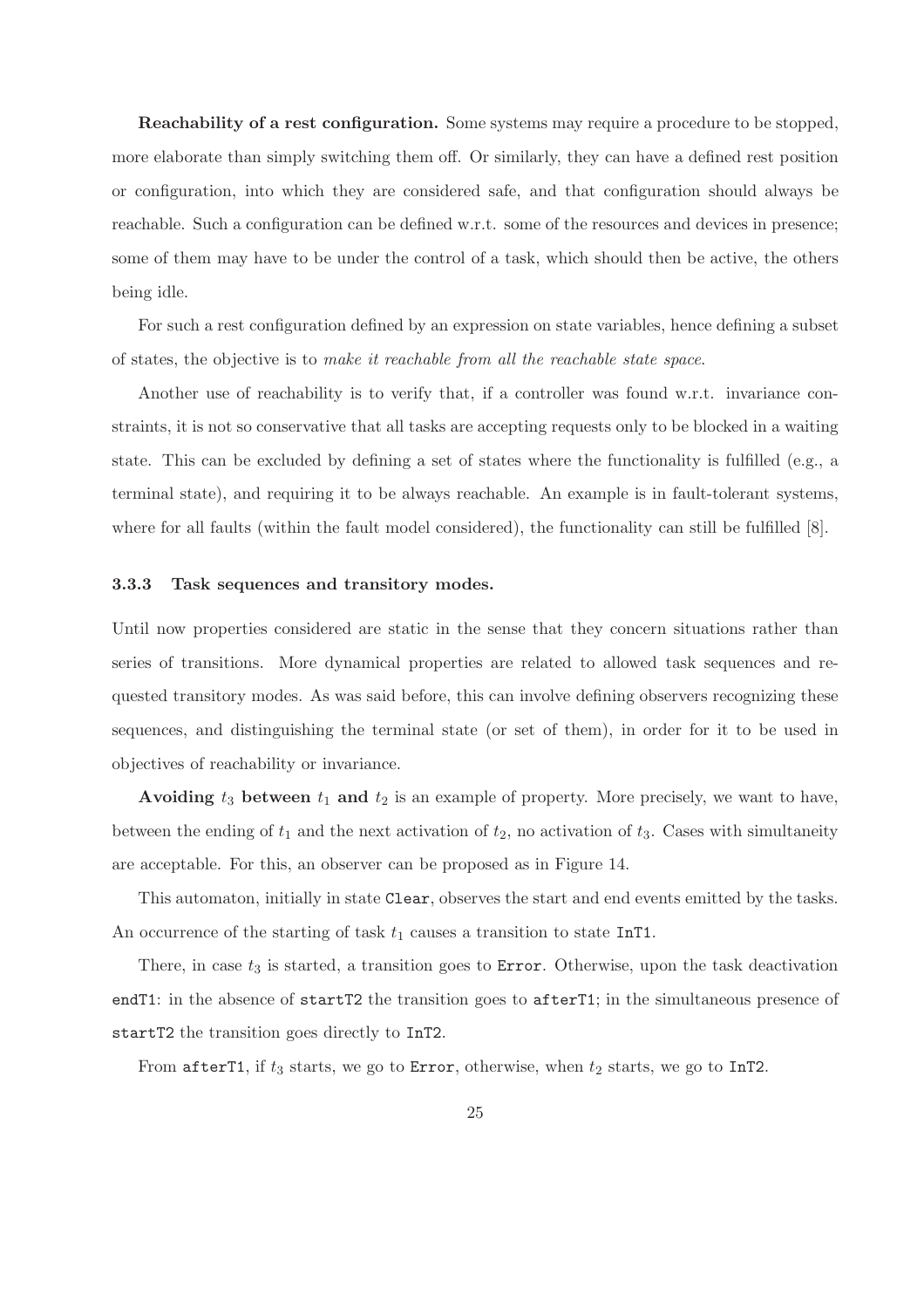From InT2, startT3 before  $t_2$ 's end brings to Error, otherwise endT2 brings back to the initial state (where  $t_3$ 's activity may be observed) or, if we have simultaneously startT1, to InT1 directly.

The desired property is that a sequence reaching Error can not be followed. For this, the synthesis objective is: *making invariant the value false for the state variable* Error.

**Imposing**  $t_2$  between  $t_1$  and  $t_3$  can then be seen as avoiding  $t_3$  between  $t_1$  and  $t_2$ , re-using the same observer. In particular, it can be useful in order to have automatically a transitory mode through a default task  $t_2$  between two tasks  $t_1$  and  $t_3$  on the same actuator. This corresponds to the existence of control laws which needs to be separated by a special mode handling the transitory situation between the two (e.g., velocity control followed by position control, or cooling between two tasks soliciting a device which heats up).

## 3.4 Weights, costs and quality of service

Until now, only strictly logical aspects of the system behaviors and constraints have been considered. We will now assign quantitative characteristics to states and modes, in order to encompass some aspects relating to resource usage and sharing, characterization of quality of the actions performed, and the like. They are typically specified locally to these states, and we define how to deduce them for tasks and applications. They can be used for the synthesis of controllers for which the objective is to keep bounded, minimize or maximize the global weights.

## 3.4.1 Modes, tasks and applications characteristics

We define a cost function representing quality  $C_q$ , and another one representing computing time  $C_t$ (i.e., the time to perform computation within one step of the reactive system). Such cost functions must be manually defined, on the basis of e.g., WCET analysis.

**Modes** The functions are defined for each mode of each task:  $q_{ij} = C_q(M_{ij})$  and  $c_{ij} = C_t(M_{ij})$ . One can also think to associate costs to the events in order to take into account the time necessary for mode changes. In this paper, we consider *a priori* that a task in Idle or Wait state has a null cost and quality. However, a non-null cost of a waiting task could e.g. be used to account for the possible operating system overhead. We also consider that the cost and quality of a mode are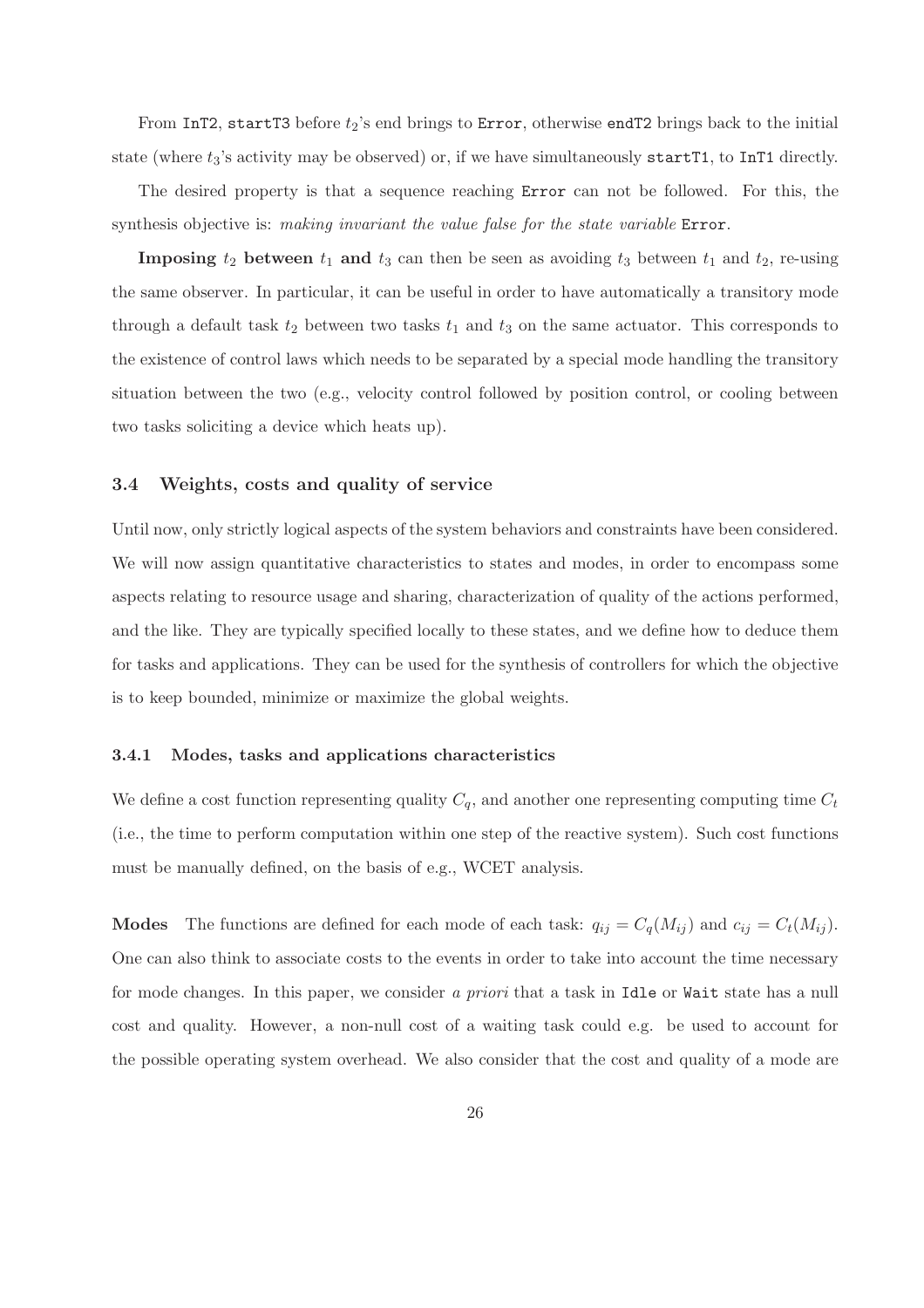related in such a way that:  $\forall j, k : q_{ij} \geq q_{ik} \Rightarrow c_{ij} \geq c_{ik}$ . They need not be considered proportional, though (e.g., in robot movement control, computation of inertia involves a big time cost for a small precision gain, when acceleration is small).

Example 4 *In the example of the three-mode task pattern of Figure 10, we can define costs for two instances* T<sup>1</sup> *and* T<sup>2</sup> *as shown in Figure 15.*

**Tasks** For a task  $T_i$ , we can define its current time cost:  $t_i = \sum_j C_t(M_{ij}) * \delta_{ij}$ , where  $\delta_{ij}$  is equal to 1 whenever the task i is in mode  $M_{ij}$ , 0 otherwise. Accordingly, its current quality is:  $q_i = \sum_j C_q(M_{ij}) * \delta_{ij}$ . Let us recall that, in our framework, only one mode is active at each time. So the current task cost is the cost of the currently active mode.

Applications They are composed of a set of tasks in parallel. When implemented on a single processor architecture, the computations for each of them are executed in sequence, and the duration of a reaction is the sum of individual durations for active task cycles. Indeed, the so-called "zerotime" hypothesis of synchronous languages is a metaphor of the fact that interactions inside a cycle can be compiled away, and hence costless; actual implementation has a worst-case execution time (WCET) to be measured w.r.t. the environment dynamics.

For a composition of the *n* tasks, the current global time cost (within a cycle) is:  $T = \sum_i t_i$ . The current global quality of an application is:  $Q = \sum_i q_i$ . In the example of the two instances of the three-mode task pattern, and for the particular configurations illustrated in Figure 12, they are characterized as shown in Figure 16.

#### 3.4.2 Associated properties and optimization

Bounding the sum of costs. Sharing the processor means that at each cycle, the time to compute each of the tasks (one step of each) must be contained within a global period  $T_{max}$ , i.e.: *the sum of local costs should always be less:*  $T < T_{max}$ . The control of mode switching must go *only to global configurations where this property is true.* This is a logical invariance objective.

In the example, we take  $T_{max} = 11$ . Then, we have to exclude configurations  $S_5$  and  $S_6$ , i.e., the controller has to *forbid* the transitions from  $S_1$  to  $S_5$  and  $S_6$ .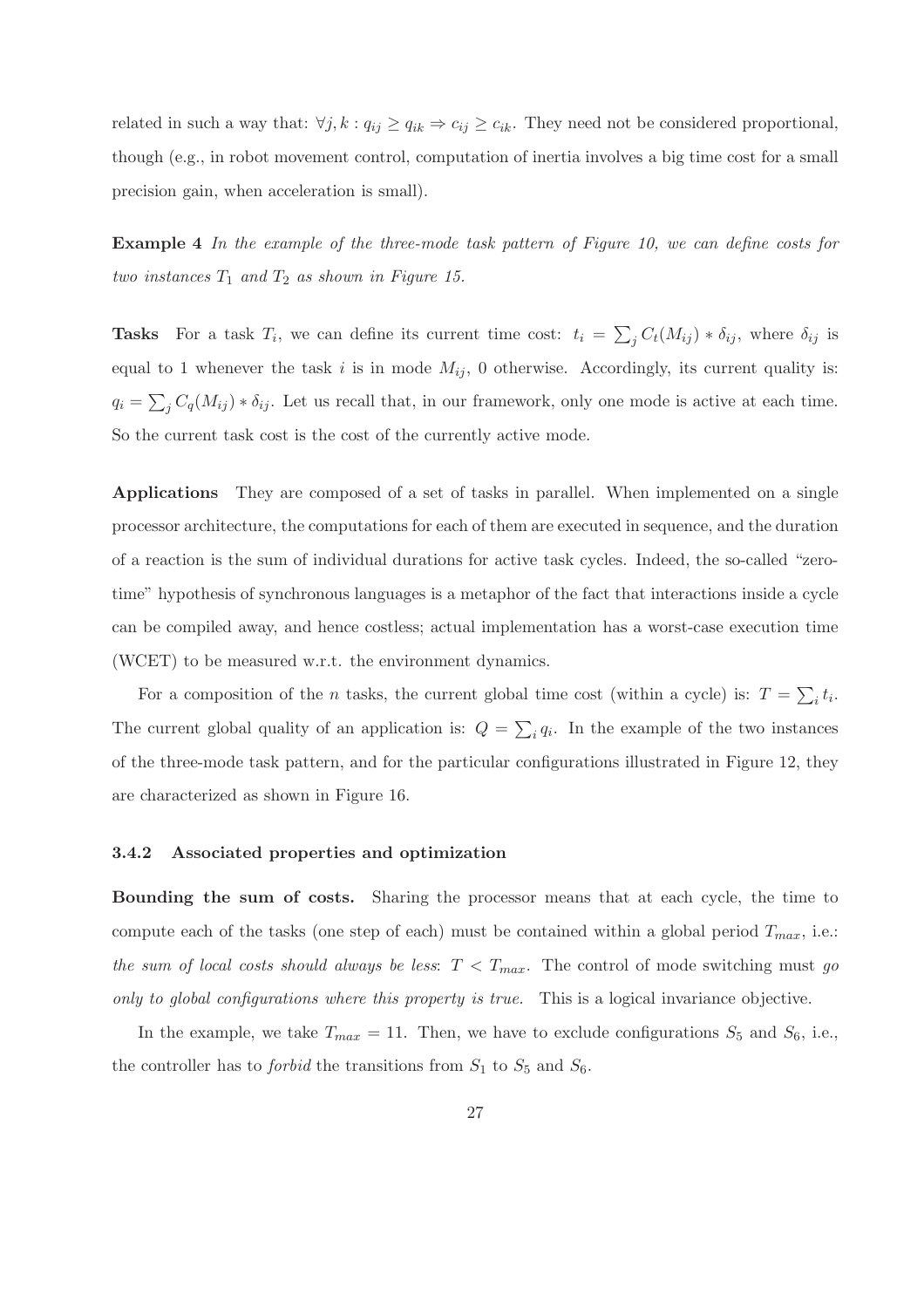Maximizing quality. We want to deliver the functionality at the best possible global quality (i.e., least degradation): maximal, and evenly distributed. From a configuration S with successors  $S' \in Succ(S)$ , we want to keep only transitions going to a configuration where the property holds.

First objective: maximizing global quality. *Amongst the remaining possible next global configurations* S', go only to those where the sum of local qualities is maximal i.e.,  $Q = Q_{max} =$  $max_{S' \in Succ(S)}(Q(S'))$ . In the example, on the remaining successor states, we have  $Q_{max} = 7$ : we keep only configurations  $S_2$  and  $S_7$ . There can be several successors with equal, maximal, global quality, but with different local distributions amongst modes.

Second objective: minimize time. For an equivalent quality, we want to pay the least cost: *Amongst the remaining possible next global configurations* S ′ *, go only to those where the time cost* T is minimum, i.e.,  $T = T_{min} = min_{S' \in Succ(S)}(T(S)).$ In the example, for the same quality  $Q_{max} = 7$ ,  $S_2$  has a time cost of 10,  $S_7$  has a time cost of 8. Hence, we keep only configuration  $S_7$ . That is to say, the controller must authorize only  $(c2_1,\epsilon)$  from  $S_1$ .

Alternate objective: having a homogeneous quality. Another objective could concern homogeneous quality, defined as: amongst configurations with equal maximal quality, choose those where the values are closest to the average. That is to say, the property we want to be satisfied is: amongst the remaining possible next global configurations  $S'$ , go only to those where the difference D between local qualities and the average is minimum, i.e.,  $D = D_{min} = min_{S' \in Succ(S)}(D(S))$ . The average quality of modes *of active tasks* (which are m in number) is:  $Q_{avg} = \frac{Q}{m}$  We define the difference  $D(S) = \sum_i (|q_i - Q_{avg}| \times a_i)$ . More elaborate notions of distance could be meaningful here, like variance (the average of distances to the average) or standard deviation. In the example, on the states remaining after the first objective, we have  $Q_{avg} = 3$ . 5, and  $D(S_2) = 1, D(S_7) = 5$ . Hence, we keep only  $S_2$  i.e., the controller must authorize only (c0<sub>1</sub> and c1<sub>2</sub>) from  $S_1$ .

# 4 Application: case study of a robotic system

## 4.1 The robotic system

*The system* decomposes into sub-systems, according to the actuators: the articulated arm, and the gripper held at the end of the arm. This system could itself become a sub-system, e.g. in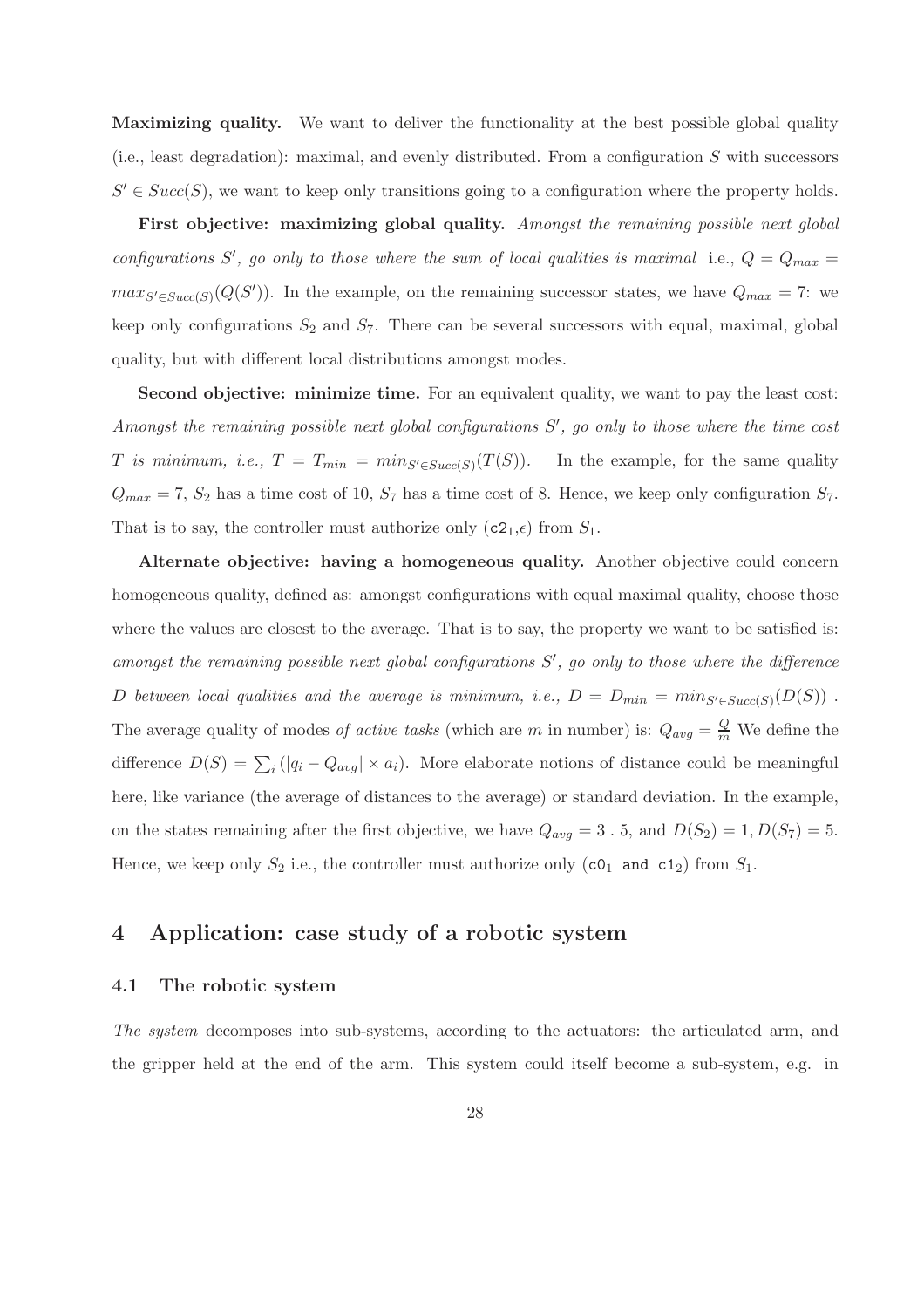an excavation system, completed with the rotating cabin on which the arm is mounted, and the mobile base, carrying the whole, itself composed of two tracks [25]. Each subsystem i.e., actuator, is equipped with a library of control tasks, corresponding to different functionalities of the device, and different ways of achieving them, according to different criteria. The complete system is simply constituted by the composition of all its actuators, each with its control tasks.

*The gripper* is equipped with 3 tasks. The manipulation task Gmanu (standard) allows for the operator to directly decide on the movements of the grip through teleoperation. The task Gmaint (default) maintains the gripper at the current opening position. The task Gauto (two-modes task) corresponds to an automated movement control task, according to two versions, differing by the algorithms: the high mode H makes more accurate computations of control, involving e.g., mechanical models of friction, whereas the low mode makes an approximation. Hence, the low mode L has a lower quality of control, and a lower cost in computation time.

*The articulated arm* is equipped with 4 tasks. The task Amanu (standard) offers manual control to the operator. The task Ahome (sustainable) brings the arm towards a predefined resting position, where it can be sustained, thereby keeping the device under control. The automated movement task Auto (two-modes task) is defined by a control law, for example, trajectory following, with two versions: the high mode H is more accurate, whereas the low mode L makes an approximation, and uses less elaborate sensing. The task Amaint (default) maintains the current position.

*An application* for this system can be a sequence of bringing the arm in its home position (in order to reinitialize all relevant parameters), then having an automated movement towards some position, then performing a manual arm movement e.g., to finely approach something to be gripped, then manually gripping the object there, and then, finally, bringing the arm back in its home position again.

## 4.2 Properties and objectives

## 4.2.1 Generic properties

The most basic ones concern presence and uniqueness of control. Hence, for each actuator:

(a) *It must always be under control (otherwise unpredictable movements can occur).*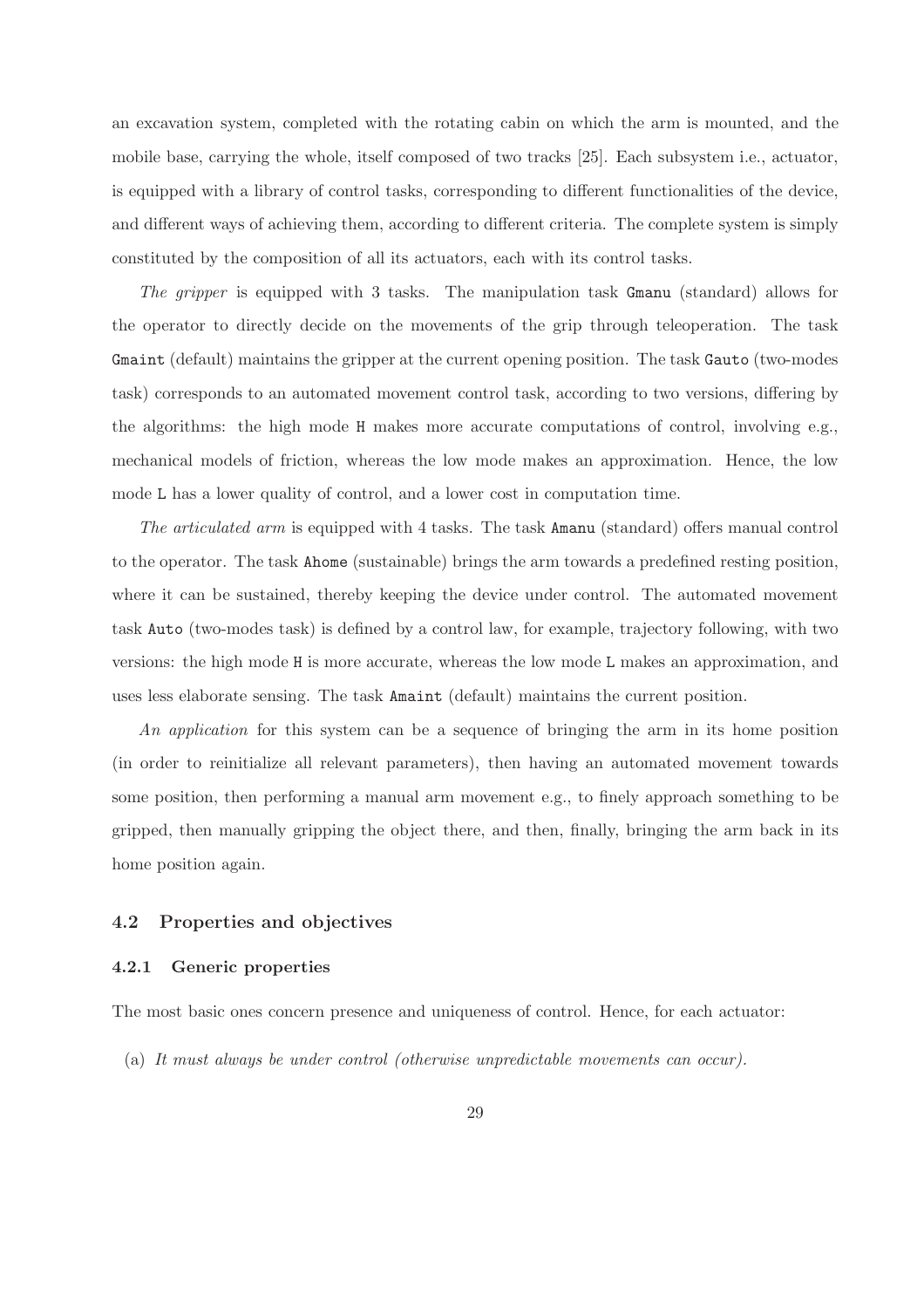(b) *There must be at most one active control law (otherwise control can incoherent).*

This translates into a synthesis objective as seen in Section 3.3.2.

## 4.2.2 Architecture-specific properties

- (a) *No manual manipulation of the gripper when the arm is manually teleoperated*. This corresponds to a safety requirement related to attention span of the human operator, and the avoidance of human failure. This translates into the synthesis obejctive of making invariantly false the conjunction of the activity of Amanu and Gmanu.
- (b) *Between a manual arm movement and an automated one, the default task maintaining the current position should be activated*. It corresponds to a fine recalibration of sensors and actuators between these two movements. This translates into using the observer of Section 3.3.3 shown in Figure 14. It is a case where imposing  $t_2$  (Amaint) between  $t_1$  (Amanu) and  $t_3$ (Aauto) can then be seen as avoiding  $t_3$  between  $t_1$  and  $t_2$ .

They can also be quantitative properties: for a given architecture, bounds must be respected regarding consumption, e.g., of energy or of computing power. Costs of computing power for each task are assigned as in the table shown in Figure 17.

These costs add up when tasks are active in parallel, thereby defining a global cost. Giving the processor capacity, *the upper bound must be equal to 12*. It entails that the subset of states where the global cost is strictly higher than the bound has to be forbidden by control.

#### 4.2.3 Application-specific properties

In the example of sequential application above, *the termination of the sequence should always be reachable*. A counter-example would be that other properties, quantitative or logical, would involve control sequences going into loops or waiting configurations with no possibility to proceed.

## 4.3 Model specification in Mode Automata

An example of task is given in Figure 18, which is the concrete encoding of the corresponding automata of Figure 8(a). The Mode Automata [14] textual syntax reads as follows. Each automaton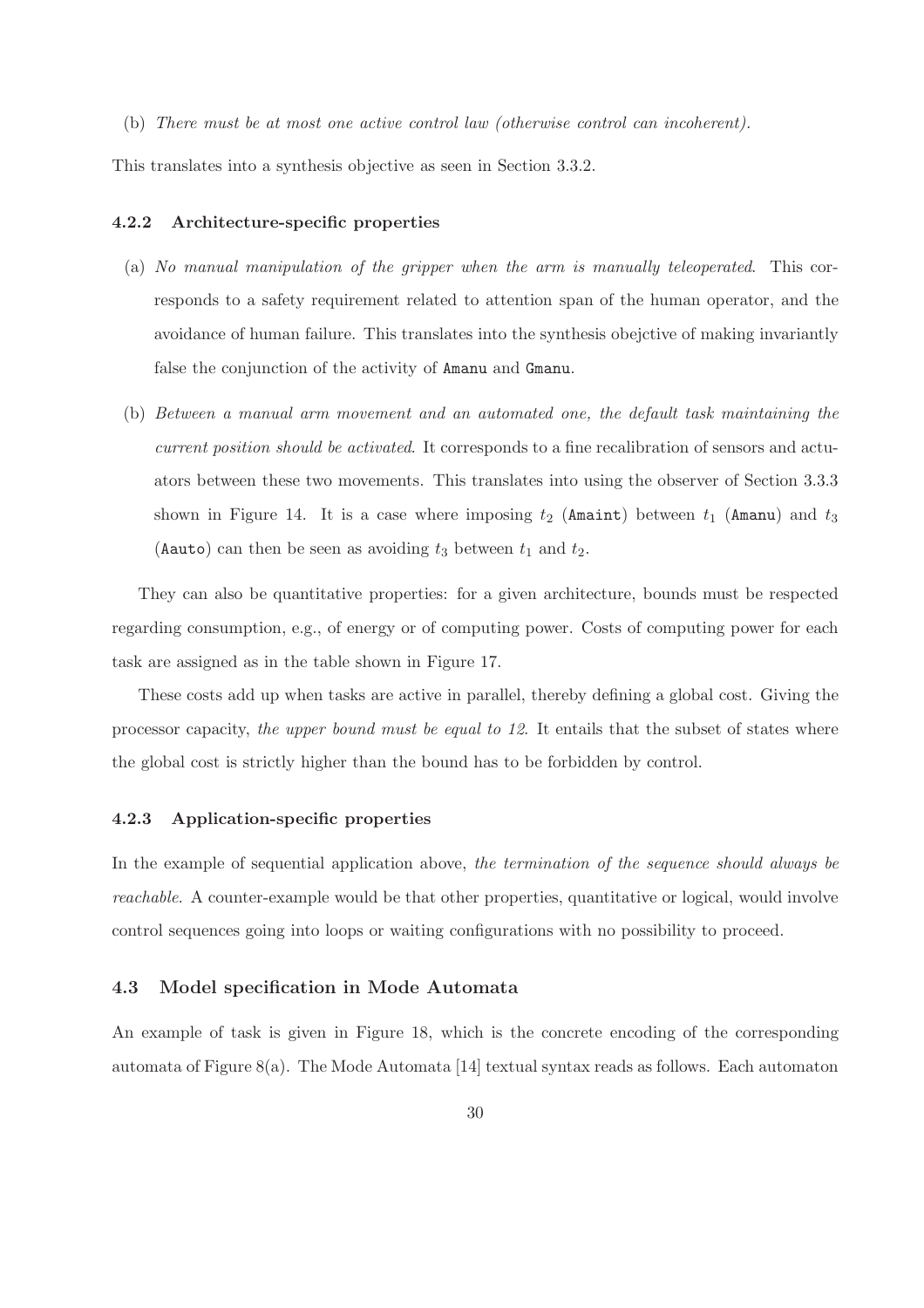is given a name (e.g., Ahome), and begins with a declaration of states. The initial state is indicated by the keyword init. With each of them, equations can be associated, defining values of variables (here, we consider Boolean variables), at each instant when the system is in the corresponding state (e.g., in state S\_Ahome, variable end\_Ahome takes the value of go\_Ahome, and in state I\_Ahome it takes the value false). Then, a list of transitions is given, from source state to sink state, with a condition on variables. For example, from state S\_Ahome, a transition is taken to state I\_Ahome if the condition go\_Ahome is true. One can note that the equations defining end\_Ahome make that it is true on the instant this transition is taken, and false afterwards; this is a way of encoding in Mode Automata the emission of end upon reception of go (i.e., go/end).

The observer from Figure 14, observing that no two activations of automatic arm movement (tasks 1 and 2) occur without a position maintaining task (task 3) in between, can also be encoded in Mode Automata.

The application example is encoded as a sequential automaton as well: it emits requests to the tasks, and proceeds into sequence upon their termination, sending a request to the next, until the End state.

The complete model is obtained by assembling task models and observers, by synchronous compositionThis complete model is then compiled, according to Figure 7, using Matou, into an executable format, on the one hand, and on the other hand into the z3z format, an equational encoding of the global transition system, taken as input by the verification and synthesis tool Sigali.

## 4.4 Controller synthesis with SIGALI

Using the SIGALI tool begins with loading the z3z file, encoding the transition system S, where variables receive automatically generated names: a typical example is the Error state of the observer obs, recognizable in variable Error\_de\_obs\_0.

Observer. We want to *make invariant* the sub-states of states where the observer is not in state Error, i.e., where Error\_de\_obs\_0 is false. This is concretely encoded by first defining the subset of states called PROP\_obs, where B\_False designates the set of states where the variable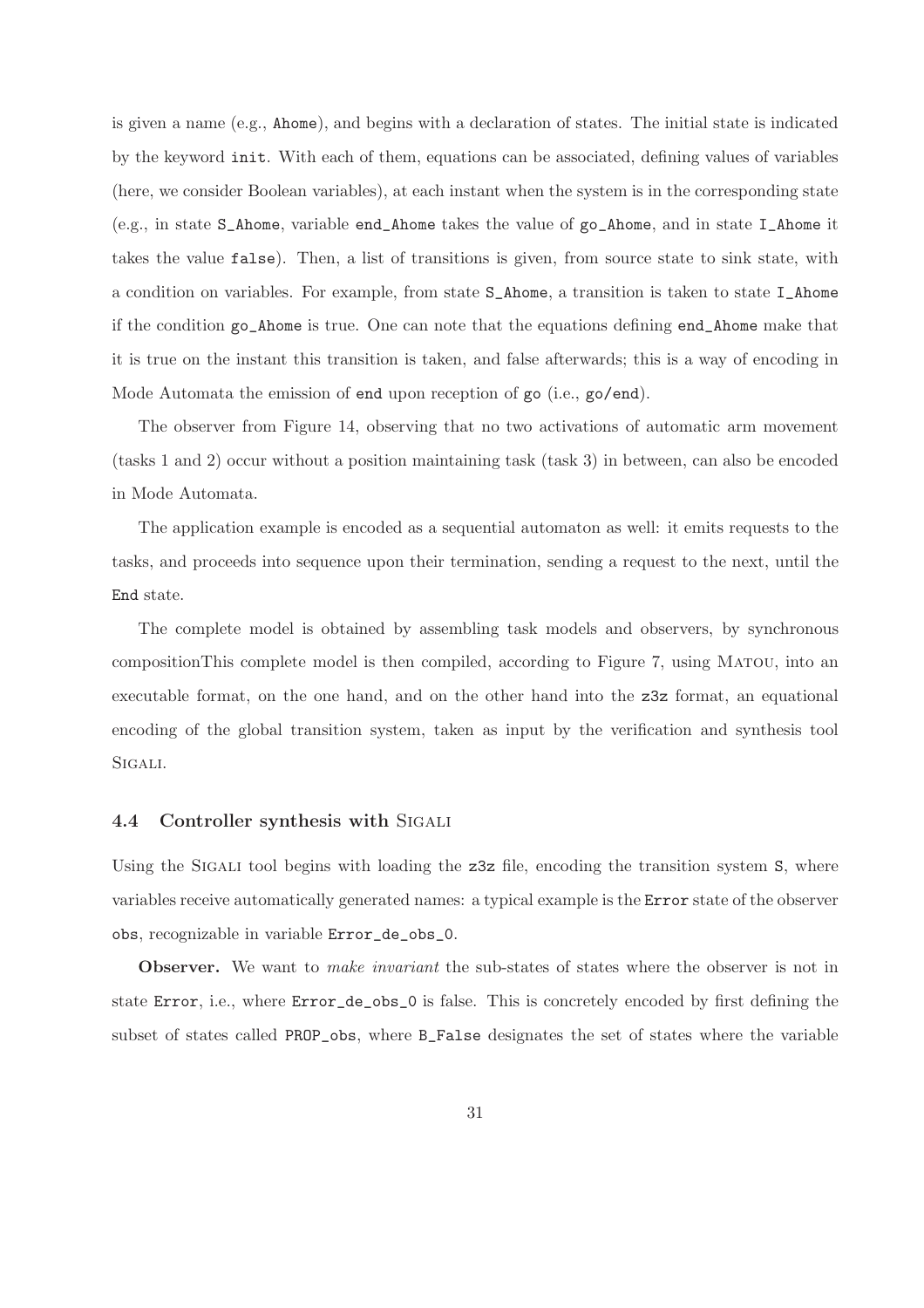is false. The synthesis operation for invariance, called S\_Security is then appliedto the original system S with the set PROP\_obs, the result redefining S.

```
S : S_Security(S, B_False(S, Error_de_obs_0) );
```
Unicity of control. First, we give an expression for one active task, for each actuator.

```
One_G : A_Gmanu_de_Gmanu_1
or A_Gmaint_de_Gmaint_2 or AH_Gauto_de_Gauto_3
or AL_Gauto_de_Gauto_3 ;
One_A : AH_Aauto_de_Aauto_4
or AL_Aauto_de_Aauto_4 or A_Ahome_de_Ahome_5
or S_Ahome_de_Ahome_5 or A_Amanu_de_Amanu_6
or A_Amaint_de_Amaint_7 ;
One : One_G and One_A ;
```
The same can be done for the second part, by defining a variable Several true when several tasks are active on either actuator. The controller should then make invariant the set where One is true and Several is false, which is encoded as follows:

```
PROP_one:B_True(S, One);
PROP_only:B_False(S, Several) ;
PROP_one_only:intersection(PROP_one,PROP_only);
S : S_Security(S, PROP_one_only);
```
Insuring exclusion between manual control for the gripper and for the arm goes along the same lines:

```
PROP_excl : B_False(S, A_Gmanu_de_Gmanu_1
                       and A_Amanu_de_Amanu_6);
S : S_Security(S, PROP_excl);
```
where an expression on state variables is made invariantly false.

Reachability. A resting position of the system is defined, where both actuators are controlled by position maintaining tasks. This configuration must be always reachable, from any other configuration of the system.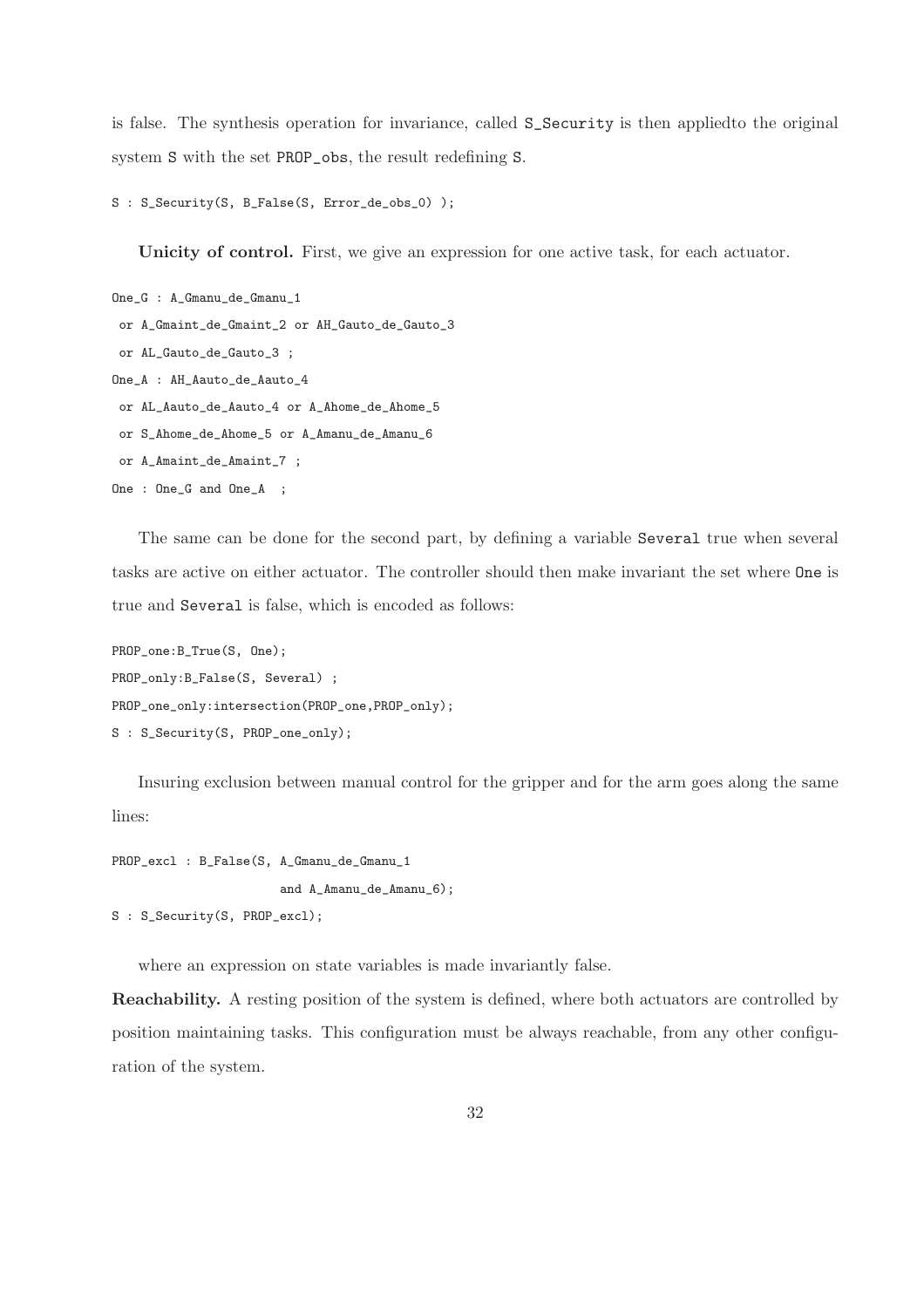```
Rest : I_Gmanu_de_Gmanu_1 and
A_Gmaint_de_Gmaint_2 and I_Gauto_de_Gauto_3
and I_Aauto_de_Aauto_4 and I_Ahome_de_Ahome_5
and I_Amanu_de_Amanu_6 and A_Amaint_de_Amaint_7;
S : S_Reachable(S,B_True(S, Rest));
```
This objective is to be applied after all the invariance ones, as the removal of transitions might break the reachability. In the case of the systems we consider, actually, reachability can be treated by verification, at the end of the synthesis process, as if it is not satisfied, then it is unlikely that it can be controlled.

Another reachability objective can be associated with the sequential application: the reachability of its terminal state End:

```
S : S_Reachable(S, B_True(S, End_de_appli_8));
```
Weight-related properties. These properties involve declaring values of the computing power consumption, and specifying the bound.

*Declaring weights.* This is done as follows for each state variables corresponding to an active state: using the SIGALI instruction  $a\_\text{var}$ , a value is associated with the variable having the value true; for all other cases, it is given the value 0, which is neutral for addition. This way, combining values of composed task controllers is done simply by adding their costs into C\_G for the gripper, and C for the global cost.

C\_GHauto : a\_var(AH\_Gauto\_de\_Gauto\_3,0,4,0); C\_GLauto : a\_var(AL\_Gauto\_de\_Gauto\_3,0,2,0); C\_G : C\_Gmanu+C\_Gmaint+C\_GHauto+C\_GLauto;  $C \t C \t C \t C \t C \t A \t ;$ 

*Respecting bounds.* For this, a bound is declared, and the instruction a\_inf is used to obtain the set of states InBound\_power where the cost in lower than the bound (e.g. 12 in the example). The latter is then being made invariant.

InBound\_power : a\_inf(C, 12) ; S : S\_Security(S, InBound\_power) ;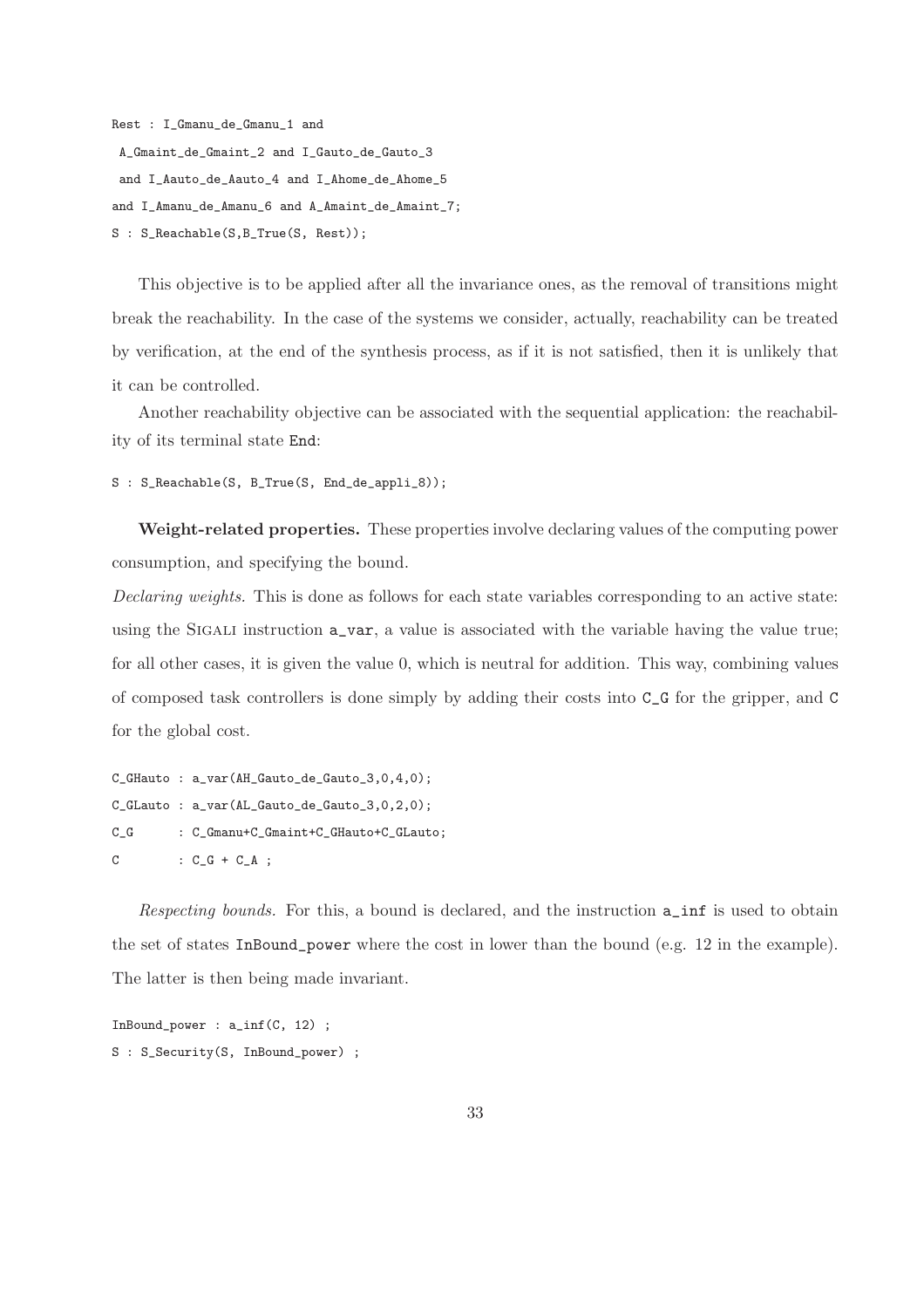## 4.5 Interactive simulation

At every phase in the above construction of the model and control, it is possible to obtain a simulator of the behaviors of the controlled system. This way, a user can observe how the behaviors change when adding one objective, and verify whether the constraints added correspond to the problem to be solved. A simulation consists of iterating, step by step, the following three operations:

- 1. *simulating the environment* is done through the uncontrollable inputs panel (see Fig. 19), where one can enter the requests from the operator, and the events signaling termination of tasks.
- 2. *choosing among correct controls* is done through the controllable events panel (see Fig. 19). Values ruled out by constraints are represented by non-selectable buttons. There can be possibly several allowed values, if the constraints do not completely determine the control from the inputs. In order to obtain a control function, i.e., an input-deterministic controller, the specification has to be strengthened, or optimization criteria (w.r.t. costs on states or events) have to be applied, or a random choice can be applied. In Figure 19, the situation shown is related to our example, where the request for Aauto is refused, because there has been no Amaint since its last activation.
- 3. *the dynamical evolution* is observed with the task states display . Changes in behaviors obtained after adding a control objective can show in, e.g., observing that a requested task goes into wait state when another, incompatible one is active, until termination.

This interactive simulation scheme is a special case of the general execution scheme: acquiring external inputs and system state, choosing the control (which can be done by online choice between correct values), and emitting commands towards the system.

# 5 Conclusions and perspectives

We have proposed modelling patterns for multi-tasks real-time control systems, such as in robotic, automotive or avionic systems, as well as for some of their relevant safety properties, that have to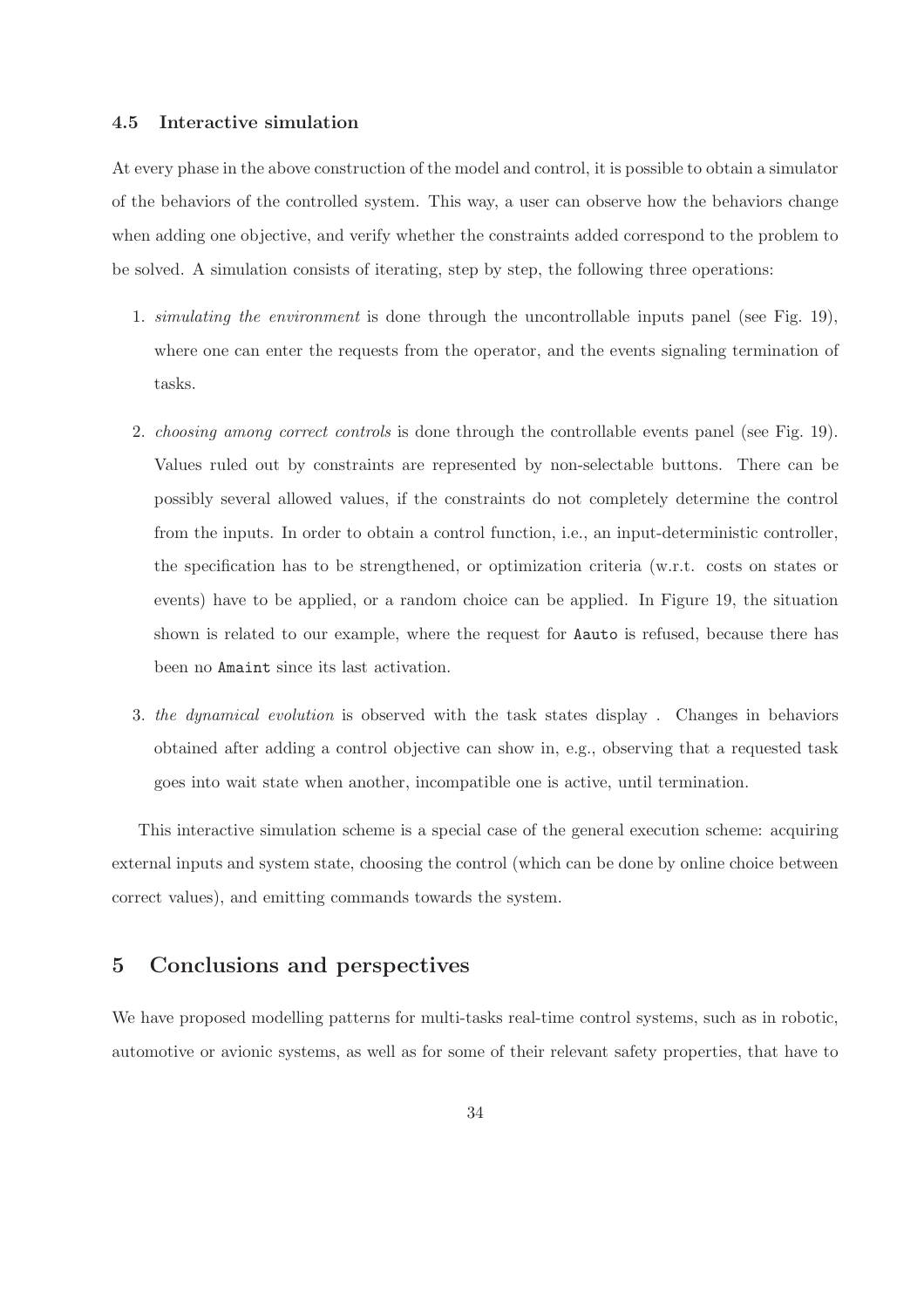be insured through all possible switchings in control activities. This formal modelling in terms of transition systems allows for the application of the discrete controller synthesis technique. This provides us with a systematic methodology, for the automatic generation of safe task handlers which enforce the properties given as objectives. We experimented the approach using models, languages and tools from the synchronous approach to reactive systems.

Possible extensions based on these results are to define an end-user-friendly, domain-specific programming language on these bases, where languages constructs are in terms of tasks, modes, start and end control, resources and their shareability, and a specification of sequences of tasks constituting an application; this will alleviate all need for direct formal technical expertise for the end-user. It would also be interesting to use more advanced synthesis techniques, like optimization on bounded-length paths, especially when applied after a reachability objective, or hierarchical structure in synthesis [16, 7], ... We also plan to explore execution mechanisms, and to replace simulation by coupling the resulting controller with an exploitation system hosting the actual tasks; finally, one may also apply these techniques to other application domains, where a specific use fo the same kind of techniques can be made, e.g., fault tolerance [8].

Acknowledgments. We gratefuly acknowledge helpful discussions with M. Abdennebi, H. Alla, K. Altisen, A. Clodic, S. Iddir, P. Manon, F. Maraninchi, A. Medina-Rodriguez, T. Neveu, P. P. Parida.

## References

- [1] A. Aziz, F. Balarin, R. K. Brayton, M. D. Dibenedetto, A. Sladanha, and A. L. Sangiovanni-Vincentelli. Supervisory control of finite state machines. In P. Wolper, editor, *Proceedings of the 7th International Conference On Computer Aided Verification*, volume 939 of *Lecture Notes in Computer Science*, pages 279–292, Liege, Belgium, July 1995. Springer Verlag.
- [2] K. Altisen, A. Clodic, F. Maraninchi, and E. Rutten. Using controller-synthesis techniques to build property-enforcing layers. In *Proceedings of the European Symposium on Programming, ESOP'03,* April 7 - 11, 2003,Warsaw, Poland, 2003.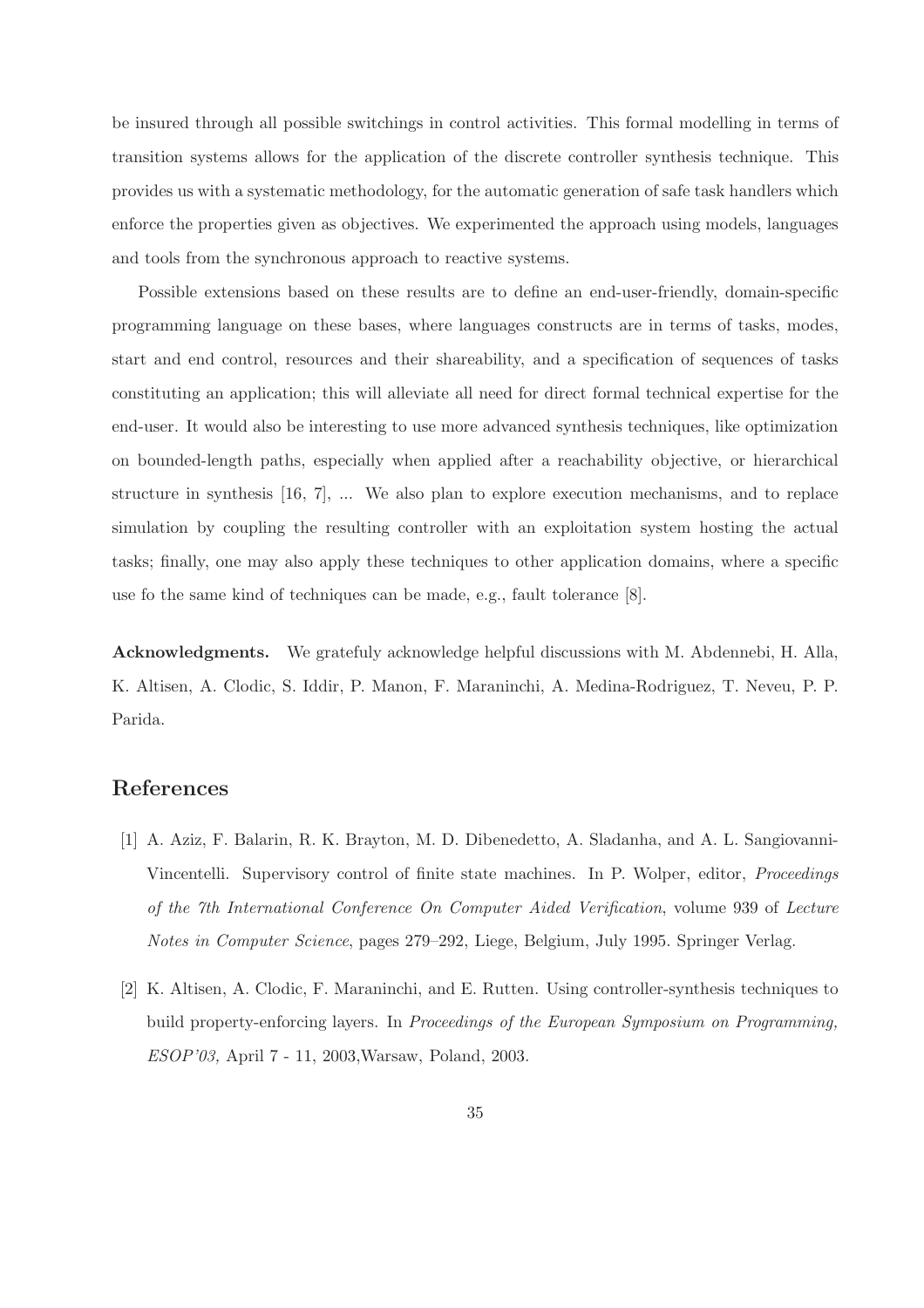- [3] K. Altisen, G. Gößler, and J. Sifakis. Scheduler modelling based on the controller synthesis paradigm. *Journal of Real-Time Systems*, 23(1), 2002.
- [4] A. Benveniste, P. Caspi, S. Edwards, N. Halbwachs, P. Le Guernic, and R. de Simone. The synchronous languages twelve years later. *Proc. of the IEEE, Special issue on embedded systems*, 91(1):64–83, January 2003.
- [5] J-J. Borrelly, E. Coste-Manière, B. Espiau, K. Kapellos, R. Pissard-Gibollet, D. Simon, and N. Turro. The ORCCAD architecture. *Int. J. of Robotics Research*, 17(4), 1998.
- [6] A. Chakrabarti, L. de Alfaro, T.A. Henzinger, and F.Y.C. Mang. Synchronous and bidirectional component interfaces. In *CAV'02*, 2002.
- [7] B. Gaudin and H Marchand. Supervisory control of product and hierarchical discrete event systems. *European Journal of Control*, 10(2), 2004.
- [8] A. Girault and E. Rutten. Automating the addition of fault tolerance with discrete controller synthesis. *Int. journal on Formal Methods in System Design*, 2009. *(to appear)*.
- [9] N. Halbwachs. *Synchronous programming of reactive systems*. Kluwer, 1993.
- [10] D. Harel and A. Naamad. The statemate semantics of statecharts. *ACM Trans. on Software Engineering and Methodology*, 5(4):293–333, Oct. 1996.
- [11] Ch. Kloukinas and S. Yovine. Synthesis of safe, QoS extendible, application specific schedulers for heterogeneous real-time systems. In *5th Euromicro Conference on Real-Time Systems (ECRTS'03), Porto, Portugal, July*, 2003.
- [12] O. Kushnarenko and S. S. Pinchinat. Intensional approachs for symbolic methods. In *Electronic Notes in Theoretical Computer Science*, volume 18, 1998.
- [13] O. Maler, A. Pnueli, and J. Sifakis. On the synthesis of discrete controllers for timed systems. In E. W. Mayr and C. Puech, editors, *Proceedings STACS'95*, volume 900 of *Lecture Notes in Computer Science*, pages 229–242. Springer-Verlag, 1995.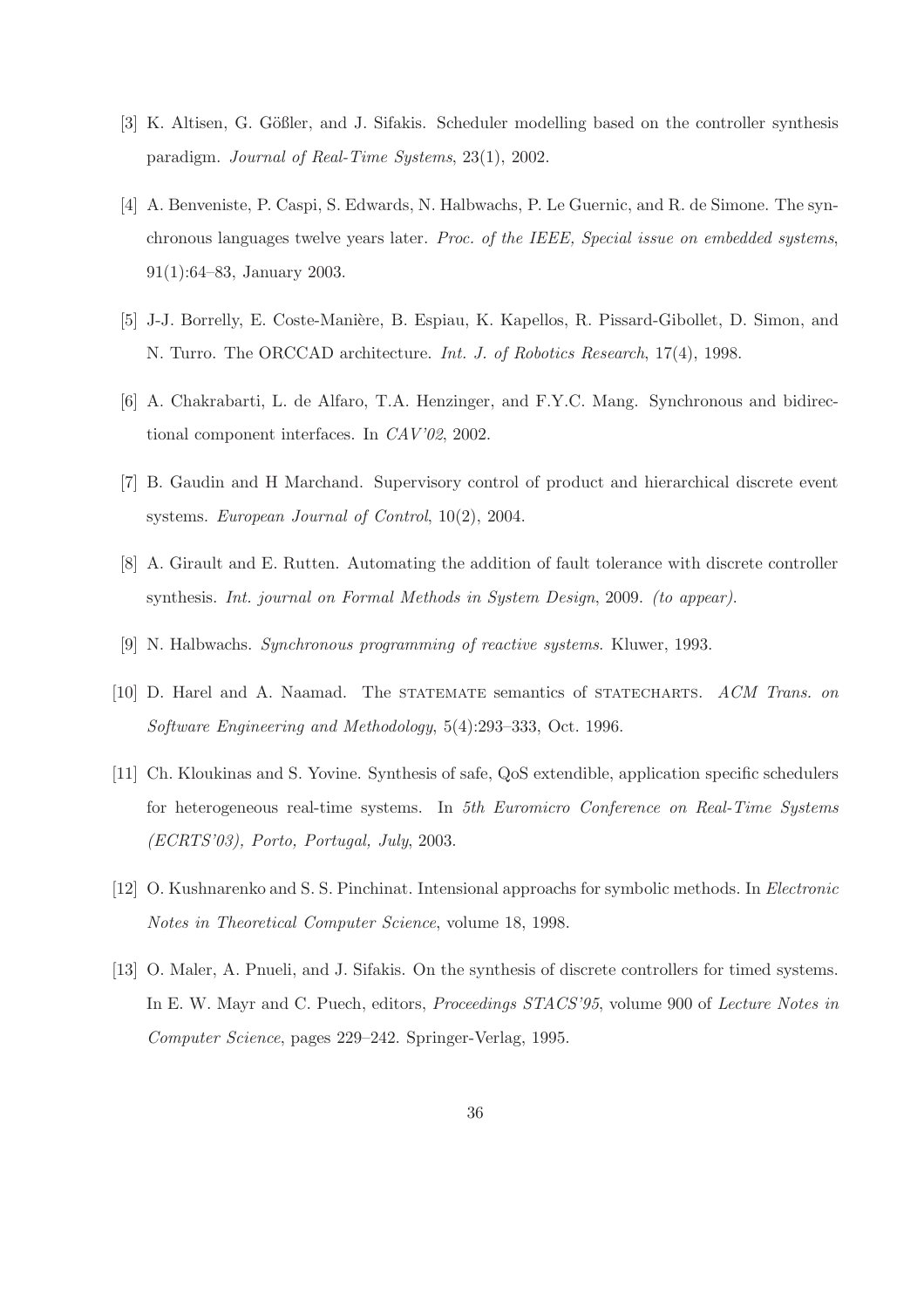- [14] F. Maraninchi and Y. Rémond. Mode-automata: a new domain-specific construct for the development of safe critical systems. *Science of Computer Programming*, 46(3), 2003.
- [15] H. Marchand, P. Bournai, M. Le Borgne, and P. Le Guernic. Synthesis of discrete-event controllers based on the Signal environment. *Discrete Event Dynamical System: Theory and Applications*, 10(4), October 2000.
- [16] H. Marchand and B. Gaudin. Supervisory control problems of hierarchical finite state machines. In *Proc. of the 41th IEEE Conference on Decision and Contro,* USA, 2002.
- [17] H. Marchand and M. Le Borgne. The supervisory control problem of discrete event systems using polynomial methods. Research Report 1271, Irisa, October 1999.
- [18] H. Marchand and E. Rutten. Managing multi-mode tasks with time cost and quality levels using optimal discrete control synthesis. In *Proceedings of the 14th Euromicro Conference on Real-Time Systems, ECRTS'02,* June 2002, Austria, pages 241–248, 2002.
- [19] S. Pinchinat and H. Marchand. Symbolic abstractions of automata. In *Proc of 5th Workshop on Discrete Event Systems, WODES 2000*, pages 39–48, Ghent, Belgium, August 2000.
- [20] P. J. Ramadge and W. M. Wonham. The control of discrete event systems. *Proceedings of the IEEE; Special issue on Dynamics of Discrete Event Systems*, 77(1):81–98, 1989.
- [21] J. Real and A. Wellings. Implementing mode changes with shared resources in ada. In *Proceedings of the* 11th Euromicro Conference on Real-Time Systems, ECRTS'99*, York, England, UK, June 9th - 11th*, 1999.
- [22] I. Romanovski and P. Caines. Multi-agent product systems: analysis, synthesis and control. In *Proc of 6th Workshop on Discrete Event Systems*, Spain, October 2002.
- [23] E. Rutten. A framework for using discrete control synthesis in safe robotic programming and teleoperation. In *Proc. IEEE Int. Conf. on Robotics and Automation, ICRA'2001,* Seoul, Korea, may, 2001.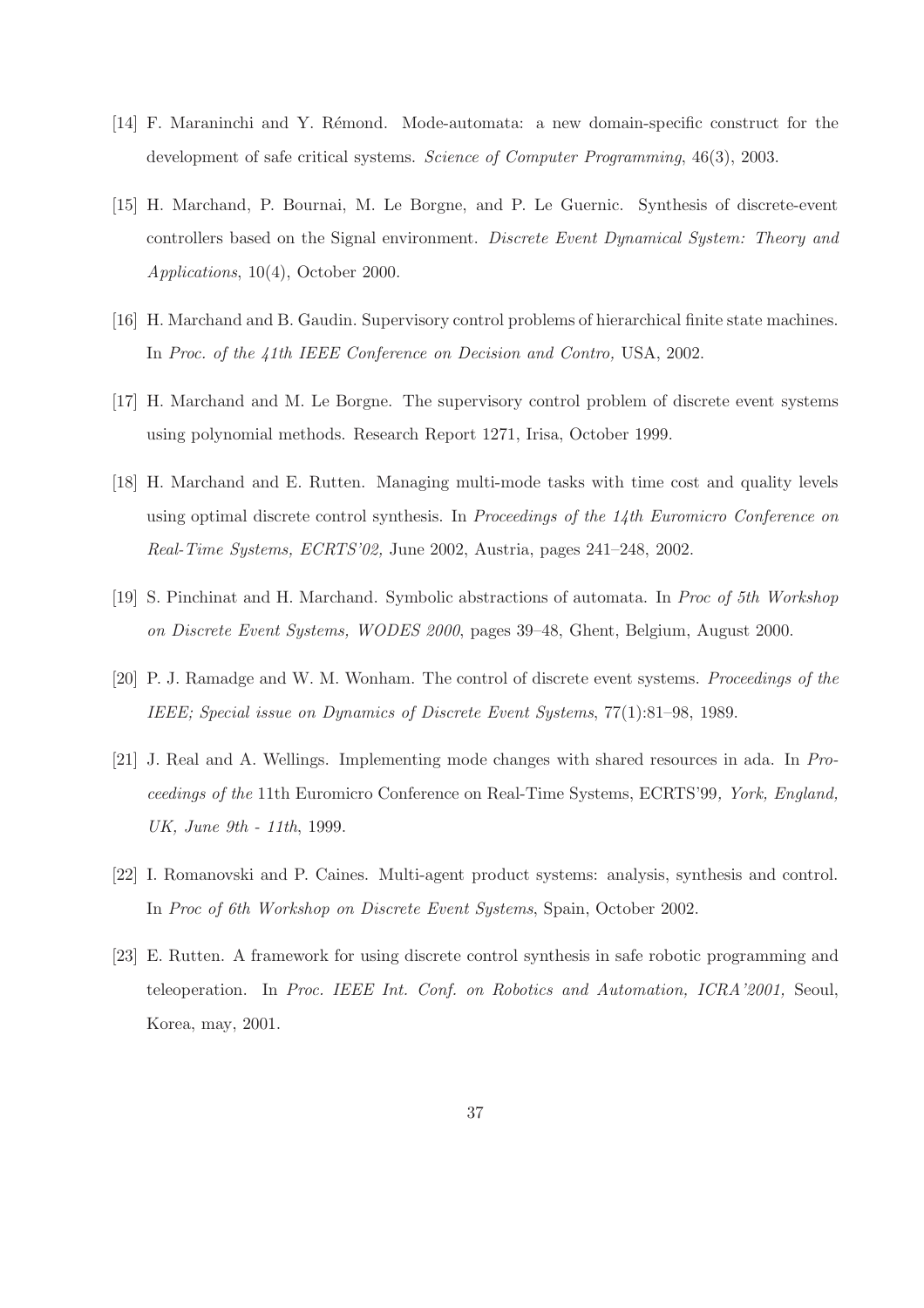- [24] Eric Rutten and Hervé Marchand. Automatic generation of safe handlers for multi-task systems. Rapport de Recherche 5345, INRIA, October 2004. www.inria.fr/rrrt/rr-5345.html.
- [25] D. Simon, M. Personnaz, and R. Horaud. TELEDIMOS: telepresence simulation platform for civil work machines: real-time simulation and 3d vision reconstruction. In *Proc. Workshop on Advances in Robotics for Mining and Underground Applications, Australia,*, 2000.
- [26] S. Takai and T. Ushio. Supervisory control of a class of concurrent discrete event systems. *IEICE Transactions on Fundamentals*, E87-A(4):850–855, 2004.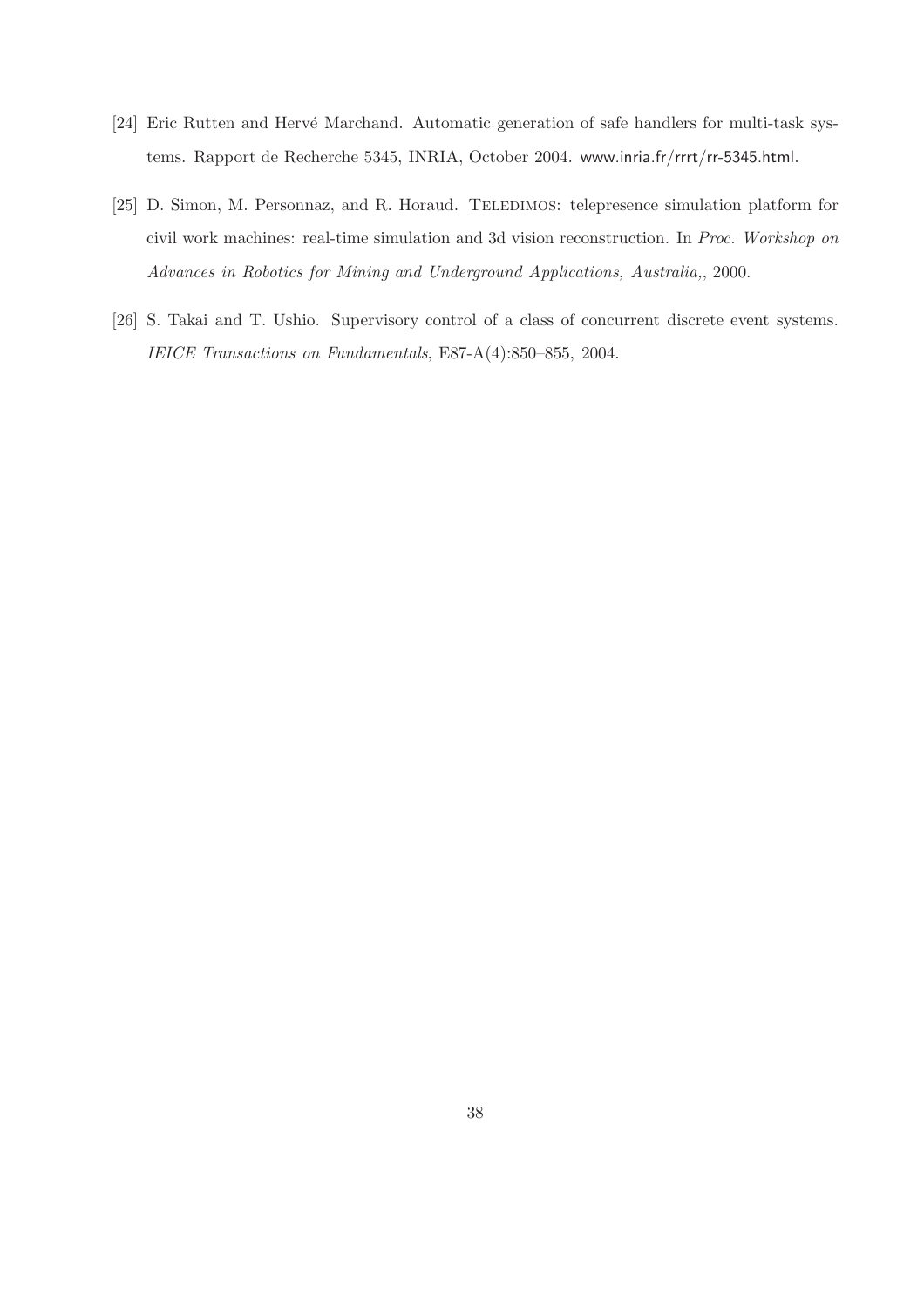# A Figure captions

# List of Figures

| $\mathbf{1}$    |                                                                                                                   | 41 |
|-----------------|-------------------------------------------------------------------------------------------------------------------|----|
| $\overline{2}$  |                                                                                                                   | 42 |
| 3               | An example of synchronous product (left), with the resulting automaton (right). $\ldots$                          | 43 |
| $\overline{4}$  | An example of hierarchical composition (left), with the resulting automaton (right).                              | 44 |
| $\overline{5}$  | Discrete control synthesis: from uncontrolled system (left) to closed-loop (right). $\ldots$                      | 45 |
| $6\phantom{.}6$ |                                                                                                                   | 46 |
| 7               | Implementation of the approach: the tools involved. $\dots \dots \dots \dots \dots \dots$                         | 47 |
| 8               | Discrete models of a task controls. $\dots \dots \dots \dots \dots \dots \dots \dots \dots \dots \dots \dots$     | 48 |
| 9               | Other patterns of tasks: rejection and warning, request cancel, initialization phase                              | 49 |
| 10              |                                                                                                                   | 50 |
| 11              | Tasks interfaces, and tasks server, with a controller and an application on top                                   | 51 |
| 12              | Configurations reachable in one step from $S_1$ , upon reception of (Req <sub>1</sub> and Go <sub>1</sub> ) and   |    |
|                 | in the absence of $\text{Stop}_2$ , according to controllables $C_{k_1}, C_{k'_2}$ , with weights of cost and     |    |
|                 | quality.                                                                                                          | 52 |
| 13              |                                                                                                                   | 53 |
| 14              | An observer for an activation of $t_3$ between $t_1$ and $t_2$ .                                                  | 54 |
| 15              |                                                                                                                   | 55 |
| 16              |                                                                                                                   | 56 |
| 17              | Cost and quality weights for the tasks on the example. $\dots \dots \dots \dots \dots \dots$                      | 57 |
| 18              |                                                                                                                   | 58 |
| 19              | Panels for interactive simulation. $\ldots \ldots \ldots \ldots \ldots \ldots \ldots \ldots \ldots \ldots \ldots$ | 59 |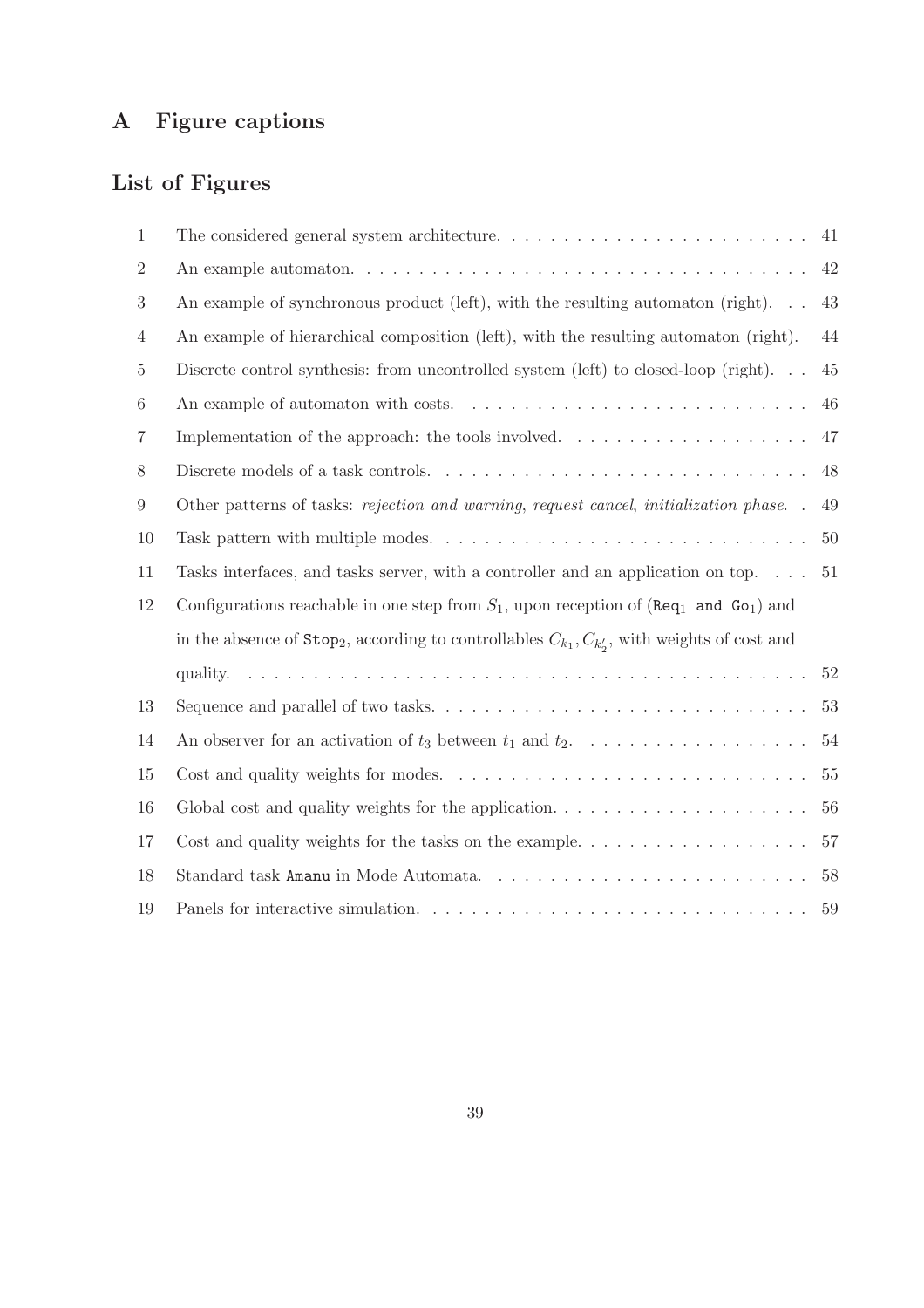# B Figures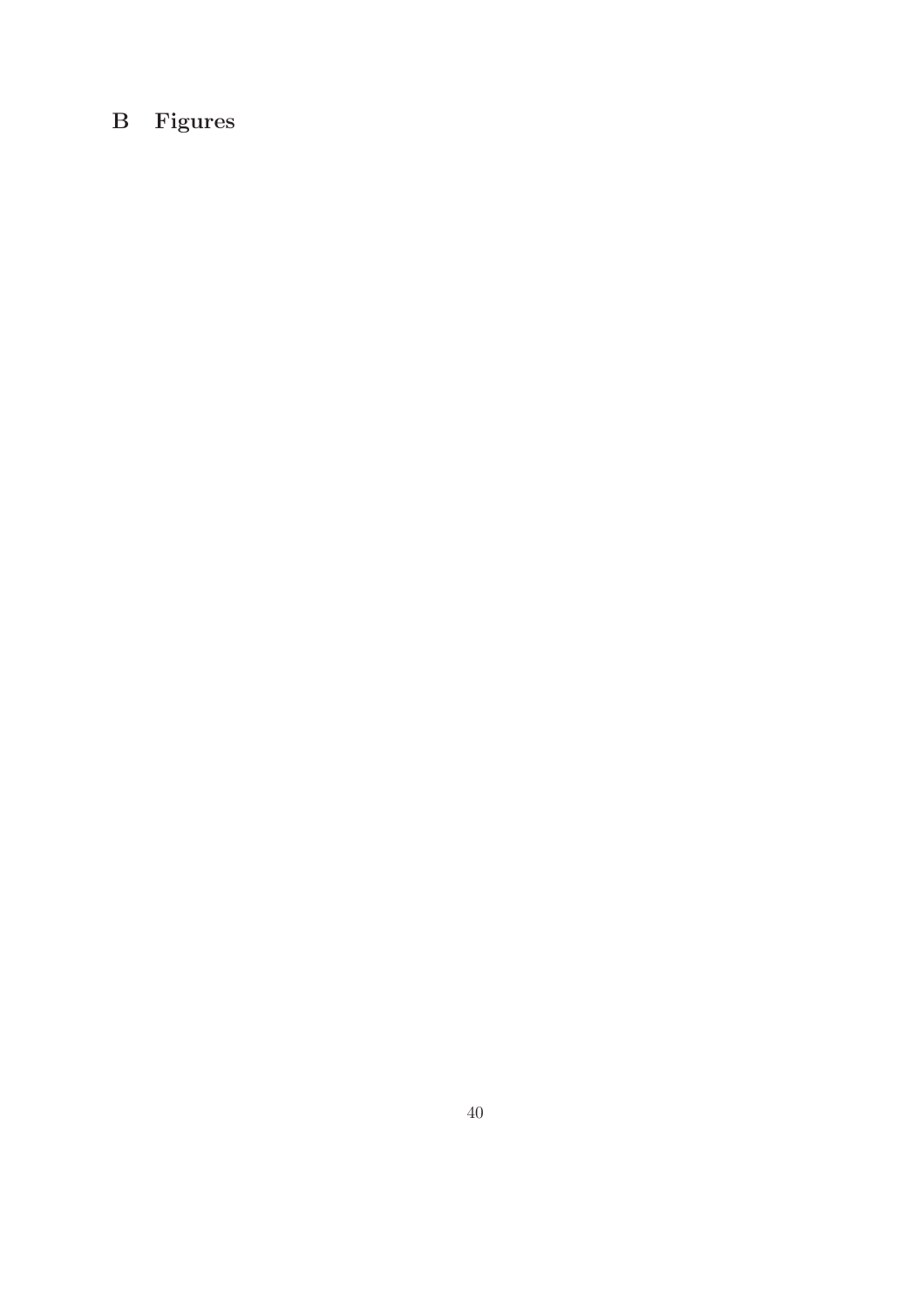

Figure 1: The considered general system architecture.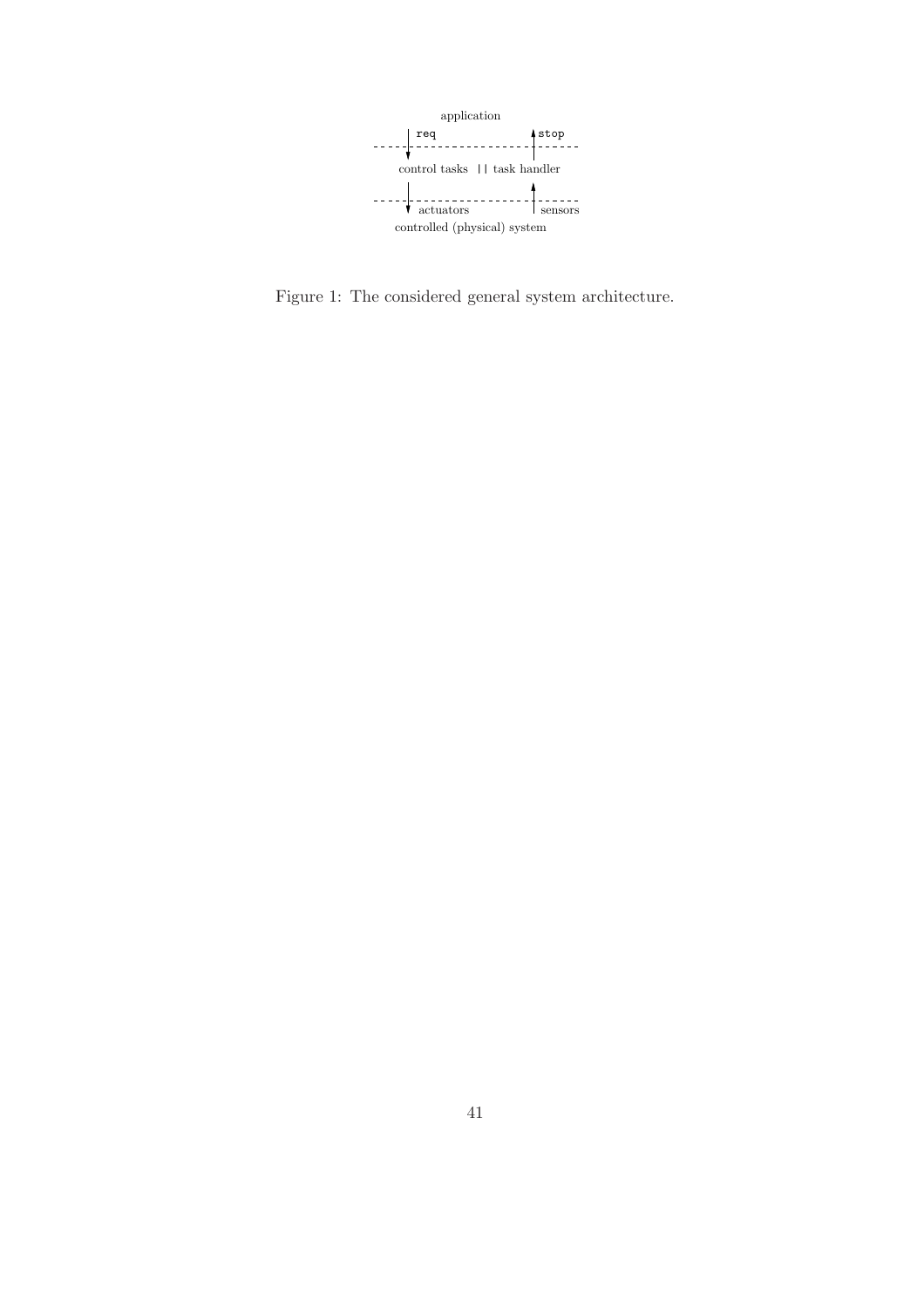

Figure 2: An example automaton.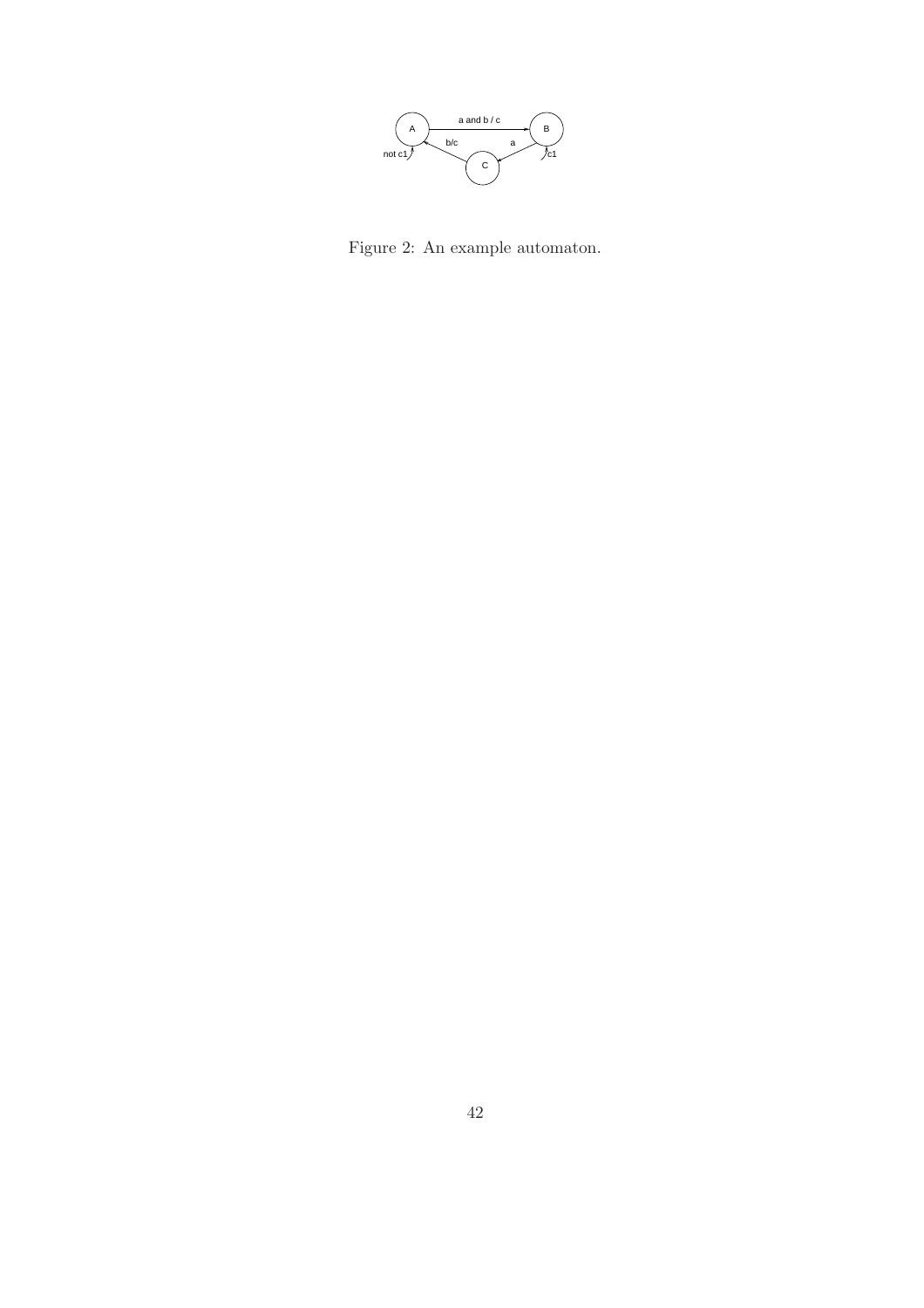

Figure 3: An example of synchronous product (left), with the resulting automaton (right).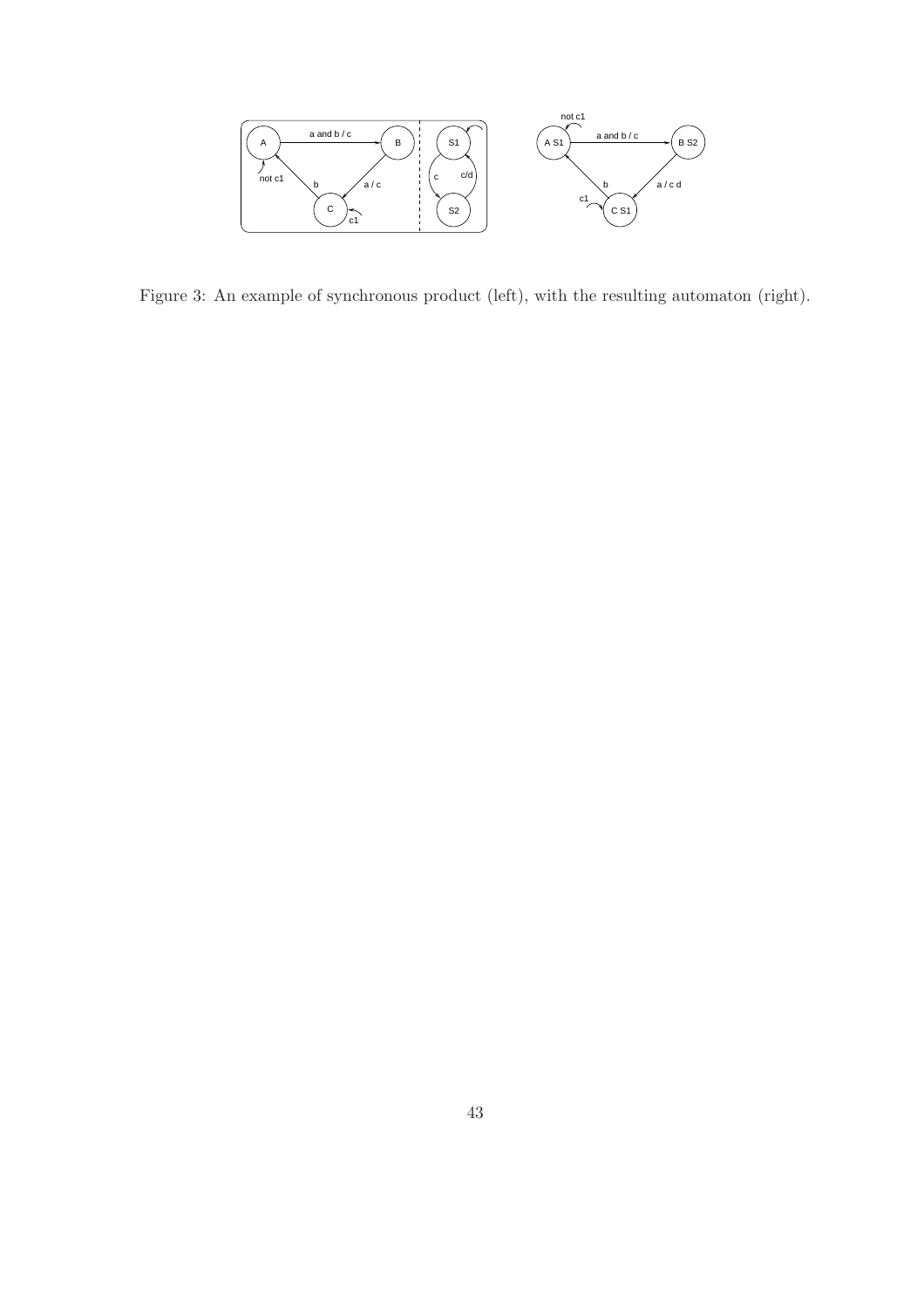

Figure 4: An example of hierarchical composition (left), with the resulting automaton (right).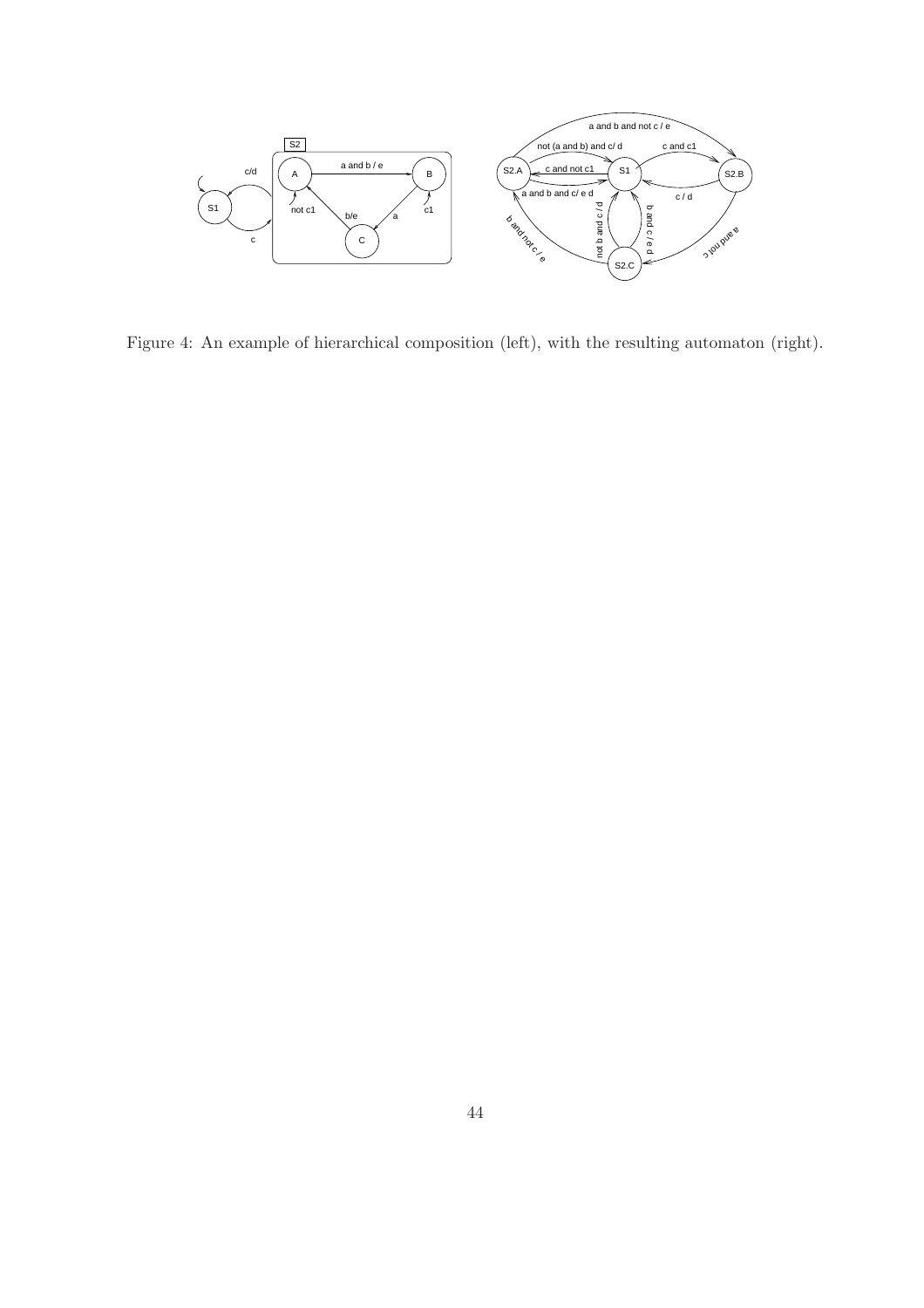

Figure 5: Discrete control synthesis: from uncontrolled system (left) to closed-loop (right).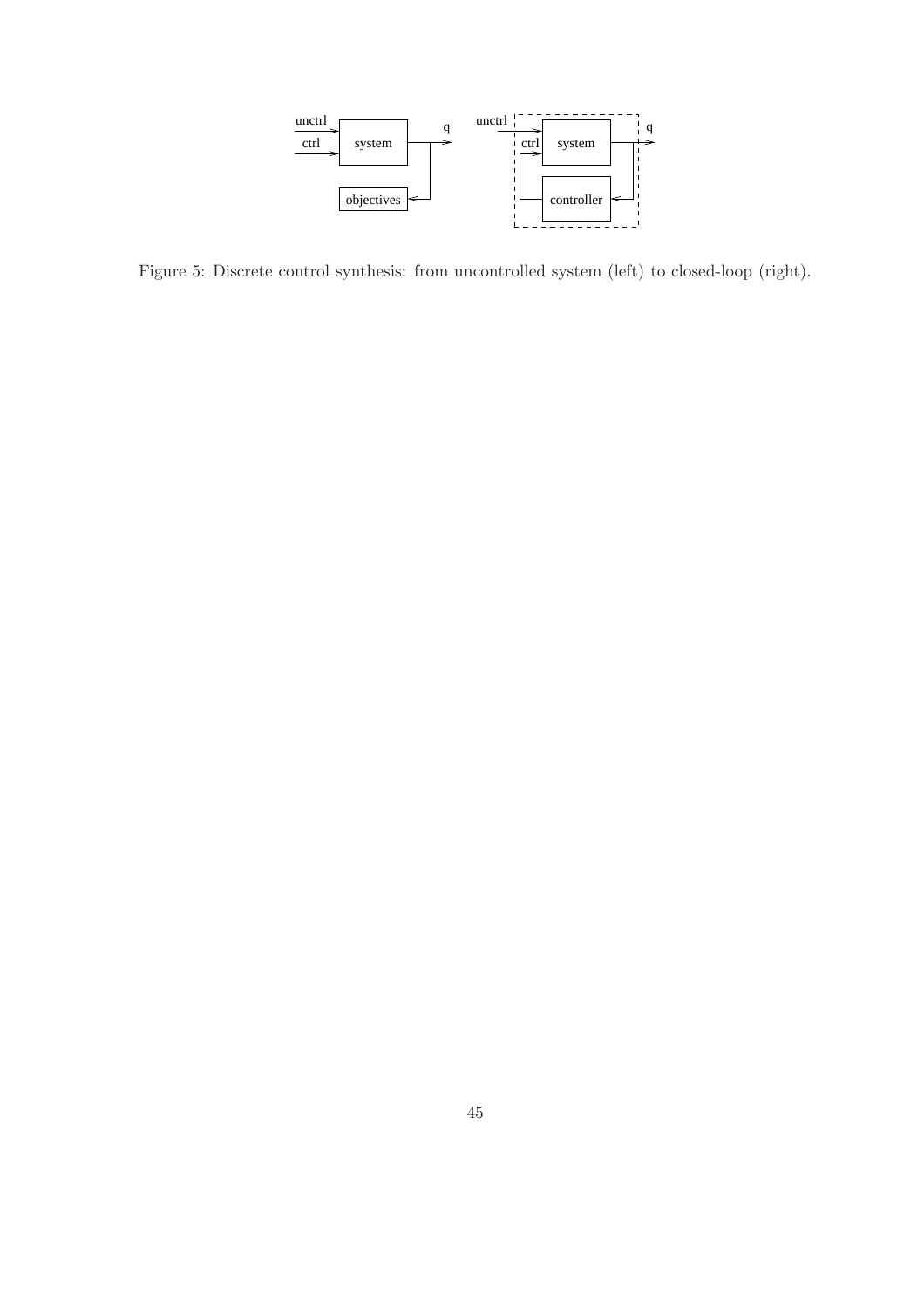

Figure 6: An example of automaton with costs.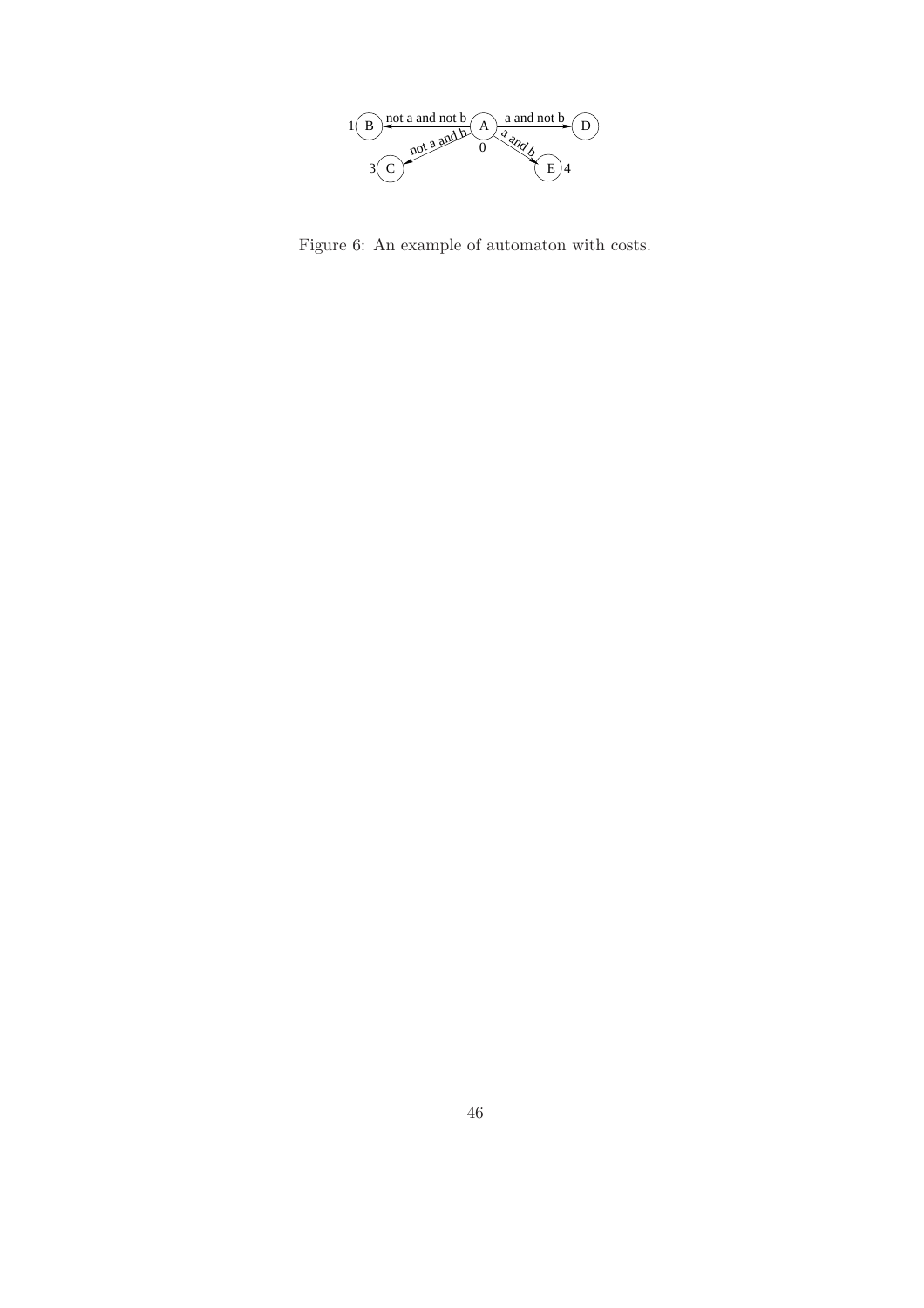

Figure 7: Implementation of the approach: the tools involved.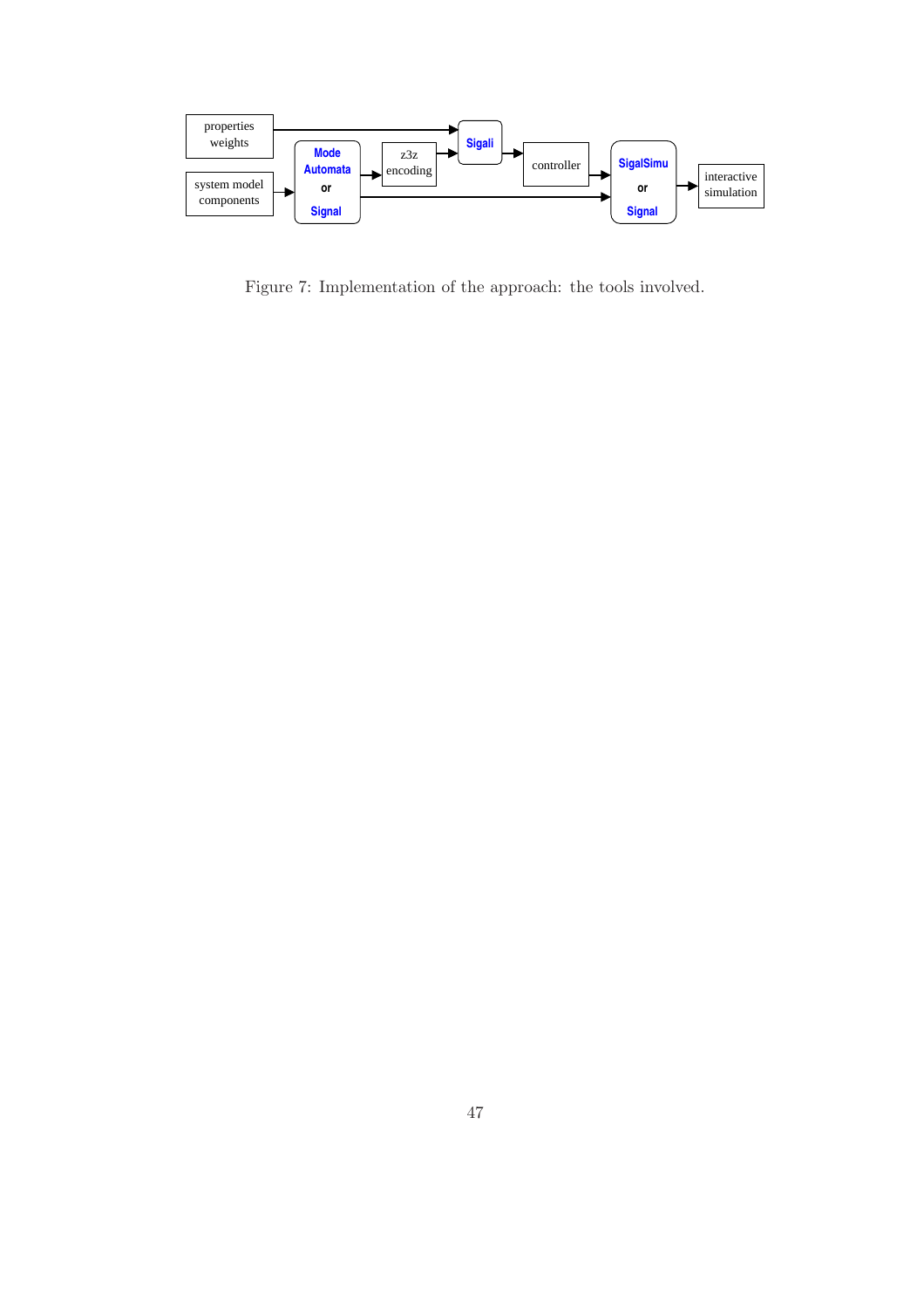

Figure 8: Discrete models of a task controls.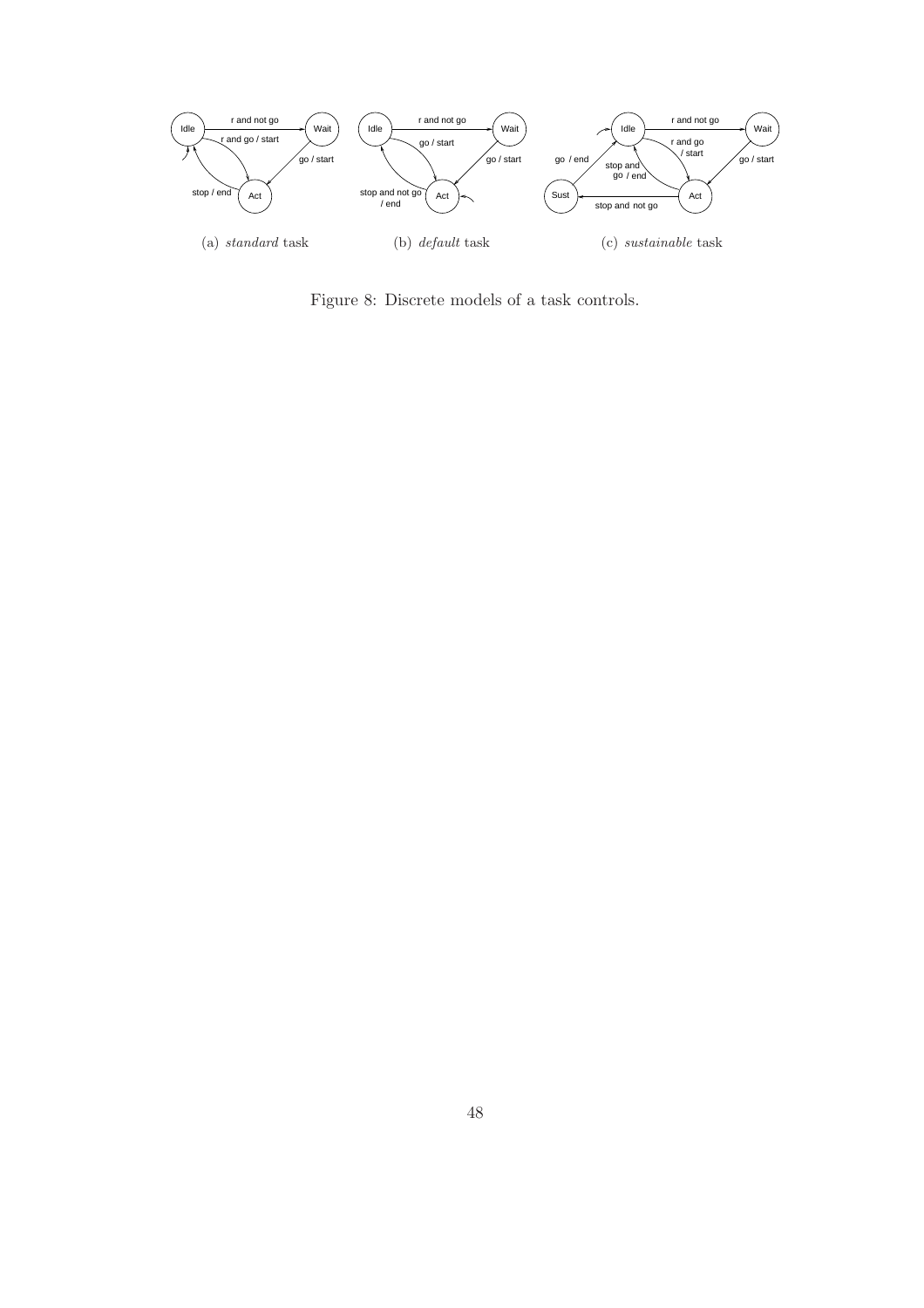

Figure 9: Other patterns of tasks: *rejection and warning*, *request cancel*, *initialization phase*.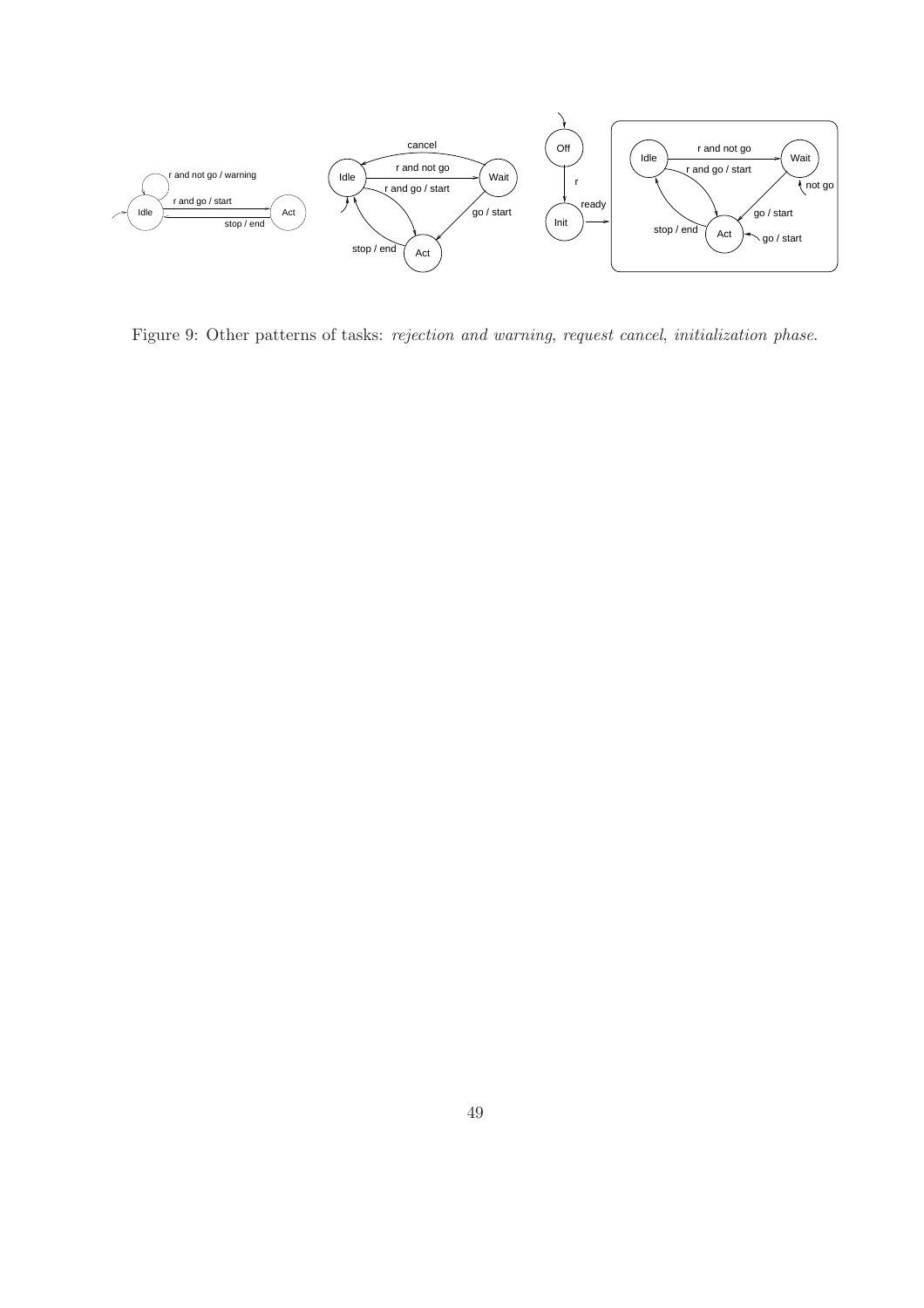

Figure 10: Task pattern with multiple modes.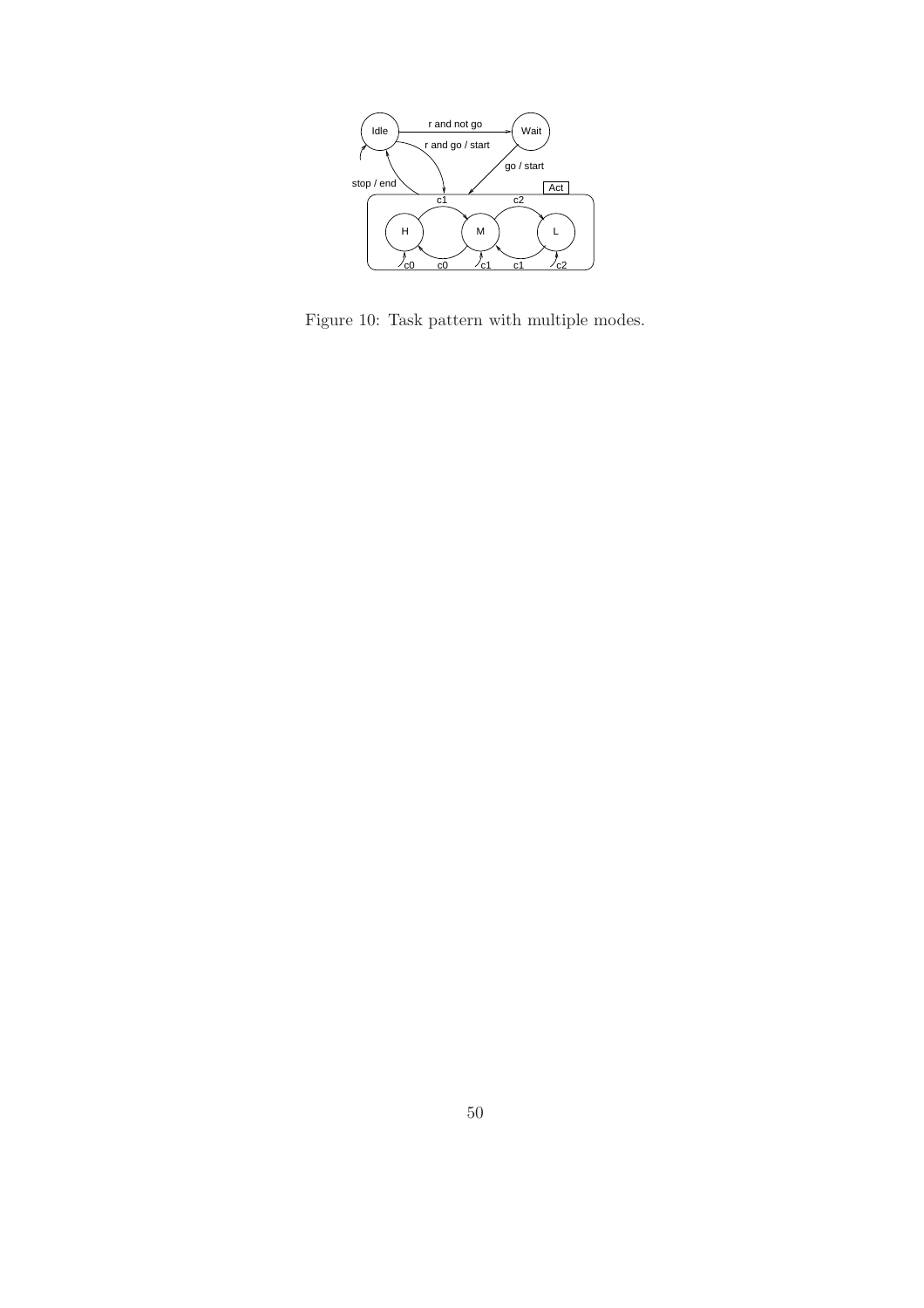

Figure 11: Tasks interfaces, and tasks server, with a controller and an application on top.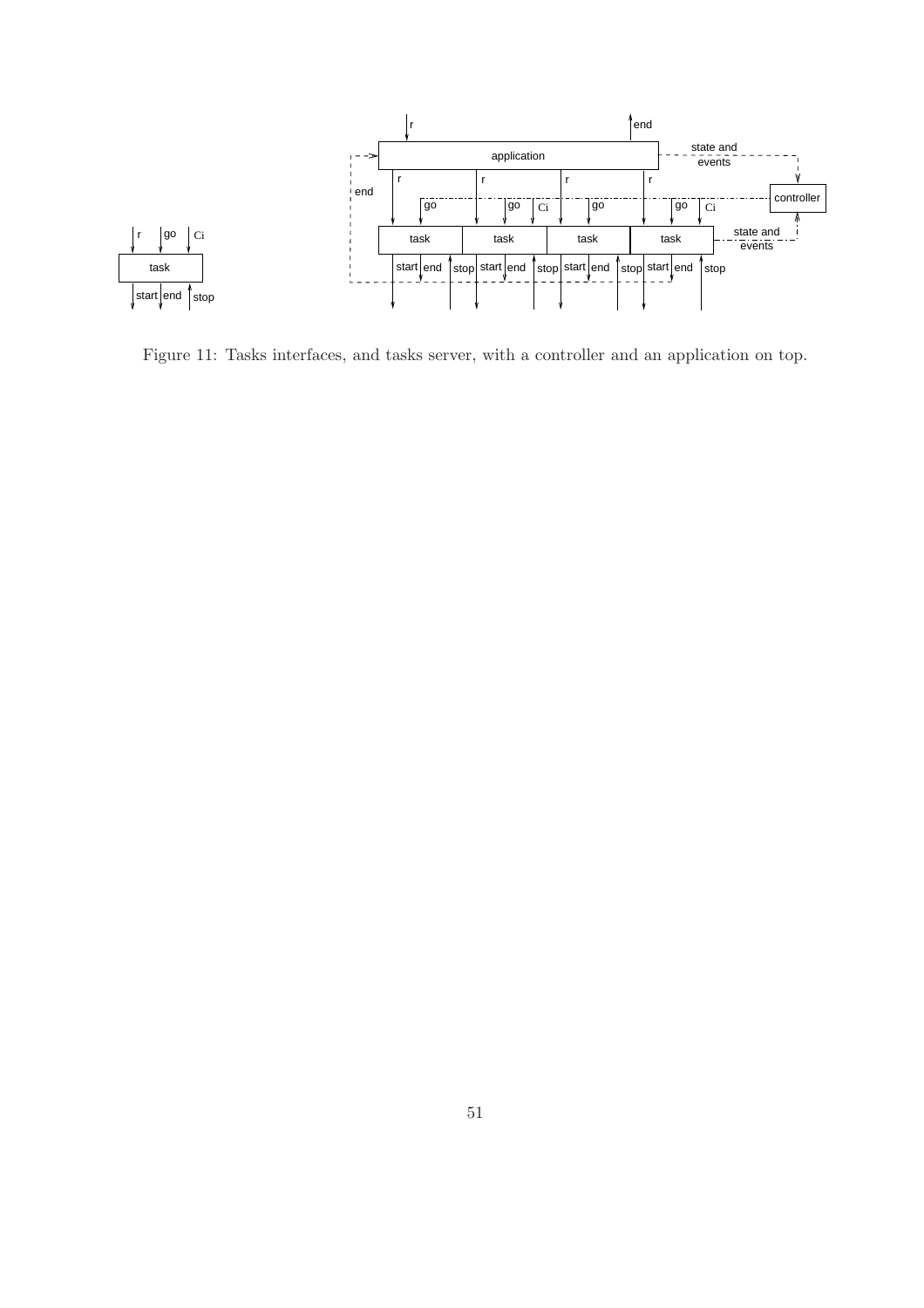

Figure 12: Configurations reachable in one step from  $S_1$ , upon reception of (Req<sub>1</sub> and Go<sub>1</sub>) and in the absence of  $\text{Stop}_2$ , according to controllables  $C_{k_1}, C_{k'_2}$ , with weights of cost and quality.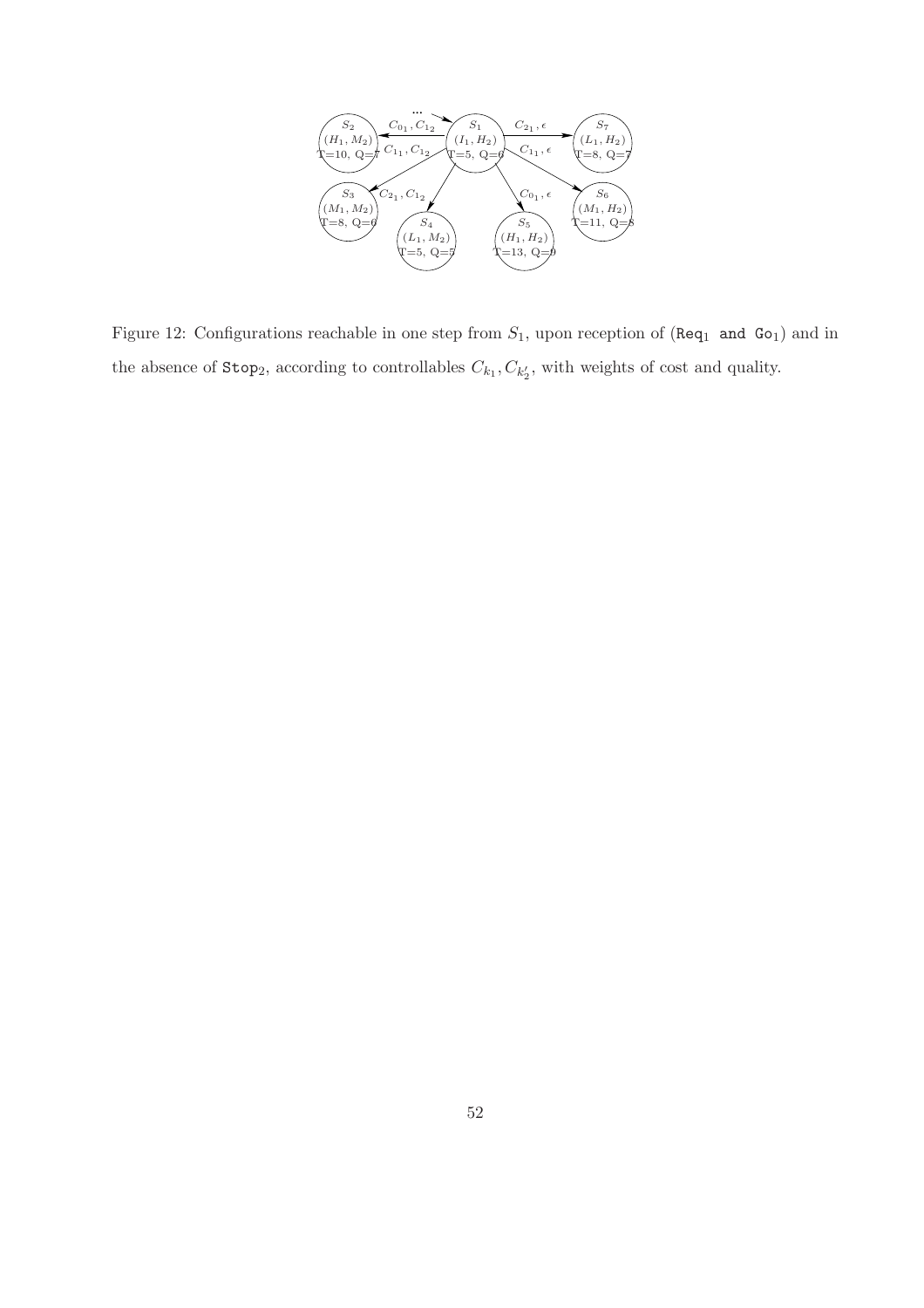

Figure 13: Sequence and parallel of two tasks.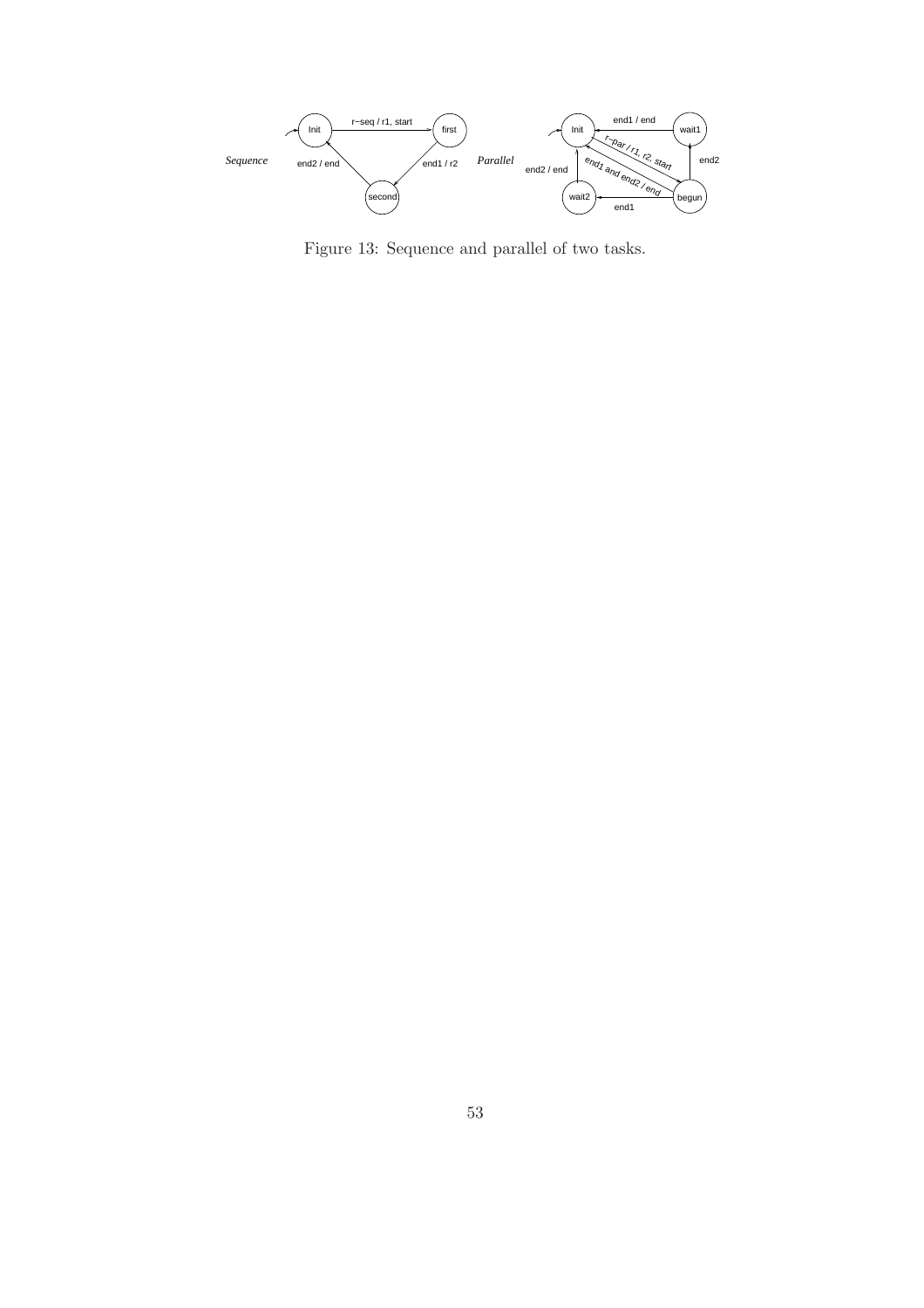

Figure 14: An observer for an activation of  $t_3$  between  $t_1$  and  $t_2$ .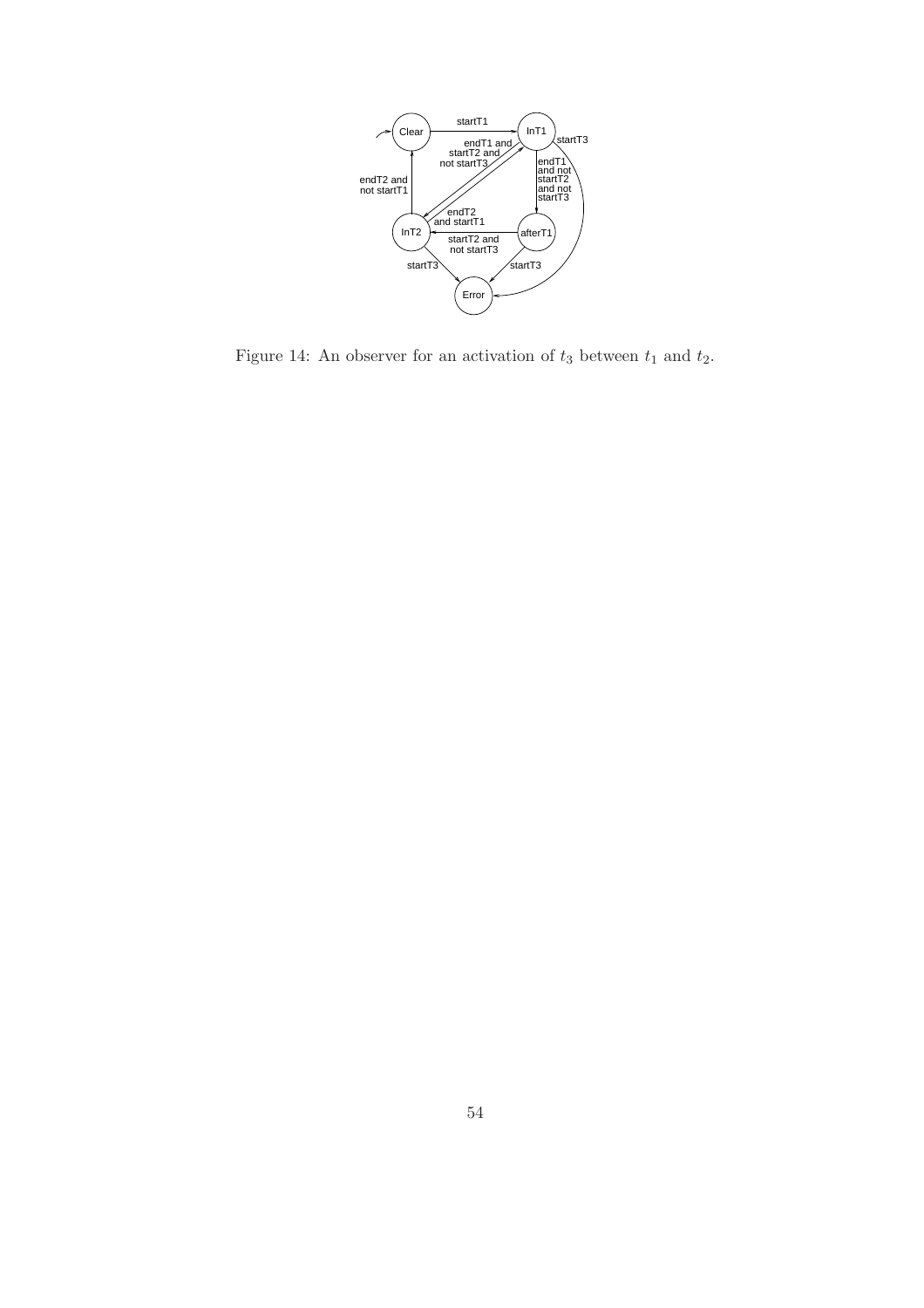|       |       | $\mathbf{I}_i$   | $W_i$          | $H_i$            | $M_i$          | $\mathbf{L}_i$ |
|-------|-------|------------------|----------------|------------------|----------------|----------------|
| $T_1$ | $C_t$ | $\boldsymbol{0}$ | $\overline{0}$ | 7                | $\overline{5}$ | $\overline{2}$ |
|       | $C_q$ | $\overline{0}$   | $\overline{0}$ | 3                | $\overline{2}$ |                |
| $T_2$ | $C_t$ | $\overline{0}$   | $\overline{0}$ | $\boldsymbol{6}$ | 3              |                |
|       | $C_q$ | $\overline{0}$   | $\overline{0}$ | 6                | 4              | 3              |

Figure 15: Cost and quality weights for modes.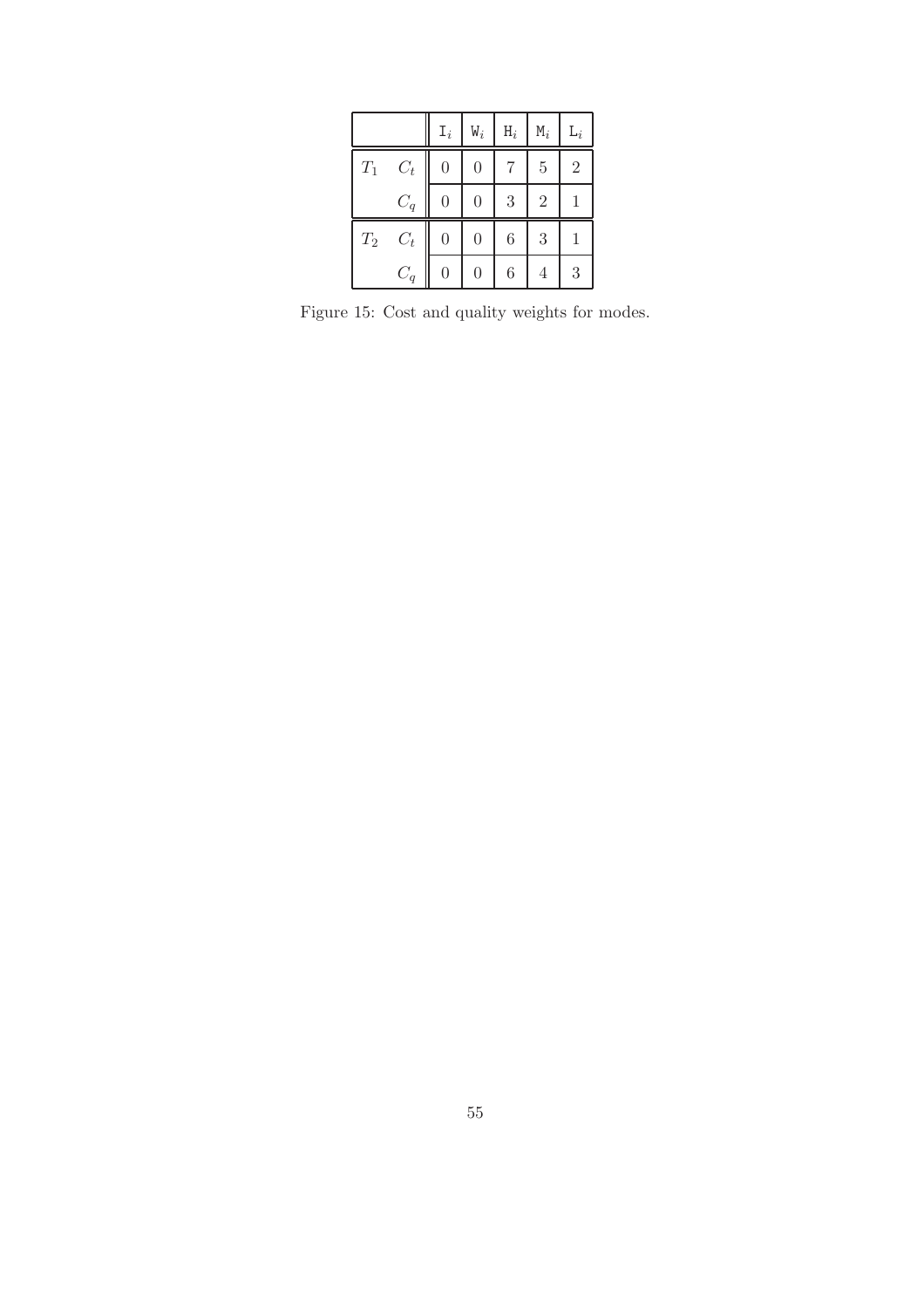|       | $S_1$          |    |                | $S_2$   $S_3$   $S_4$   $S_5$   $S_6$   $S_7$ |                     |   |
|-------|----------------|----|----------------|-----------------------------------------------|---------------------|---|
| $T$ . | 5 <sup>1</sup> | 10 | 8 <sup>8</sup> |                                               | $5 \mid 13 \mid 11$ | 8 |
| Q     | 6              |    | 6              | $\overline{5}$                                | 9                   |   |

Figure 16: Global cost and quality weights for the application.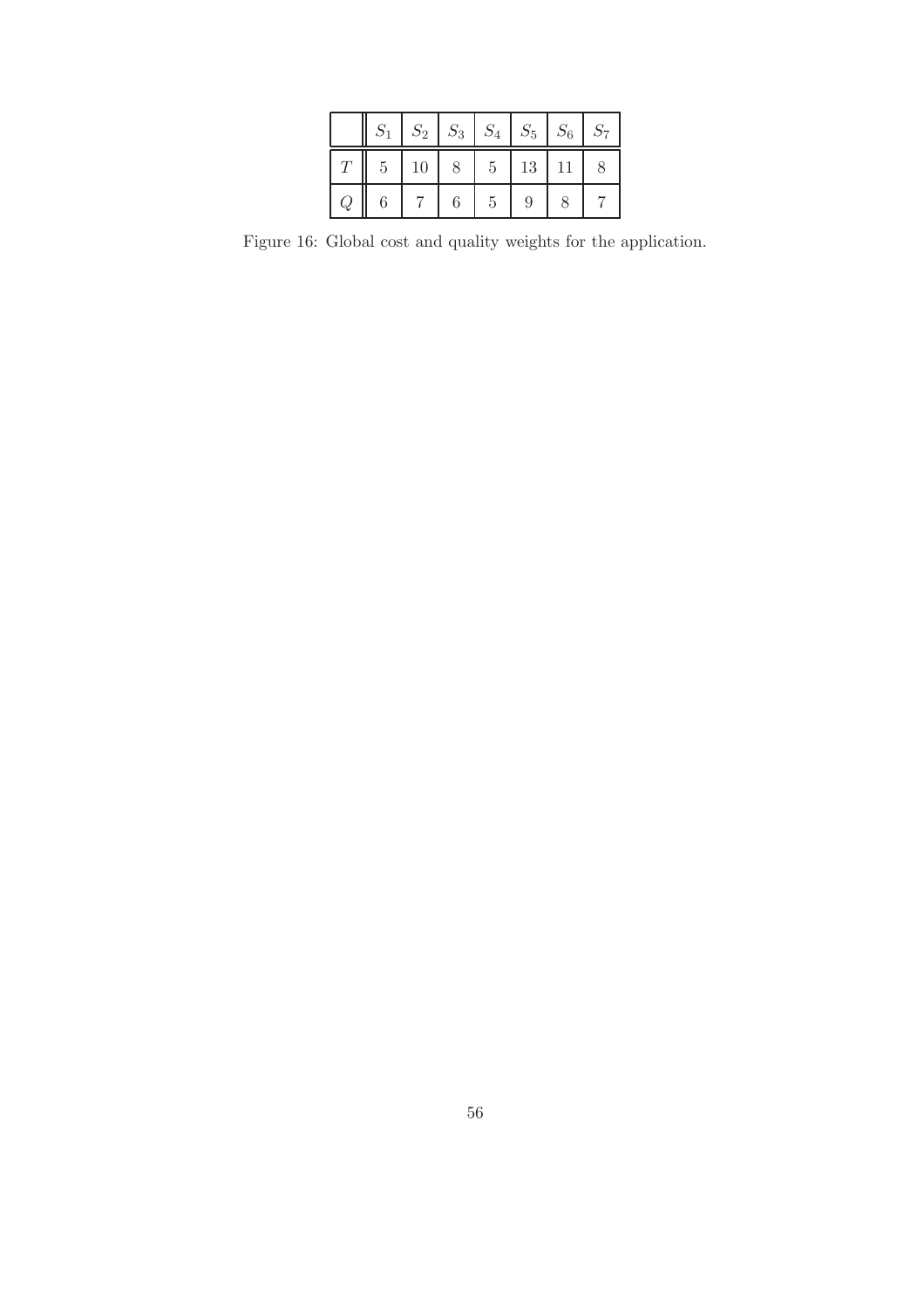| Gripper |                | cost quality | Arm     | cost quality |
|---------|----------------|--------------|---------|--------------|
| Gmanu   | 5              |              | Aauto H |              |
| Gmaint  | 3              | 3            | Aauto L |              |
| Gauto H |                | 5            | Ahome   |              |
| Gauto L | $\mathfrak{D}$ | 2            | Amanu   |              |
|         |                |              | Amaint  |              |

Figure 17: Cost and quality weights for the tasks on the example.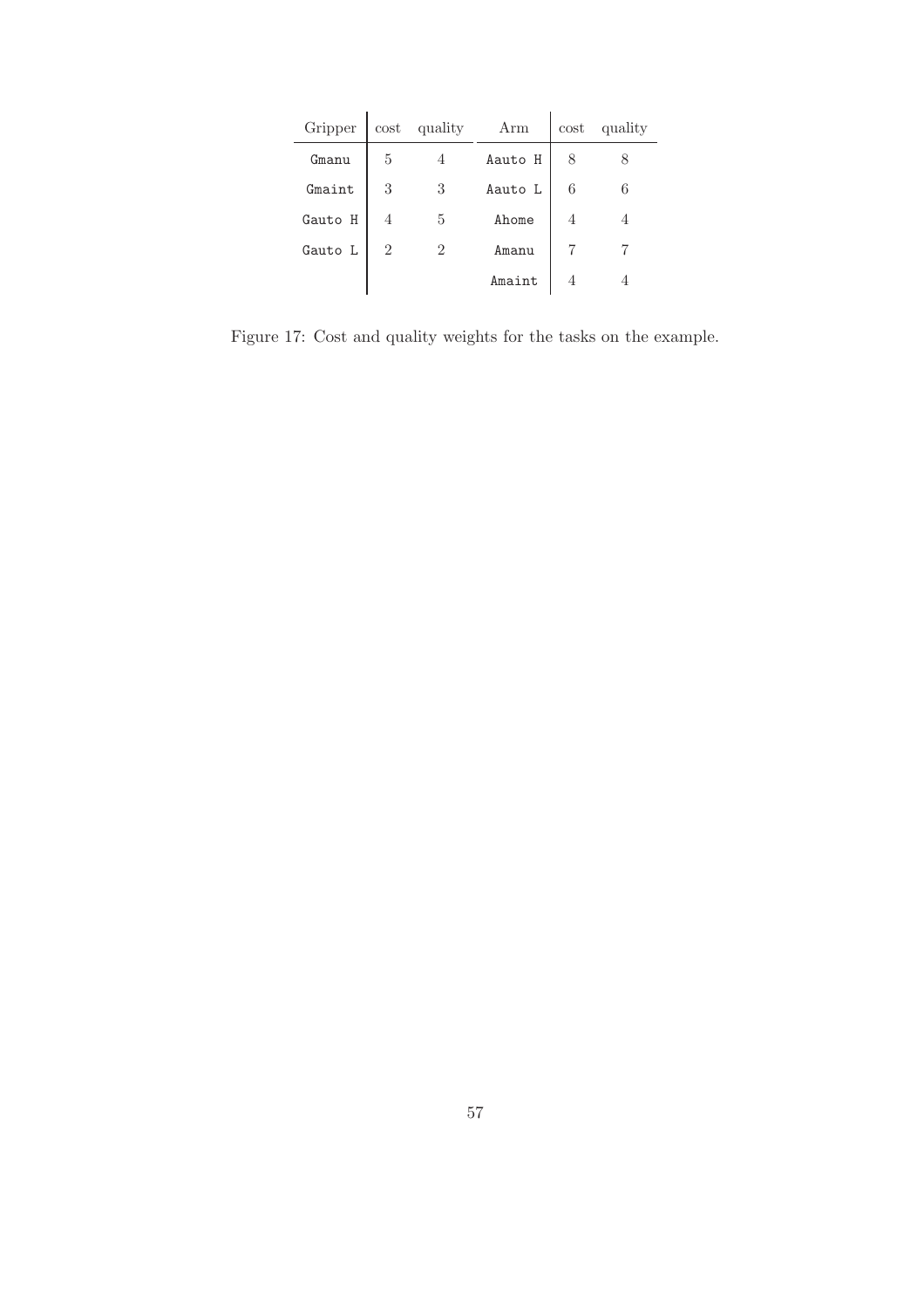```
AUTOMATON Amanu
```
STATES

| I Amanu | init | [ start_Amanu=req_Amanu and go_Amanu; end_Amanu=false; ] |
|---------|------|----------------------------------------------------------|
| W Amanu |      | [ start_Amanu=go_Amanu; ]                                |
| A_Amanu |      | [ end_Amanu=stop_A; start_Amanu=false; ]                 |

TRANS

|                         | FROM I_Amanu TO W_Amanu | [ req_Amanu and not go_Amanu ] |
|-------------------------|-------------------------|--------------------------------|
| FROM I_Amanu TO A_Amanu |                         | [ req_Amanu and go_Amanu ]     |
|                         | FROM W_Amanu TO A_Amanu | [ go_Amanu ]                   |
| FROM A_Amanu TO I_Amanu |                         | $[$ stop $A]$                  |

Figure 18: Standard task Amanu in Mode Automata.